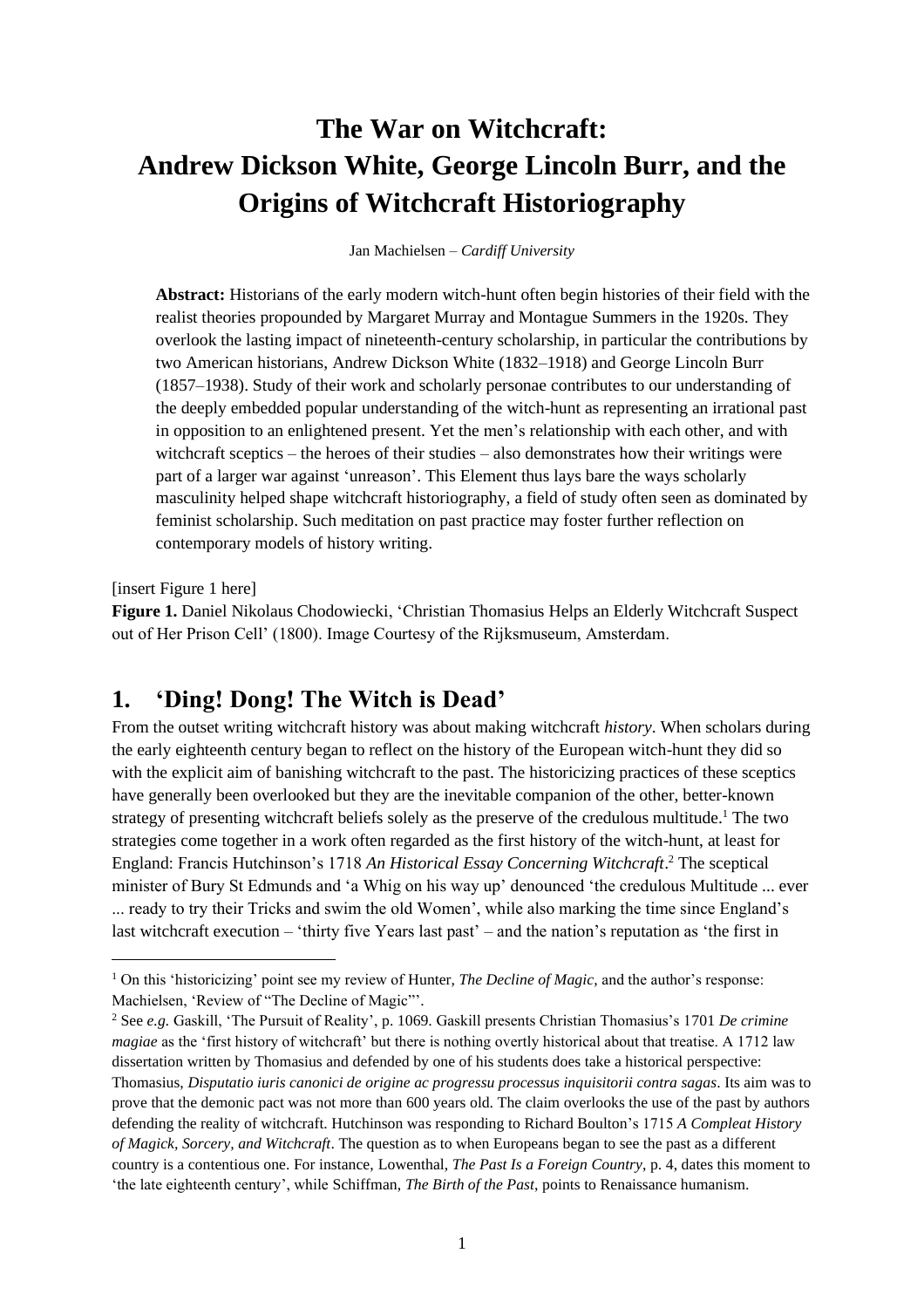these latter Ages that clear'd it self of such Superstitions.' <sup>3</sup> Two centuries later Hutchinson's victory appeared so decisive that Wallace Notestein felt comfortable ending his own 1911 study of witchcraft in England with the publication of this 'final and deadly blow at the dying superstition.'<sup>4</sup> The end of witchcraft was history's triumph, or so it seemed.

This attitude has endured for a surprisingly long time. In his 1997 study, Ian Bostridge still considered Hutchinson's reply to be 'the last word in the witchcraft debate, a masterpiece of humane rationalism.'<sup>5</sup> Yet Bostridge also recovers Hutchinson's anxieties about the timing of the work's publication and its possible reception, and he points out the artificiality of the main argument: the 1712 trial and conviction of Jane Wenham, which preoccupies a sizable part of the Whig's treatise, showed that the Witchcraft Act had by no means become a dead letter. (Wenham escaped the noose through a royal pardon.<sup>6</sup>) Both Bostridge and Hutchinson's subsequent biographer, Andrew Sneddon, note Hutchinson's redeployment of age-old sceptical arguments ('old wine ... in the new bottles of the "new science"').<sup>7</sup> Strangely neither scholar has commented on the *Historical Essay*'s historical packaging, evident not only from the title but also from the extended 'Chronological Table' with which it more or less opens.<sup>8</sup> Yet the historical approach aligned well with Hutchinson's moderation. The *Historical Essay* restricted itself to an examination of past cases of fraud, deception, and mental illness, avoiding the radical and complete rejections of the spirit world put forth by Thomas Hobbes, Balthasar Bekker, and Baruch Spinoza. In private, Hutchinson even offered to change his mind about witchcraft, 'if ever experience doth shew the contrary.'<sup>9</sup> Upon closer examination then the historian comes across as timid, especially when compared to the universal certainties professed by the philosophers.

From these unheroic beginnings, historians have for generations worked hard to make witchcraft a thing of the past, even – or perhaps especially – when they knew that witchcraft beliefs (or other forms of apparent irrationality) still surrounded them. Parallels between witchcraft belief and fascism – 'another delusion, not so different in its effects or in its locale from the early witchcraft persecutions' – circulated widely during the Second World War and its aftermath.<sup>10</sup> The influential works of Hugh Trevor Roper and Norman Cohn published during the 1960s and 1970s were still written in the shadow of a war in which both men served as British military officers.<sup>11</sup> For such authors, witchcraft was truly dead and buried  $-$  it had to be  $-$  but there was always the anxious possibility that it might return from the grave in another though related guise. Even today a prominent

<sup>7</sup> Sneddon, *Witchcraft and Whigs*, p. 110.

<sup>&</sup>lt;sup>3</sup> Hutchinson, *An Historical Essay Concerning Witchcraft*, pp. viii, 49, [xviii]. For this description of Hutchinson, see Bostridge, *Witchcraft and Its Transformations*, p. 144.

<sup>4</sup> Notestein, *A History of Witchcraft in England from 1558 to 1718*, p. vi.

<sup>5</sup> Bostridge, *Witchcraft and Its Transformations*, p. 142. The claim that Hutchinson's book was 'in any serious sense' the last word is repeated on p. 153. For Sneddon's refutation of this claim, see Sneddon, *Witchcraft and Whigs*, pp. 123–25.

<sup>6</sup> On the Wenham trial and its contemporary reception, see also Guskin, 'The Context of Witchcraft'.

<sup>&</sup>lt;sup>8</sup> The *Essay*'s second chapter is entitled 'Chronological Table of some Tryals and Executions of supposed Witches and Conjurers, and Imposters.' As Andrew Sneddon pointed out to me, Hutchinson engaged in a great number of historical projects throughout his life. As a young man, Hutchinson's 'historical studies' were directed by his maternal uncle, the ejected Puritan minister Francis Tallents: Sneddon, *Witchcraft and Whigs*, p. 19.

<sup>9</sup> Sneddon, *Witchcraft and Whigs*, p. 122.

<sup>&</sup>lt;sup>10</sup> Guerlac, 'George Lincoln Burr', p. 152.

<sup>11</sup> Trevor-Roper, 'The European Witch-Craze'; Norman Cohn, *Europe's Inner Demons*.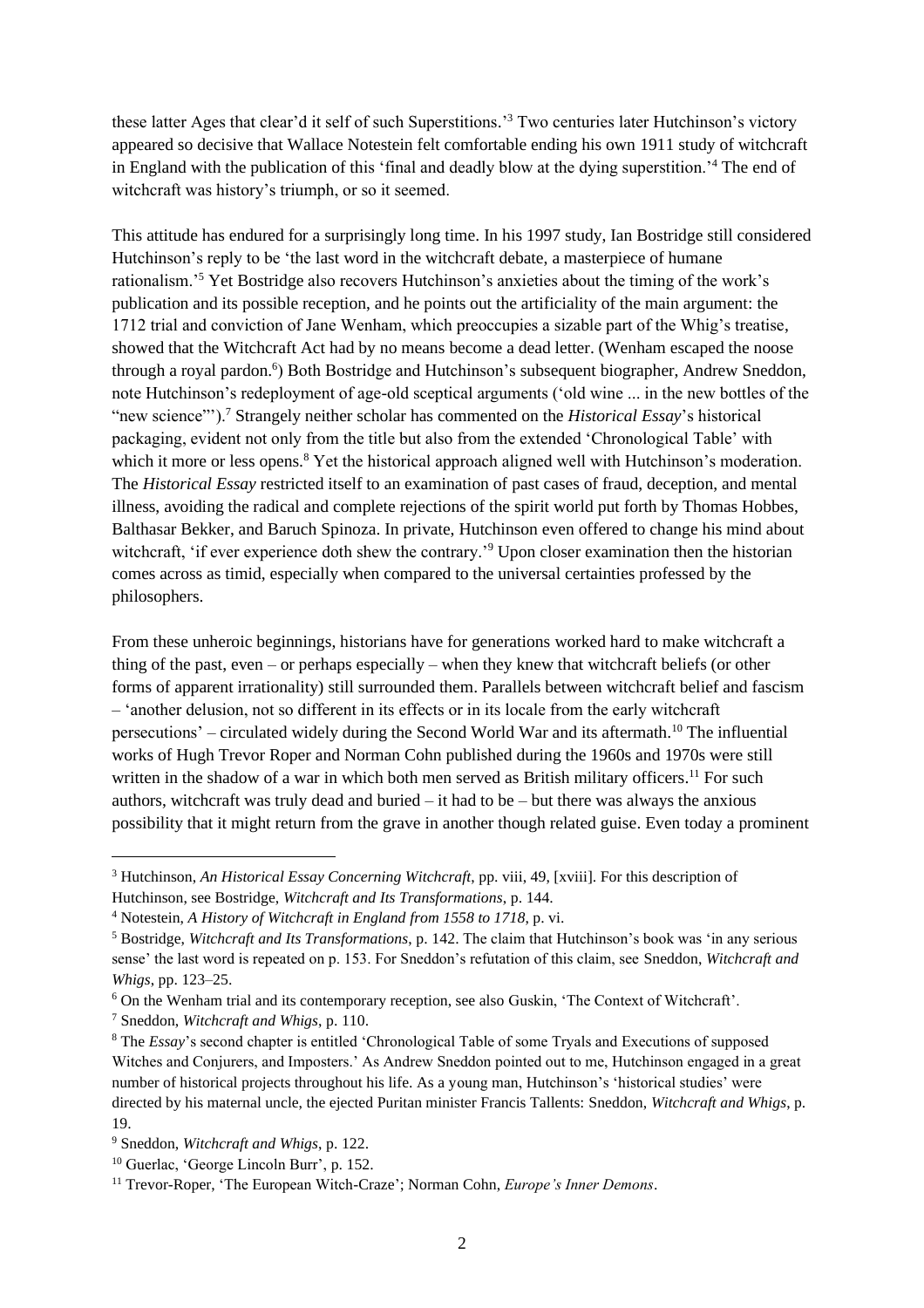historical survey remains committed to 'annihilat[ing]' witchcraft belief, while the 'decline of magic' narrative is proving be to be nearly as persistent as the beliefs whose death it purports to chart.<sup>12</sup>

All that said, the historicizing project has mostly been abandoned. At a time when modernity itself seems in peril, historians have come to reject larger, often sociological frameworks of modernization and disenchantment that underpin the very essence of the 'early modern'.<sup>13</sup> The past two decades have seen a venerable boom in studies of nineteenth and twentieth-century witchcraft beliefs, as well as studies of how modern Wiccans have constructed new histories of their own.<sup>14</sup> Instead of the decline of magic, historians study its transformation in new guises and new contexts. Still, while academic history has moved on, this earlier campaign to make witchcraft a relic of the past has proved surprisingly successful. In our lecture theatres, seminar rooms, and Zoom classes we are reaping a past vision of history that our predecessors sowed. Students continue to arrive with views of witchcraft as inherently irrational, superstitious, false and therefore *obviously* past tense.

The problems with these popular attitudes are manifold. They drip with condescension and paternalism towards the past. They evince no understanding of or interest in the agency and beliefs of those involved in the witch-hunt (including the victims themselves), they simply prescribe better knowledge as a panacea.<sup>15</sup> Ironically, these views unwittingly adhere to the same dichotomy between axiomatically true and false beliefs that structured the belief system they so ostentatiously scorn – dressed up in the same (originally religious) language of superstition that the demonologists once used themselves.<sup>16</sup> The problem with the past was simply a lack of scientific rationalism. Refuting such facile assertions of reason or irrationality is not the principal focus of this study, however. They are simply a by-product of this Element's central pre-occupation: the ways in which witchcraft beliefs have unthinkingly come to be seen as 'past', long before they actually were. (If, indeed, they are.) In 2006 the classicist Christopher Mackay chose as the motto for his new translation of the *Malleus maleficarum* the well-known line by L. P. Hartley that 'the past is a foreign country: they do things differently there.' <sup>17</sup> While also frankly uninspired, the choice further reveals how unreflectively *past* witchcraft has become. Metaphorical uses of witchcraft and witch-hunting are instructive. Labelling judicial investigations 'the greatest witch hunt in American history' not only lays claim to innocent victimhood, the grievance also seeks to discredit and delegitimize.<sup>18</sup> Even politicians who blatantly contravene societal and political norms know that witch-hunting is fundamentally not us. It is what our ancestors did. Only the Middle Ages are used in a similar way. The news media abound in denunciations of terrorist atrocities and other horrors, even poor mobile phone reception, as

<sup>&</sup>lt;sup>12</sup> For a study 'designed' to 'annihilate' fears of witches 'by providing a better understanding of the roots of belief in such a figure and how they developed in a European context', see Hutton, *The Witch*, p. 280. For the latest articulation of the decline of magic narrative see Hunter, *The Decline of Magic*. For the point about magic's endurance, see William Pooley's excellent review of the same volume: Pooley, 'Review of "The Decline of Magic"'.

<sup>&</sup>lt;sup>13</sup> For modernization, see Walker, 'Modernization', esp. pp. 38–39. For a critique of the 'disenchantment of the world' theory, see Walsham, 'The Reformation and "the Disenchantment of the World" Reassessed'. <sup>14</sup> See especially Waters, *Cursed Britain*, Pooley, 'Magical Capital', and the collection of essays included in Davies and De Blécourt (eds), *Witchcraft Continued*.

<sup>15</sup> On the agency of victims of the witch-hunt, the starting points remain Roper, *Oedipus and the Devil* and Willis, *Malevolent Nurture*.

<sup>16</sup> Clark, *Thinking with Demons*; Cameron, *Enchanted Europe*.

<sup>&</sup>lt;sup>17</sup> Institoris and Sprenger, *Malleus Maleficarum*, ed. Christopher S. Mackay.

<sup>&</sup>lt;sup>18</sup> By one count President Trump tweeted the words 'Witch Hunt' more than 300 times: Almond, 'You Think This Is a Witch Hunt, Mr President?'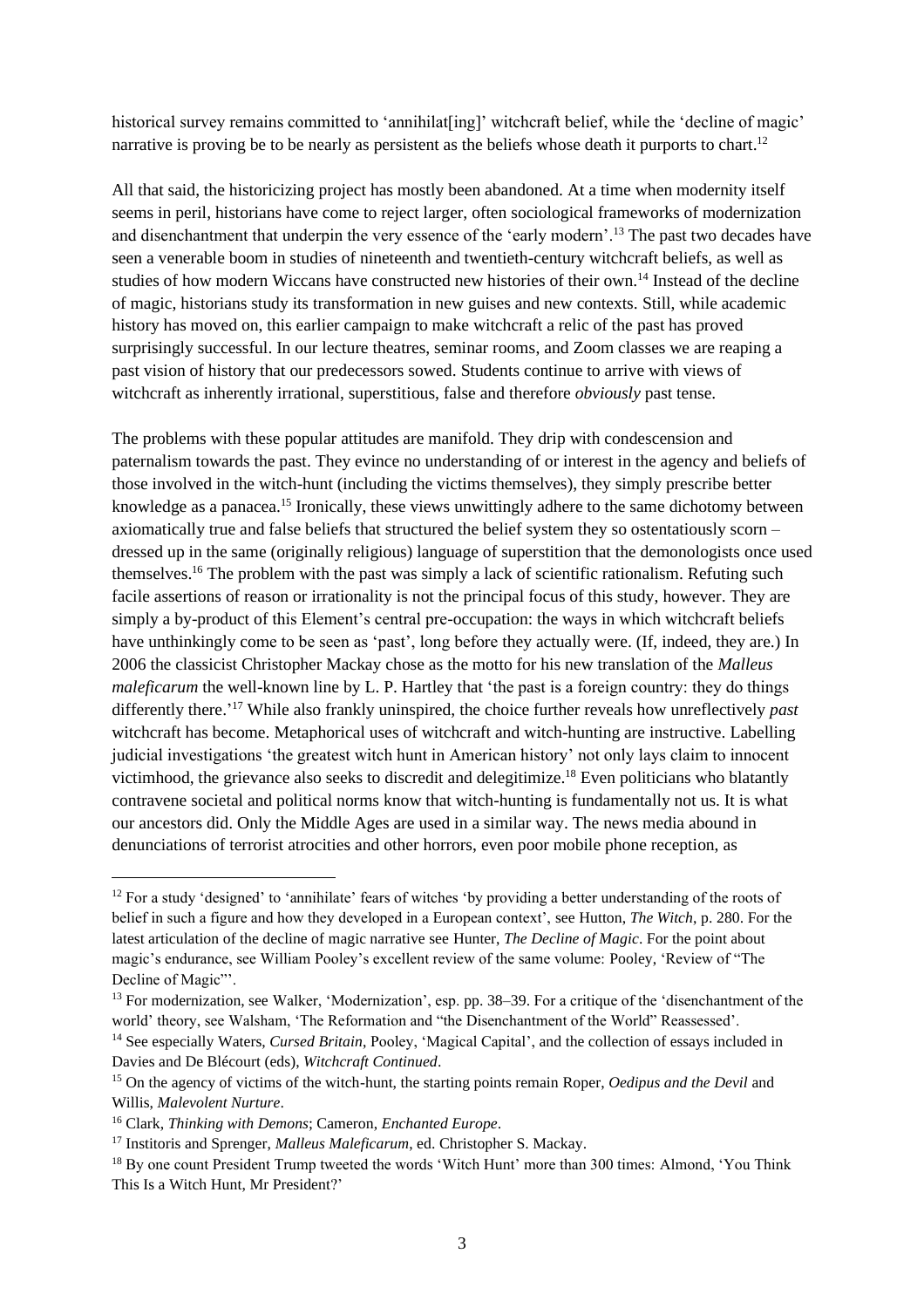'medieval'. Both the time period and the witch persecutions are seen as the very essence of past ignorance that can be used to criticize aspects of the enlightened present. These metaphors create a bridge between the past and present that should not exist. It is no wonder that the witch-hunt is so often wrongly seen as a product of the 'Dark Ages', rather than the early modern period.<sup>19</sup>

Historians in recent years have shown renewed interest in 'presentism', the ways in which the present is anachronistically read into the past and the past is put to use in the present.<sup>20</sup> This study is interested in a form of presentism that at first sight might appear its antithesis: the past as a place of banishment, a pandora's box containing Europe's inner demons, which should remain closed but always risks being opened. Far from its alter ego, this is presentism on steroids – it articulates a relation between past and present which emphasizes difference, distance, and thus moral superiority, though this is always imperilled and cannot be taken for granted. A comprehensive study of the origins of witchcraft's past-ness would be a veritable whistle stop tour. Beyond the case study to which this Element is devoted, it would pay special attention to the 1691 Salem witch-hunt and examine how, almost from the outset, it got lodged in the American national subconscious.<sup>21</sup> It would most certainly explore the long history of metaphorical witch-hunts and the ways these established a parallel between the past and present. World War Two, as already suggested, looms particularly large here, with Nazis in the role of witch-hunters. (In 1945, as part of the tercentenary commemorations of the East Anglia Witch-Hunt, *The Essex Newsman* described Witchfinder General Matthew Hopkins as 'the Himmler of his time.'<sup>22</sup>) Especially important in this regard is Arthur Miller's 1953 play *The Crucible*, and its attack on McCarthyism.<sup>23</sup> Its enduring influence can be measured by the fact that one recent scholar, in a botched attempt at reactionary revisionism, has called for historians to return to the *play's* understanding of the Salem witch-hunt: 'if ever there were an instance of "throwing the baby out with the bathwater", the post-1960s historians of witchcraft have produced one.<sup>24</sup>

No study of popular culture could ever be a linear history, however, and a survey would also include those cross currents that agitate against the witch-hunt's past-ness: for Wiccans and feminists the early modern witch-hunt has been a formative injury, as 'the burning times' or a 'gynocide', with consequences for the present and future. <sup>25</sup> Indirectly, however, these foundation myths may still contribute to the narrative that interests us here. By doubling down on the *craze* in 'witch-craze' and amplifying its scale to that of a genuine Holocaust, even these rival understandings of witchcraft history as not-past contribute to popular views of the witch-hunt as the very essence of the irrational past.<sup>26</sup>

<sup>21</sup> Gibson, *Witchcraft Myths in American Culture*.

<sup>19</sup> For the examples, and the parallel with witch-hunting, see Falk, *The Light Ages*, p. 5.

<sup>&</sup>lt;sup>20</sup> See *e.g.* Welch, 'Presentism and the Renaissance and Early Modern Historian', which notes on p. 247 that for witchcraft historians 'the past is not the beginning of today but often an unrecognizable alien environment, one where walking and talking with demons was the norm, not the exception.' The classic, recently revised study of presentism is Lowenthal, *The Past Is a Foreign Country*.

<sup>&</sup>lt;sup>22</sup> 'The Witch Hunter', *Essex Newsman*, 27 February 1945. I owe this reference to my dissertation student, Robert Pearce.

<sup>&</sup>lt;sup>23</sup> Miller's own reflections on writing the play are a good starting point: Arthur Miller, 'Why I Wrote "The Crucible"'.

<sup>24</sup> For this unusual use of Miller's play, see Fels, *Switching Sides*, p. 127.

<sup>&</sup>lt;sup>25</sup> For introductions to these alternative histories, see Shuck, 'The Myth of the Burning Times'. For 'gynocide', see Daly, *Gyn/Ecology*, p. 198.

<sup>&</sup>lt;sup>26</sup> On the eighteenth-century origins of the figure of nine million executions and its adoption by pagans, feminists, and even Nazis, see Behringer, 'Neun Millionen Hexen'.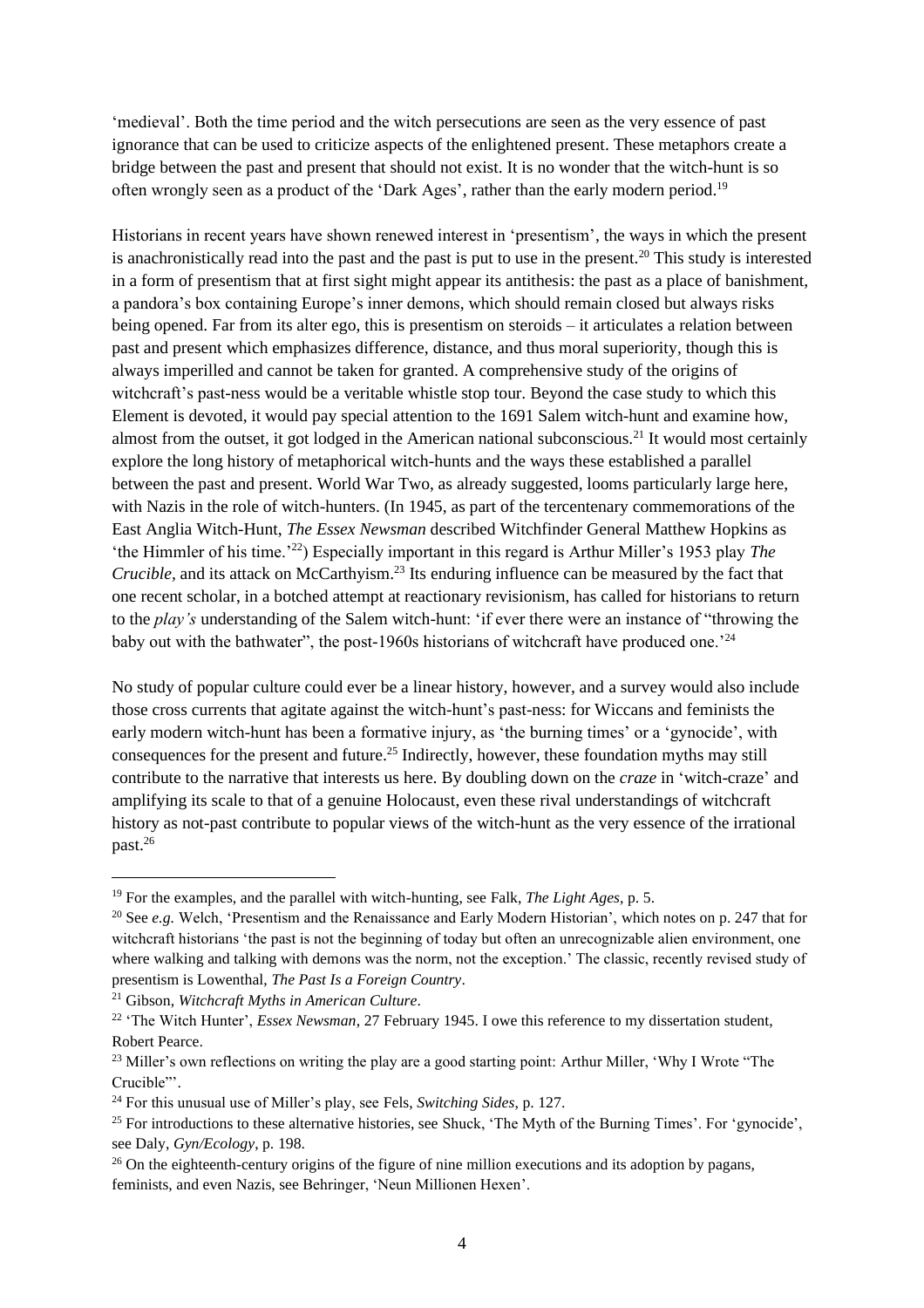While others were certainly more important in disseminating and popularising witchcraft's past-ness, the two figures at the centre of this study – Andrew Dickson White (1832–1918) and his student George Lincoln Burr (1857–1938) – were instrumental in its formulation. Indeed, the importance of the two nineteenth-century American historians becomes clearer still if we approach our subject genealogically. Their works mark the first contributions to the history of witchcraft within Englishspeaking academia – White was the first President of the American Historical Association – and very possibly beyond it. The only work which the two men acknowledged as a precursor to their own, and which devoted a chapter on the witch-hunt, was the *History of the Rise and Influence of the Spirit of Rationalism in Europe* (1865) by the gentleman scholar William Lecky. <sup>27</sup> While witchcraft prosecutions had ended, White and Burr still grappled with the same problem that confronted Hutchinson a century earlier: what to do with a superstitious present that is not yet past? Their solution was to position witchcraft within a wider struggle between scientific investigation and religious dogma. This constitutes a – perhaps *the* – crucial link in the development of modern popular understandings of witchcraft. In this larger, indeed still on-going war between rationalism and superstition, the end of witchcraft prosecutions became a hallmark of the progress already made and proof of an enlightened present. White and Burr were warriors. Their histories cast witchcraft into the past as part of an ongoing war against present-day unreason, that war was by no means won but witchcraft's pastness demonstrated that with enough effort it inevitably would be.

These wider objectives indicate that White and Burr cannot be confined to the history of witchcraft. Indeed, placing White within the context of witchcraft historiography may come as a revelation to some, yet the case for doing so is compelling. Witchcraft books and manuscripts form a central part of the President White Library, many of them purchased by Burr on White's behalf in Europe. Cornell University Library to whom White bequeathed his books still possesses one of the world's largest collections of such texts.<sup>28</sup> Yet despite his evident interest in the subject, White himself is principally – perhaps solely – remembered for his contributions to the history of science. His two-volume *A History of the Warfare of Science with Theology in Christendom* (hereafter *Warfare of Science* or simply *Warfare*, 1896) has rarely, if ever, been out of print since its first publication. Unlike witchcraft historians, historians of science have long waged a campaign against *Warfare*. Considered to be the origin of many of the falsehoods surrounding the history of science,<sup>29</sup> the work 'is no longer regarded as even a reliable secondary source for historical study.'<sup>30</sup> As such, historians of science have devoted entire volumes to debunking myths propagated by this book.<sup>31</sup> As this suggests, the

<sup>&</sup>lt;sup>27</sup> In September 1907, when Henry Charles Lea announced to Burr his plan to resume work on his history of witchcraft, he could still claim that 'so far as I am aware, with the exception of Lecky's brief sketch, there is no work in our language on the subject which has any claim to consideration': Philadelphia, University of Pennsylvania, MS Coll. 111: Henry Charles Lea papers, Box 4, Folder 209. Cape May, NJ, 7 September 1907. Unlike White and Burr, however, Lecky never held an academic post. White's presidential address was published in its proceedings and its text can still be found on the AHA's website: White, 'On Studies in General History and the History of Civilization'. [https://www.historians.org/about-aha-and-membership/aha-history](https://www.historians.org/about-aha-and-membership/aha-history-and-archives/presidential-addresses/andrew-dickson-white-(1884))[and-archives/presidential-addresses/andrew-dickson-white-\(1884\).](https://www.historians.org/about-aha-and-membership/aha-history-and-archives/presidential-addresses/andrew-dickson-white-(1884))

<sup>&</sup>lt;sup>28</sup> The Cornell University Witchcraft Collection contains over 3,000 titles, many of them digitized: 'The Cornell University Witchcraft Collection'.

<sup>&</sup>lt;sup>29</sup> See *e.g.* the comments in Park, 'That the Medieval Church Prohibited Human Dissection', p. 43 and Harrison, *The Territories of Science and Religion*, p. 172.

<sup>30</sup> Russell, 'The Conflict of Science and Religion', p. 10.

<sup>31</sup> See Numbers (ed.), *Galileo Goes to Jail*; Numbers and Kampourakis (eds), *Newton's Apple and Other Myths about Science*.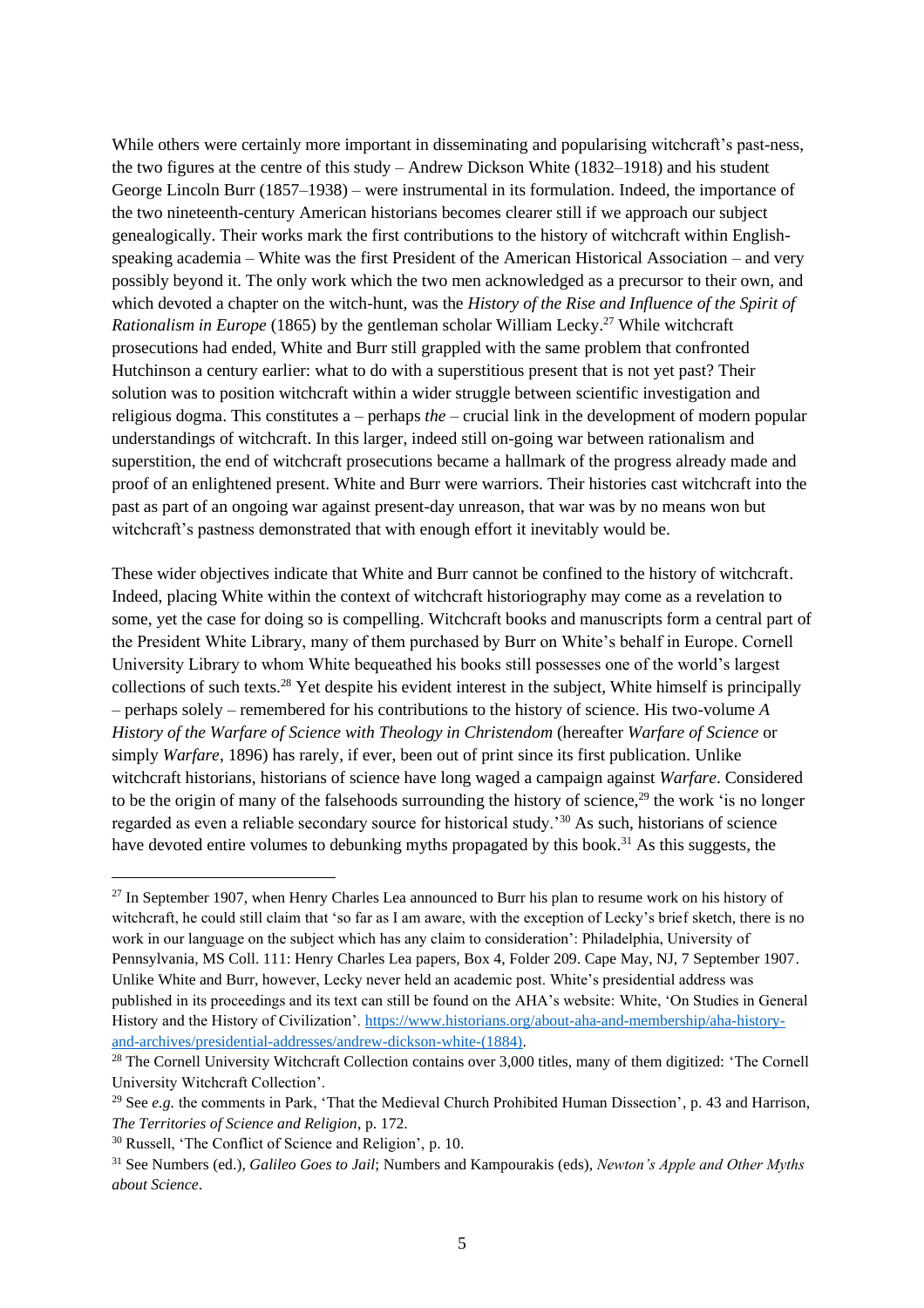emphasis has been on refuting rather than understanding White. He acts principally as a straw figure representing the outmoded 'conflict' thesis which postulated mutual hostility between science and religion.<sup>32</sup> For all its historiographical importance therefore the context in which this seminal work was written has been remarkably little studied, as we shall explore further in the next section. Burr's role in the composition of *Warfare of Science* has gone almost entirely unnoticed.<sup>33</sup>

While historians of science have at least taken cognizance of White, students of the early modern witch-hunt have ignored both men.<sup>34</sup> One reason for this lack of attention to the *longue durée* has been the existence of a truncated narrative that roots the origins of witchcraft historiography in the works published by Montague Summers and, especially, Margaret Murray during the 1920s. Although their interpretations could hardly have been more different, both scholars insisted that witchcraft had in some sense been *real*, in a way that White and Burr, as committed 'rationalists', had not.<sup>35</sup> Murray's 1921 *The Witch-Cult in Western Europe* argued that early modern Europe's witches had been members of a secret pagan fertility cult. Summers, an ostentatious convert to Catholicism, argued that demon worship was real and continued in other (*e.g.* Communist) guises up to the present.<sup>36</sup> Burr, still alive to rebut these claims, insisted on witchcraft's past-ness: 'Mr Summers is still in the Middle Ages ... writing to bring back the days of the *Malleus Maleficarum*' <sup>37</sup> Murray was similarly charged with seeking to turn back time. It was three hundred years since Friedrich Spee's *Cautio criminalis* 'which did most to convince the world that these confessions ... were but fabrications wrung from them by torture. ... The rational eighteenth century invited yet more thoroughgoing revelations; and now for more than a hundred years Protestant scholars and Catholic, once rivals in credulity, have been disputing instead as to the credit for priority in unmasking the cruel delusion.'<sup>38</sup> Burr, in the 1920s, struggled to keep Pandora's Box of the past closed.

When British historians returned to the subject of the early modern witch-hunt in the 1960s, they set their sights on Murray. (It seems that Summers, for all his learning and philological skill, could be ignored as a harmless eccentric.) When in 1967 Hugh Trevor-Roper published his essay on 'the European Witch-Craze of the Sixteenth and Seventeenth Centuries', he told his readers that 'the fancies of the late Margaret Murray need not detain us. They were justly, if irritably, dismissed by a *real scholar* as "vapid balderdash".'<sup>39</sup> Keith Thomas's tone was more restrained in his 1971 *Religion and the Decline of Magic*, though he similarly dismissed Murray's work as 'much overrated'.<sup>40</sup>

<sup>32</sup> For criticism of the 'conflict' thesis, see esp. Brooke, *Science and Religion*, pp. 1–68.

<sup>&</sup>lt;sup>33</sup> The existence of Glenn C. Altschuler's excellent biography of White could have been a reason, but I have found it very little cited by historians of science. The only previous discussion of Burr's role is Bainton, 'His Life', pp. 48–58.

<sup>&</sup>lt;sup>34</sup> The best, though brief discussion of White's and Burr's role in witchcraft historiography remains Estes, 'Incarnations of Evil', pp. 136–38. Fudge, 'Traditions and Trajectories', p. 493, mentions Burr only in passing and gives the wrong years both for his birth and his death; Gaskill, 'The Pursuit of Reality', p. 1069, lists Burr only as 'inspired' by the Cologne archivist Joseph Hansen, although many of Burr's publications predated Hansen's famous 1900 work. Burr is entirely absent from the otherwise comprehensive survey by Christa Tuczay, 'The Nineteenth Century'.

<sup>35</sup> On Murray and Summers, see esp. Wood, 'The Reality of Witch Cults Reasserted'.

<sup>36</sup> See, in particular, Summers, *The History of Witchcraft and Demonology*.

<sup>&</sup>lt;sup>37</sup> Burr, 'A Group of Four Books on Witchcraft and Demonology', p. 491. In his autobiography, Summers expressed delight that 'the vulgarians snapped and snarled': Summers, *The Galanty Show*, p. 157.

<sup>38</sup> Burr, 'Review of *The Witch-Cult in Western Europe*', p. 780.

<sup>&</sup>lt;sup>39</sup> Trevor-Roper, 'The European Witch-Craze', p. 107, n. 45. Emphasis added.

<sup>40</sup> Thomas, *Religion and the Decline of Magic*, p. 436, bibliographical note.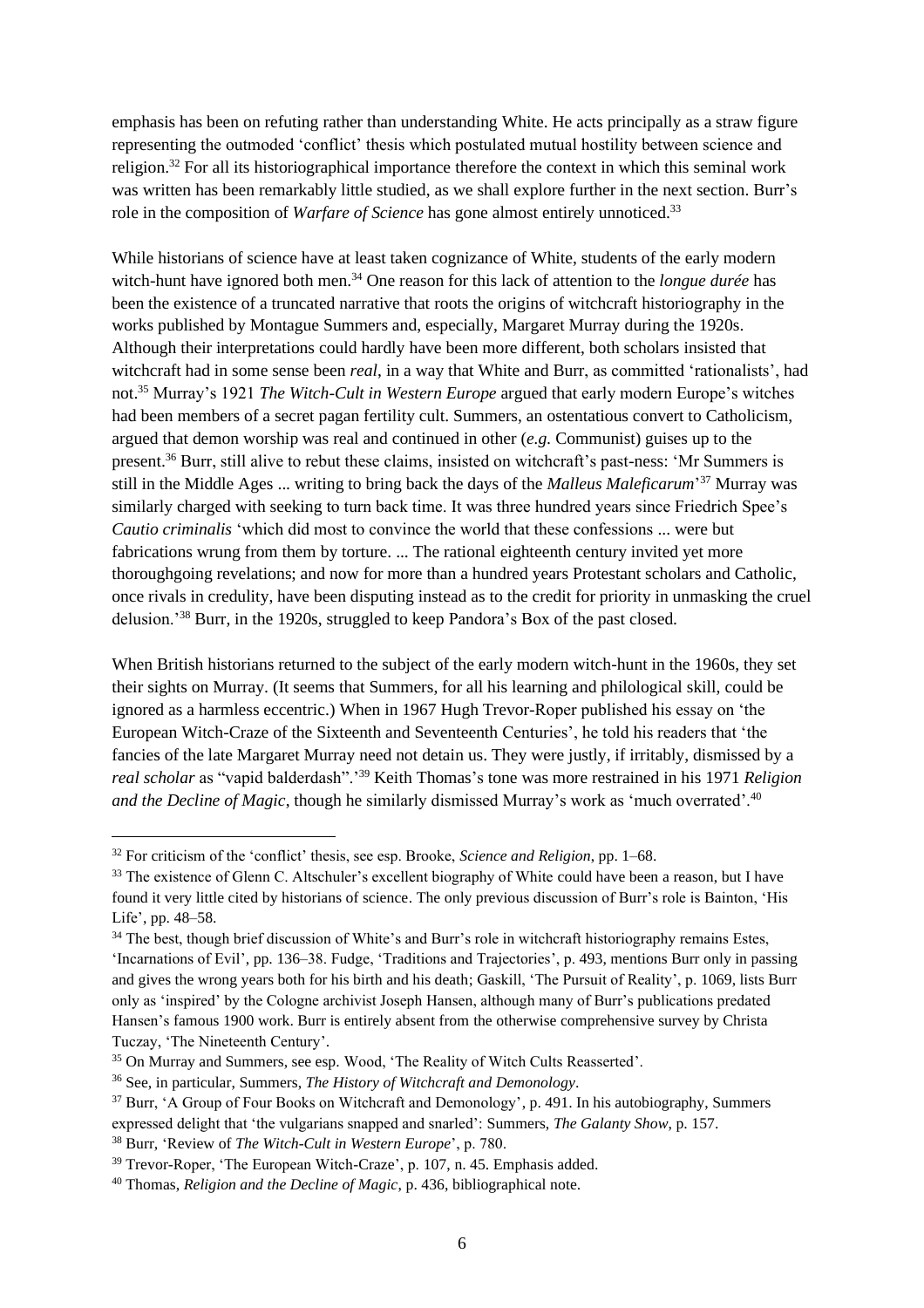Murray's lasting influence (also on the modern Wicca movement), her tenacious defence of her own work (Thomas praised a contemporary for his 'dignified reply to her staggeringly ungenerous notices of his work'), and her longevity (she optimistically entitled her 1963 autobiography *My First Hundred Years*) help account for the sharpness of these attitudes.<sup>41</sup> While no one has been able to salvage Murray's working methods, the gendered nature of these criticisms is hard to miss and has been called out.<sup>42</sup> Both Murray and Summers were also easily represented as amateurs, the antithesis of serious historical scholarship.<sup>43</sup> Dichotomies such as these – objective versus subjective, professional versus amateur, masculine versus feminine – sustained this shortened historiographical narrative which represents the 1960s as the dawn of a new era which rescued the subject out of the damaging hands of the dilettantes.<sup>44</sup>

The resulting omission of White and Burr is both unjust – Trevor-Roper's essay drew heavily on Burr's scholarship, as Thomas slyly noted – and a form of poetic justice.<sup>45</sup> Indeed, their elision from the historiographical narrative accidentally stemmed from the same gendered oppositions that we shall find embedded in their writings. These attitudes were part of the way the two men saw themselves as warriors committed to making witchcraft history. A study of White and Burr's scholarship therefore is also important for three historiographical reasons. First of all, it makes the perhaps mundane but hopefully valuable point that early witchcraft historiography was much more diverse than the focus on the 'eccentrics' allows. Secondly, and consequently, it reveals the extent to which witchcraft historiography, a field typically regarded as shaped more by feminist scholarship, has been forged by scholarly masculinity. As Trevor-Roper's comments about Murray show, White and Burr were not the last historians to fashion their identities out of their own opposition to (feminine) 'unreason'. <sup>46</sup> Finally, while White and particularly Burr's scholarship in their explicit rejection of the 'realism' of witchcraft may feel more 'modern' than Murray's or Summers's, their scholarly personae also produced real blind spots.<sup>47</sup> White and Burr produced an apocalyptic vision of

<sup>41</sup> Thomas, *Religion and the Decline of Magic*, 516n; Murray, *My First Hundred Years*. On the reception of Murray's work, see also Simpson, 'Margaret Murray'. Norman Cohn held the recent 'extraordinary proliferation of "witches' covens"' against Murray: Cohn, *Europe's Inner Demons*, 108.

<sup>42</sup> On Murray's working methods, see Oates, *A Coven of Scholars*. For a discussion of criticism of Murray, see Purkiss, *The Witch in History*, p. 63.

<sup>43</sup> Although employed by University College London, Murray was in fact based in the Egyptology department. Even in that career, she was largely an auto-didact (and proud of it): Murray, *My First Hundred Years*, pp. 93– 96. In his refutation of Murray, Norman Cohen not only drew attention to her status as an amateur – she 'was not by profession a historian' – but also to her age – she 'was nearly sixty': Cohn, *Europe's Inner Demons*, p. 109.

<sup>44</sup> See, for instance, Malcolm Gaskill's representation of Trevor-Roper's essay as 'a watershed in modern scholarship [which] banished the earlier twentieth-century idea that real witches had been targeted': Gaskill, 'The Pursuit of Reality', p. 33.

<sup>45</sup> Thomas notes that Trevor-Roper made 'spirited use' of material introduced and partly edited by Burr: Thomas, *Religion and the Decline of Magic*, p. 435, bibliographical note. Trevor-Roper's enmity towards Thomas was notorious. To a correspondent he admitted he was rash to tackle a topic as vast as the witch-hunt, 'but it will annoy Keith Thomas, which (I suppose) is something': Sisman, *Hugh Trevor-Roper*, p. 378. Trevor-Roper may also have prevented Thomas from succeeding him as Regius Professor of History at Oxford: ibid., p. 452.

<sup>46</sup> See Purkiss, *The Witch in History*, chap. 3, and in particular, her especially insightful discussion of historians identifying with male sceptics, pp. 63–65. Trevor-Roper also published an essay on Erasmus and had a portrait of the humanist on his wall: Sisman, *Hugh Trevor-Roper*, pp. 261–62.

<sup>&</sup>lt;sup>47</sup> For the concept of the 'scholarly persona', see Daston and Sibum, 'Introduction'; and as applied to the historian: Paul, 'What Is a Scholarly Persona?'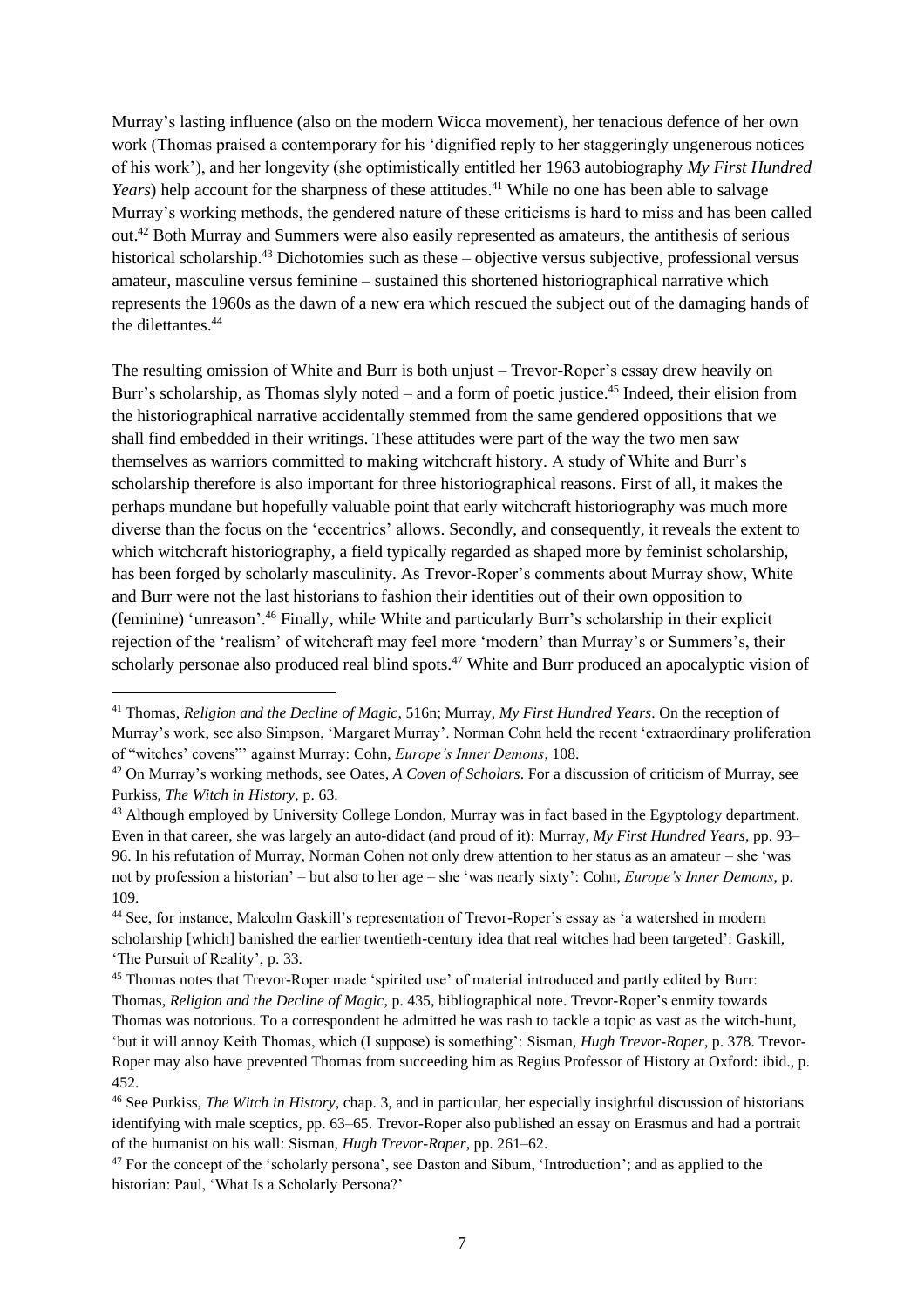the witch-hunt, of good versus evil, in which the accused themselves – and by extension, women – barely featured. They banished witchcraft to the past as a way of legitimating their own battles of in the present.

In addition to their contribution to popular perceptions of witchcraft, then, White and Burr's work on the early modern witch-hunt has had long-lasting historiographical consequences that later generations have struggled to recognize and overcome. While all history may be contemporary history, the preoccupations and practices of past historians have ways of shaping the views of their successors in ways they do not recognize. The impact of White and Burr's scholarship was not predetermined nor did these effects play themselves out solely in gendered terms. For instance, the progress narratives also intersected with White and Burr's high regard for recently unified Germany and its modern research universities which ultimately casted a long shadow on later witchcraft historiography that they could not possibly have foreseen. This study will show that there is real value in taking stock and examining the longer history of our own field. Stripped off its narrative of steady progress, the study of *longue durée* witchcraft historiography can even inform current research questions.

Finally, there are more meditative reasons why a study of Andrew Dickson White and George Lincoln Burr and their engagement with witchcraft history may be of interest to historians – regardless of their time period, speciality, or general interest. Their striking use of the past as a place of banishment – a storeroom where those aspects of humanity of which they disapproved could gather dust – brings out the tensions between objectivity and subjectivity in historical writing, between the writing of history and the reasons for history writing. Where historiography often underscores how historians were products of their own time, what follows explores the deeply personal interactions out of which their research emerged. For this reason, we shall begin our case study *in media res*, at the point when our two historians encounter a new heroic witchcraft sceptic but start to have their doubts about the *bona fides* of another. These discoveries also begin to reshape the dynamic between White and Burr, ultimately leading the student to develop a different rationale for the war on witchcraft from his teacher.

From a distance of a century and a half, we can observe quite clearly how the two men's scholarship was constructed out of their relationships with each other, as teacher and student, and with their principal research subjects, the witchcraft sceptics. As we shall see, these relationships and attitudes were not static and they changed over time. Burr's view of human progress differed from White's in subtle yet important ways, and careful reading of their correspondence and his writings shows how the younger scholar struggled to emancipate himself from the person who – quite literally – had lifted him up from the back of the classroom.<sup>48</sup> These relational aspects of their scholarship may also foster introspection, at least they did for me. Writing this study raised a series of deeply personal questions: how have my teachers shaped my thinking and what debts do I owe them?<sup>49</sup> How do I relate to my subjects of study? How does my deployment of empathy inflect my scholarship? While there will be as many answers as there are readers to these questions, the case study that follows may also be a useful vehicle for such personal reflection.

<sup>48</sup> White, *Autobiography*, vol. I, pp. 382–83.

<sup>&</sup>lt;sup>49</sup> I am writing this as a question asking historians about their 'intellectual grandparents' is doing the rounds again on Twitter.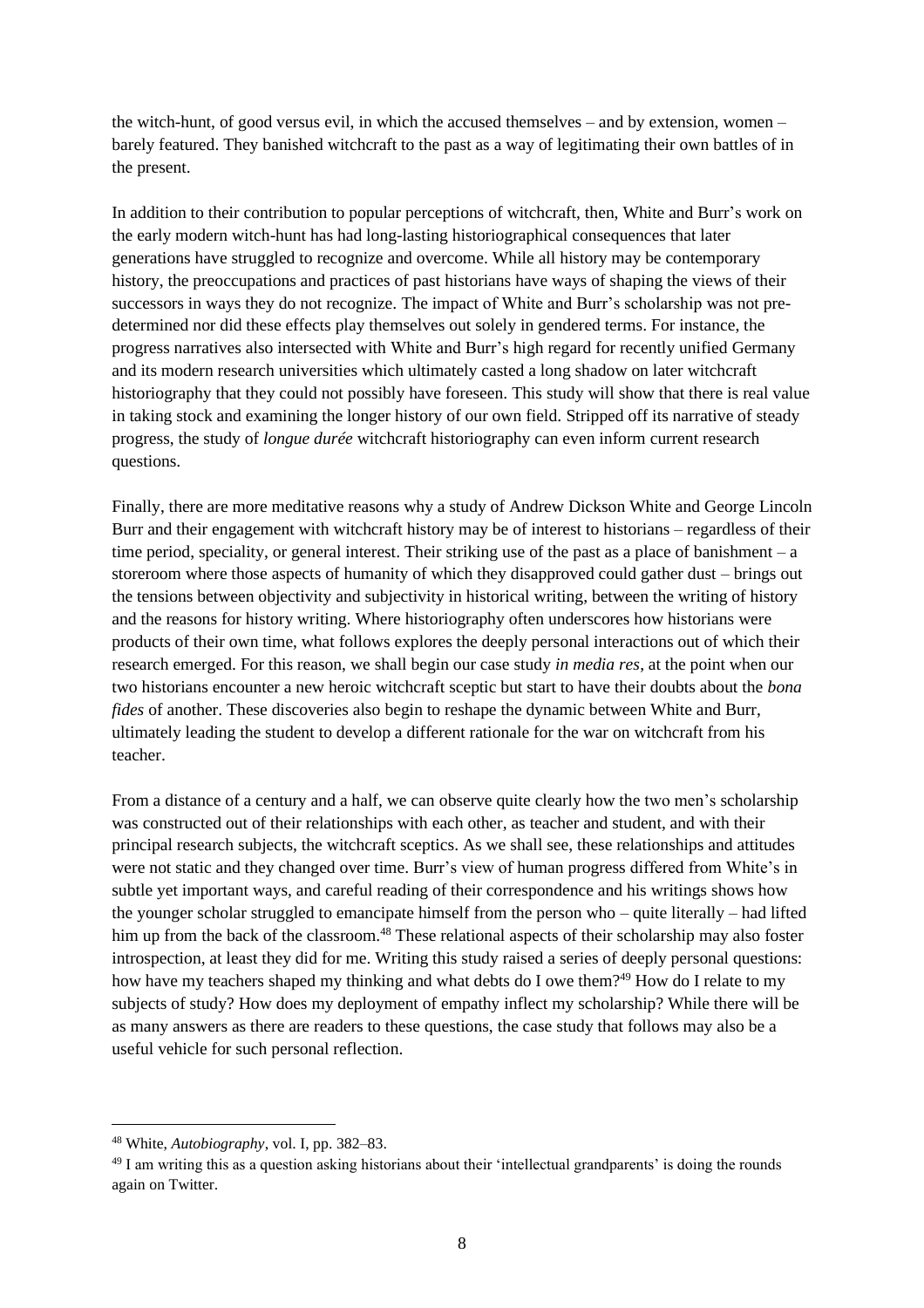# **2. Two Historians on a Double Date: White and Burr meet Flade and Loos**

There is no better place to begin a study of Andrew Dickson White and George Lincoln Burr then with the letter which showed the first fractures in their relationship. On 10 September 1885, the 28 year old Burr wrote from Trier, Germany to White, his erstwhile teacher at Cornell University and its first president, with an unsettling revelation – the person he had been studying for his doctoral dissertation might not be deserving of his time. <sup>50</sup> The young American had been in Europe at White's expense for more than a year, studying at its universities and scouring its bookshops for early modern books and manuscripts, especially witchcraft ones.<sup>51</sup> At the start of 1885, while studying at Leipzig, Burr had settled on a subject for his doctoral dissertation, an edition of a manuscript that was already in White's possession. 'What do you think', he asked White in January, 'of my editing the Flade MS – with perhaps a historical introduction on the growth of the witchcraft superstition [and] the struggle to eradicate it – as a thesis for my doctorate?<sup> $252$ </sup> Dietrich Flade, a leading judge in Trier, one-time rector of its university and councillor to its Prince-Elector, had been executed for the crime of witchcraft on 18 September 1589. He was the early modern witch-hunt's 'most eminent victim in the land of its greatest thoroughness', Germany.<sup>53</sup> The judge was reputed to have been an opponent of the hunt. When the Jesuit demonologist Martin Delrio (1551–1608) argued that they 'who defend witches out of their own free will and attempt to lessen the enormity of their crime' should be suspected of witchcraft, he cited Flade as an example who 'was consumed by deadly fires'.<sup>54</sup>

During the spring and summer of 1885 Burr continued to work on-and-off on his Flade project, after White arranged for the manuscript in his collection to be sent to him.<sup>55</sup> In July, Burr wrote that he had even found further evidence to sustain the judge's heroic reputation. Burr had unearthed an unspecified 'little matter regarding [Flade] which has escaped the notice of his biographers – and all to his credit. It will be a pleasure to show it to you.'<sup>56</sup> Yet by September 1885, the doubts as to Flade's heroism had evidently set in. To White, who was then presiding over the second meeting of the American Historical Association at Saratoga Springs, NY, Burr confessed his scepticism as to whether the judge really deserved his reputation as a martyr: 'I am much puzzled as to whether it is worth the while to give to the world what may only deprive the unfortunate man of the scanty recognition which he has thus far received.'<sup>57</sup>

<sup>56</sup> Burr to White. Zurich, July 21, 1885.

<sup>50</sup> Burr to White. Trier, 10 September 1885.

<sup>51</sup> See Burr to White. 'Off Land's End', 19 July 1884, in which Burr announced his arrival in Plymouth the next day. Burr's time in Germany receives a passing mention in Werner, *The Transatlantic World of Higher Education*, esp. pp. 84, 184, 246.

<sup>52</sup> Burr to White. Leipzig, 7 January 1885.

<sup>53</sup> Burr, 'The Fate of Dietrich Flade', p. 190. Voltmer, 'Witch-Finders, Witch-Hunters or Kings of the Sabbath?', pp. 82–83, has shown that Flade had, in fact, sentenced eight women to death for the crime of witchcraft.

<sup>54</sup> Delrio, *Disquisitionum magicarum libri sex*, vol. III, 28: 'quis patrocinatur sponte maleficis, et conatur criminis enormitatem elevare, et contendit, non esse credendum iis, quae de illis certo narrantur, et ea omnia vana esse et delira, aliaque huiusmodi ... flammis feralibus consumptus fuit.'

<sup>55</sup> White to Burr. Ithaca, NY, 14 February 1885; Burr to White. Salzburg, 19 March 1885. Burr arranged a shipment of books for White but kept three as possibly of use 'in my work on the Flade matter'.

<sup>57</sup> Burr to White. Trier, 10 September 1885.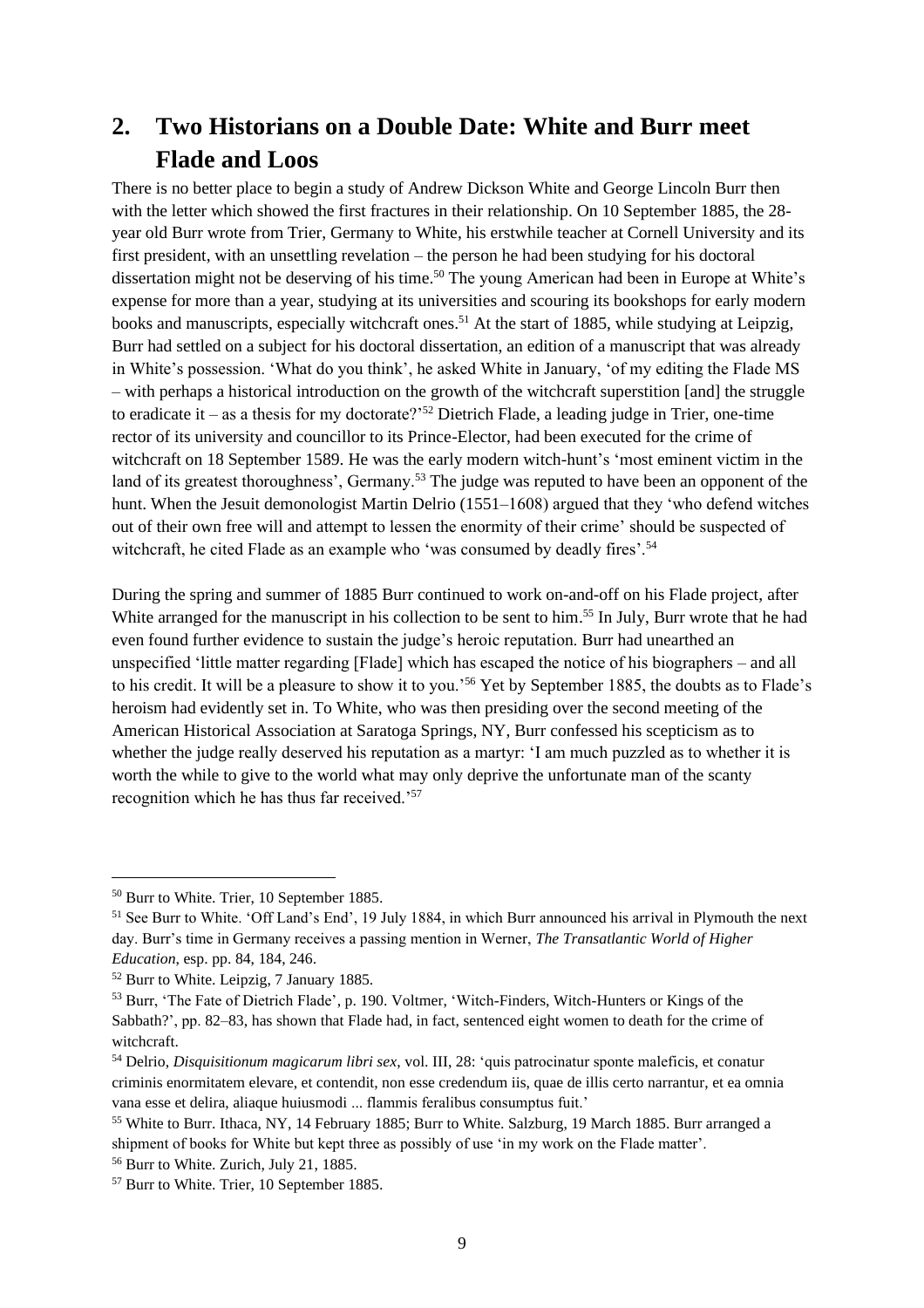Fortunately for Burr, the setback was only temporary. While Flade may not have been a true sceptic, he may still have fallen victim to a great Jesuit conspiracy. His discovery of their *litterae annuae* (the annual reports written by Jesuit colleges) led Burr to excitedly report on a secret Jesuit plot – 'they stand virtually convicted out of their own mouths' – to use a fourteen-year old boy from the countryside to incriminate Flade: 'Of course, in the MSS fallen into my hands, the story of the boy is told, as if in good faith, but what was credible enough to deceive those for who the report was destined in that day, is quite too transparent in ours.'<sup>58</sup> Moreover, if Burr had been disappointed in Flade, he soon located in the Trier's city library a manuscript belonging to another witchcraft sceptic more deserving of praise. On 10 June 1886, Burr sent White 'a very crazy letter' – the discovery of Cornelius Loos's 'long-lost manuscript (the book *De vera et falsa magia* which cost him humiliation, misery and death)' even disturbed Burr's 'mental equilibrium'.<sup>59</sup> Where the Flade manuscript had been a disappointment, that of Loos was 'the boldest thing ever written against the witchcraft horror, and the most eloquent except perhaps [Friedrich] Spee's *Cautio* [*criminalis*].'<sup>60</sup> Martin Delrio had excoriated Loos – 'may God have mercy on his soul' – on the same page of his demonology as he denounced Flade, and included the priest's forced abjuration as an appendix to his witchcraft tome.<sup>61</sup> In October 1886, a month after his return from Europe to Cornell University, Burr gave a lecture on Flade, who 'had met his death', and Loos, 'one of [the world's] bravest souls', in which he speculated about the horrors used to force the latter's recantation.<sup>62</sup> Burr's manuscript discovery was even announced to the American public by Charles Kendall Adams, White's successor as University President, on 11 November 1886, in an article for *The Nation* newspaper entitled 'A Manuscript and a Man'*.* 63

Burr's work on the trial of Dr Flade and his discovery of the Loos manuscript, as part as his doctoral dissertation, mark the arrival of witchcraft history within the halls of academia which were beginning to welcome history as a discipline around this time.<sup>64</sup> While Burr's contributions to this new field are scarcely remembered today for reasons already discussed, his interests were also not fully his own. Burr was, to a considerable degree, Andrew Dickson White's creation. Burr's work on the history of witchcraft was part of White's much bigger project on the history of science, which, in turn, was also a project of moral and religious reform. Burr's letter of 10 September 1885 casting doubt on Flade's heroism marked the first sign of dissension within the ranks.

<sup>58</sup> Burr to White. Trier, April 18, 1886. Jesuit *litterae annuae* provide a rich source of information on the early modern witch-hunt, especially in Germany: Sobiech, *Jesuit Prison Ministry in the Witch Trials of the Holy Roman Empire*.

<sup>&</sup>lt;sup>59</sup> Burr to White. Trier, 10 June 1886. The historiography on Loos has been dominated by amateur historians who praise him as 'ein kritischer Geist' and attack his opponents: P.C. Van der Eerden, 'Der Teufelspakt bei Binsfeld und Loos', p. 72, or they provide Loos with an epitaph: Othon Scholer, '"O Kehricht des Aberglaubens"', p. 270.

<sup>60</sup> Burr to White, Trier, 14 June 1886.

<sup>61</sup> Delrio, *Disquisitionum magicarum libri sex*, vol. III, p. 28: 'cuius animae Deus parcat'; ibid., vol. III, pp. 117–19.

<sup>62</sup> Burr, 'On the Loos Manuscript', pp. 151, 153.

<sup>63</sup> Adams, 'A Manuscript and a Man'.

<sup>64</sup> On the professionalisation of history, see Lingelbach, 'The Institutionalization and Professionalization of History'. I am separating the *historical* study of witchcraft from earlier discussions of witchcraft and its possible reality. The law and theology faculties of early modern universities were often consulted on witchcraft matters and aspects of demonology were the subject of early modern academic disputations, see *e.g.* Kauertz, *Wissenschaft und Hexenglaube*; Meyer, 'Systematische Theologie, katechetische Strenge und pädagogisches Augenmaß'.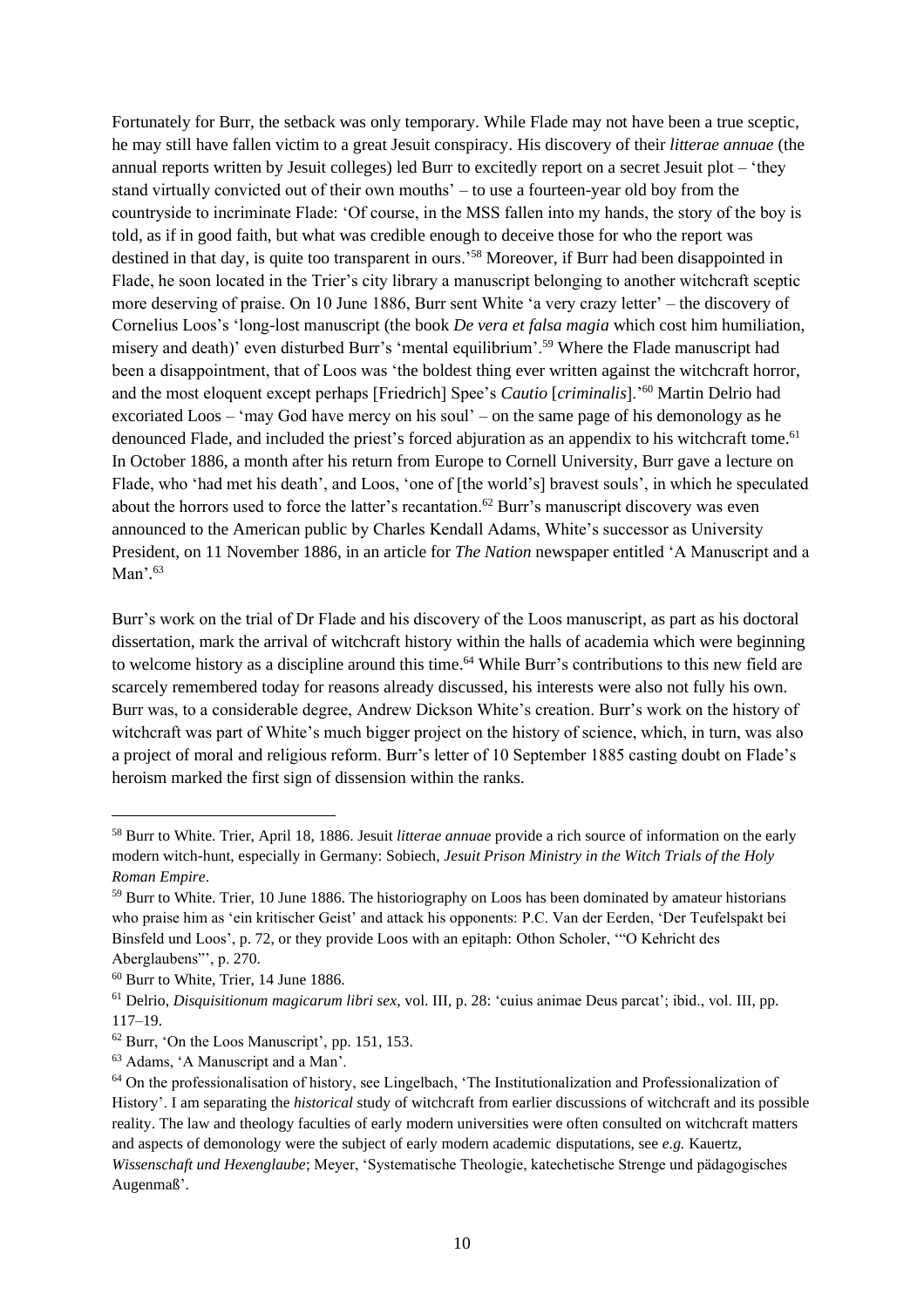Burr first met Andrew Dickson White, Cornell University's co-founder, first president, and first professor of history, in the autumn of 1878, when as a mere sophomore he attended White's senior class on the historical development of criminal law, in which the witch-hunt played a major role.<sup>65</sup> In terms of social status, the two men could hardly have been more different. White, who was Burr's senior by 24 years, was the heir to a considerable fortune. Education and public service were for him a vocation and a duty, rather than a form of employment.<sup>66</sup> Burr, by contrast, had first worked as a schoolteacher and apprentice printer to save money for college.<sup>67</sup> Yet White's teaching left Burr enthralled. Fifty years later he still recalled White bringing his personal copy of the *Malleus maleficarum* to class, 'which he told us had caused more suffering than any other product of the human pen.<sup>'68</sup> Burr, at the same time, also made an impact on White who was so impressed by the quality of Burr's essays he asked the sophomore to mark the work of his classmates – in secret, 'for had the seniors known that I had intrusted their papers to the tender mercies of a sophomore, they would probably have mobbed me.'<sup>69</sup> After that first appointment as examiner, Burr would remain in the employment of White and, later, Cornell University until his retirement. During White's vacations and diplomatic assignments in Europe, Burr would even move into the White family home on campus.<sup>70</sup> In 1907, Burr, then aged 50, married a former student, but the marriage ended tragically with the death of both mother and infant in childbirth less than two years later.<sup>71</sup> Burr, then, remained principally known as White's disciple. At his retirement in 1922, the local newspaper described him as 'for many years a member of [White's] household … and now his literary executor, having remained his intimate friend until death.'<sup>72</sup>

[insert Figure 2 here]

**Figure 2.** Andrew Dickson White (1885). Image courtesy of Cornell University Library.

This Element argues for the important role that relational identities and scholarly personae played (and doubtlessly still play) in the production of historical scholarship. While this is an aspect of historiography that is often overlooked, it has certainly not been the approach which historians of science have taken towards White **(Figure 2)**. (Burr, as we already noted, has been almost entirely overlooked.) When they are not refuting him, historians of science have treated White simply as a man of his times, which of course he in many ways was. One admiring reviewer of Charles Darwin's 1859 *On the Origin of Species*, for instance, wrote that 'extinguished theologians lie about the cradle

<sup>&</sup>lt;sup>65</sup> In his journal for Wednesday 8 November 1878, White noted that he was 'at work on final part of lecture on Demoniacal Powers which I delivered at noon': Ogden (ed.), *The Diaries of Andrew D. White*, p. 199. Giving his thoughts on publishing White's lectures, Burr discussed 'the lectures on witchcraft, demoniacal possession, and torture': Burr to White. Zurich, 7 July 1885.

<sup>66</sup> Horace White, a wealthy banker and railroad man, left his son a sizable fortune on his death in 1860: Altschuler, *Andrew D. White*, pp. 22, 42.

 $67$  Bainton, 'His Life', pp. 11–14.

<sup>68</sup> Burr, 'A Witch-Hunter in the Book-Shops', p. 294. On Burr's first encounter with White and witchcraft, see also the footnote, written in April 1938, two months before Burr's death on 27 June: Burr, 'Introduction to Lea's Materials toward a History of Witchcraft', p. 455.

<sup>69</sup> White, *Autobiography of Andrew Dickson White*, vol. I, pp. 382–83.

<sup>70</sup> University of Pennsylvania, MS Coll. 111: Henry Charles Lea papers, Box 4, Folder 208. Ithaca, NY, 11 January 1895.

 $71$  Bainton, 'His Life', pp. 96–107.

<sup>72</sup> 'Retires in February: G. L. Burr'.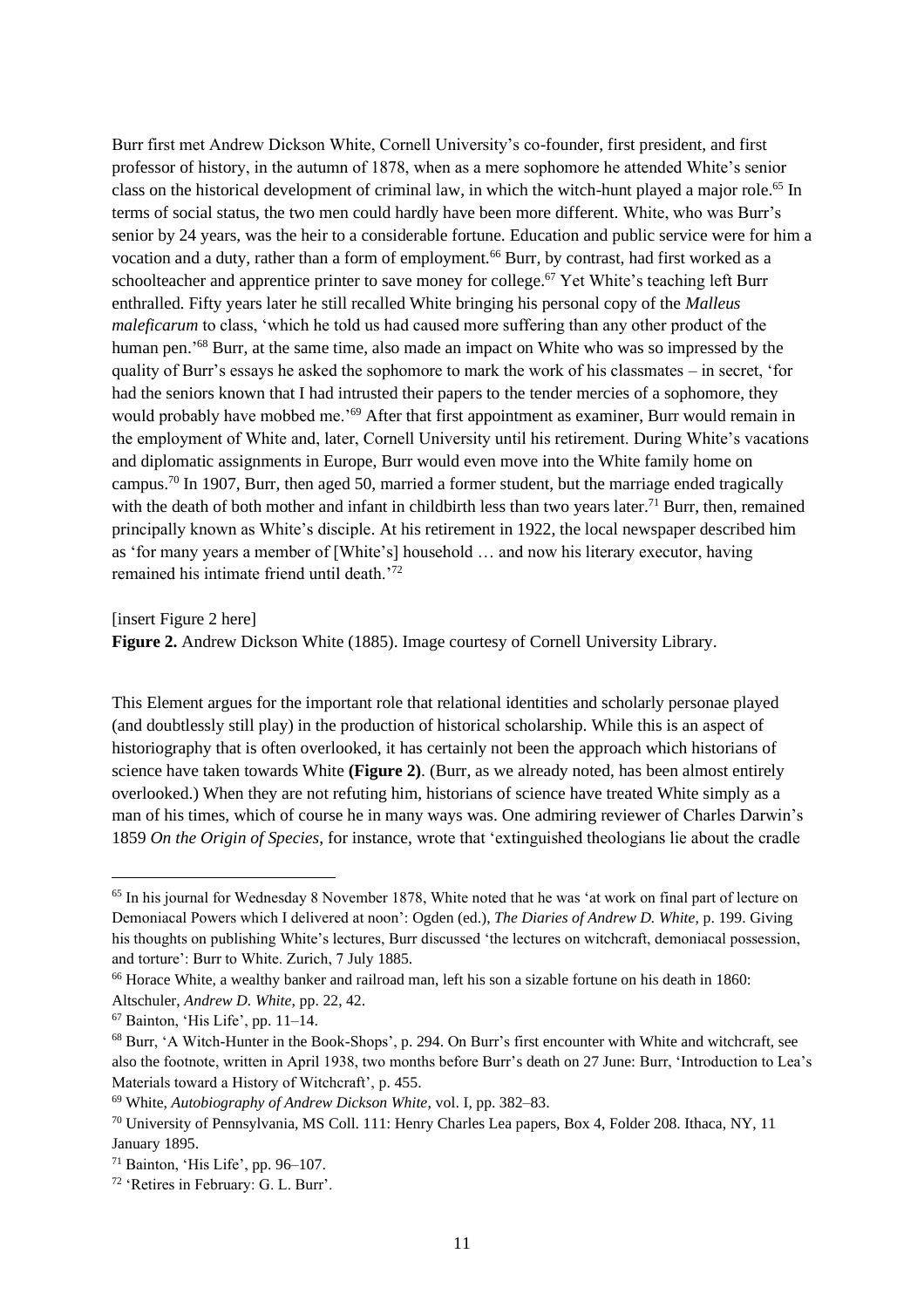of every science as the strangled snakes beside that of Hercules' – language that could easily have been uttered by White.<sup>73</sup> Although the *Warfare of Science* was considered the more erudite and influential work, it was and is also commonly placed alongside John William Draper's *History of the Conflict between Religion and Science* (1874).<sup>74</sup> (The supposed conflict between science and religion has also been called the Draper-White thesis.<sup>75</sup>) Many of White's ideas were firmly rooted in late nineteenth-century America. His belief in progress was almost axiomatic – in his obituary of White, Burr would draw special attention to it  $-$  but it was also an important influence on his contemporaries.<sup>76</sup> White's promotion of evolutionary processes within human society (as opposed revolutionary ones) reflected both the times in which he lived and his elite social standing.<sup>77</sup> His argument that Christianity effectively required another Reformation – as its full title made clear, *Warfare* was aimed at 'theology', *not* religion – was shared by many liberal Protestants, while others used his arguments to go further still.<sup>78</sup> His belief in the inhibitory role of religious dogma was similarly widespread, leading Peter Harrison to go so far as to conclude that 'all that remained [for White and for Draper] was to fill in the blanks.'<sup>79</sup> As a result, White's biography hardly features. At most, White is represented as defending the reputation of Cornell University, the institution he had helped to found as the country's first non-sectarian (and therefore in the eyes of its opponents, 'godless') university.<sup>80</sup>

While these are extremely valuable insights, treating White solely as a product of his time elides a substantial part of the *Warfare of Science*'s origins and significance, the author's persona, and the wider project to which the book – like Burr's witchcraft writings – was meant to contribute. White and Burr found themselves outside the mainstream on several fronts, most notably within history as a newly emerging professional discipline. While *Warfare* was one of the earliest works of history of science, it was self-consciously not a work of *scientific* history. Although White was a cheerleader for all things German (its universities and historical research included),<sup>81</sup> in practice, his mode of scholarship was aligned more with that of the early nineteenth-century 'gentleman amateur' and the traditional belief in *historia magistra vitae*, than with the new ideal of scientific objectivity.<sup>82</sup> (Burr, as we shall see, would echo White's beliefs.) Similarly, White's religious vision of Christianity stripped off all dogma was genuinely esoteric – he himself struggled to define it – and moved well beyond liberal Protestantism. White's biographer Glenn C. Altschuler attributed his subject's

<sup>73</sup> Dixon, *Science and Religion*, p. 2.

<sup>74</sup> Draper, *History of the Conflict between Religion and Science*. On the greater importance of *Warfare of Science*, see Lindberg and Numbers, 'Beyond War and Peace', p. 340.

<sup>75</sup> See *e.g.* the introduction to Ferngren, *Science and Religion*, p. ix.

<sup>76</sup> Burr, 'Andrew Dickson White', p. 416. See also Altschuler, *Andrew D. White,* p. 16.

<sup>77</sup> Hawkins, *Social Darwinism in European and American Thought*.

<sup>78</sup> Ungureanu, 'Science and Religion in the Anglo-American Periodical Press'.

<sup>79</sup> Harrison, 'That Religion Has Typically Impeded the Progress of Science', p. 200.

<sup>80</sup> Numbers (ed.), introduction to *Galileo Goes to Jail*, pp. 2–3; Brooke, *Science and Religion*, pp. 46–47. For the label 'godless', see White, *Autobiography*, vol. I, p. 125.

<sup>81</sup> White, 'On Studies in General History and the History of Civilization', pp. 69–70. See also White, 'The New Germany', p. 242.

<sup>82</sup> Novick, *That Noble Dream*, esp. chap. 2; Iggers, 'The Intellectual Foundations of Nineteenth-Century "Scientific" History'. White, 'On Studies in General History', pp. 49, 53, 60, repeatedly praised such traditional 'gentleman amateurs' as John Lothrop Motley and William H. Prescott. In her short pamphlet on White's tenure at the University of Michigan, Ruth Bordin observed that White 'was soon supplanted by other young men' who 'developed a professionalization of the discipline with which White was only partly in sympathy': Bordin, *Andrew Dickson White*, p. 17.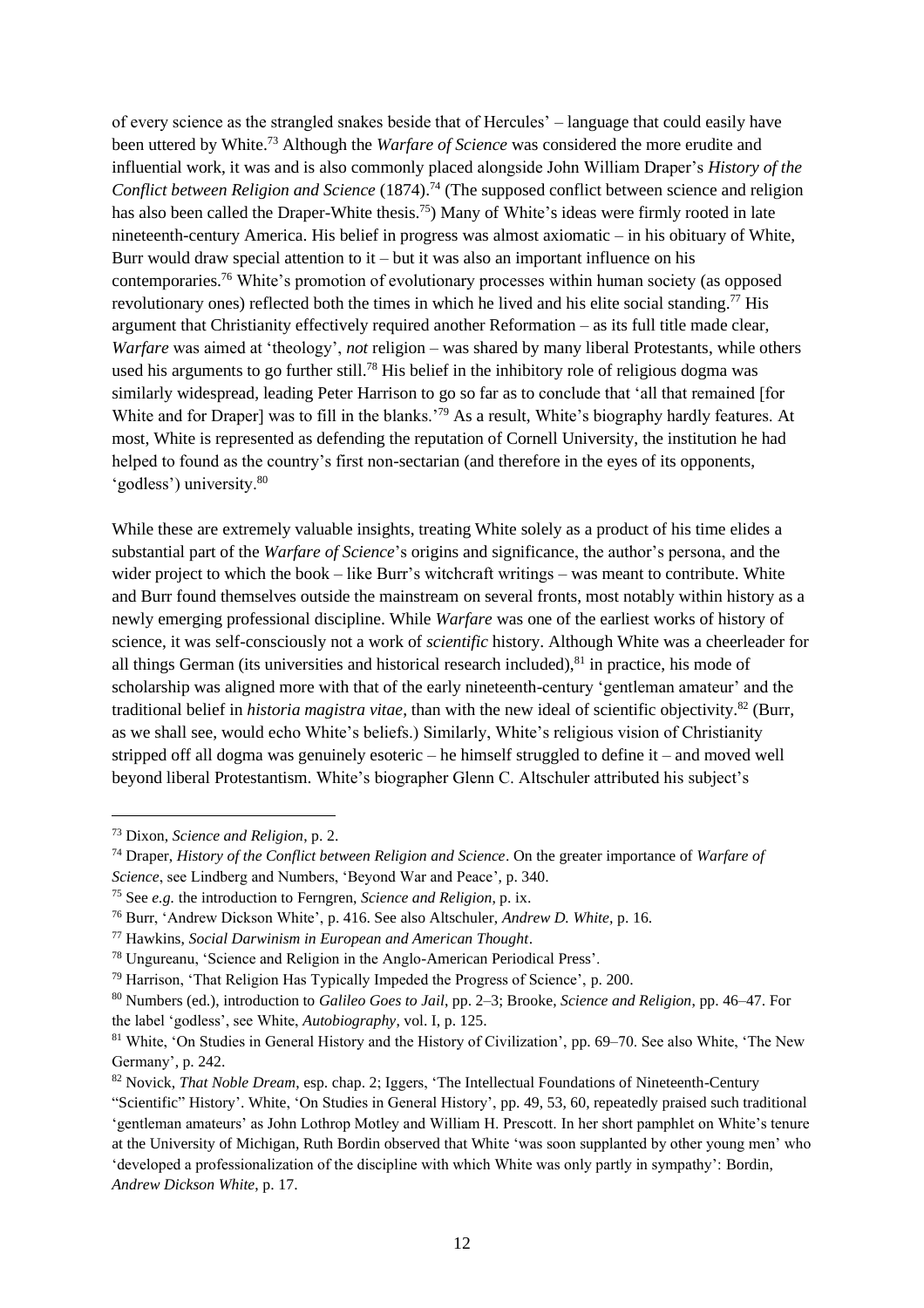'vagueness' about doctrine to 'a product of confusion and, perhaps unconsciously, of a refusal to accept the unsettling implications of his own thought.<sup>83</sup> A more plausible, if paradoxical reading is that faith for White was a genuinely mystical experience, beyond words or description. As this suggests, White saw and presented himself as a religious reformer, the latest in a long line of *devout* great men – both scientists and witchcraft sceptics – whose defender he was. White's identity as a reformer sustained a project that extended beyond history, religion, or science. *Warfare* was part of a larger project of reforming both knowledge and mankind, which White not only committed to paper but also sought to put into practice at Cornell.<sup>84</sup> This project cannot be understood without analysis of White's identity as a reformer and his relationship with Burr without whose assistance *Warfare* would never have appeared.

A close reading of White and Burr's letters and publications, then, complicates many of the grand narratives that the main historiographical models have used as a shorthand for nineteenth-century scholarship: not only the 'conflict' thesis in history of science, but also the very similar 'rationalist' paradigm in witchcraft history, and lying beyond that, Rankean 'realism' – the nineteenth-century pursuit of writing history 'objectively' as it 'actually' was. They present a vital case study of the role of scholarly personae and relational identities in the production of historical knowledge. Their scholarship was in important ways a relational construct, shaped – even dictated –by the bond between White and Burr, and *with* their historical subjects, Cornelius Loos and Dietrich Flade foremost among them. These ties meant that, despite Burr's doubts, Flade remained something of a martyr for him. Moreover, if these homosocial relationships, with the past and in the present, underpinned their scholarship, they were also the product of a particular vision of manhood. The early modern witch-hunt played a seminal role within this project, in part, because it transformed the struggle against 'unreason' into a rescue mission. The battle against the witchcraft 'delusion' offered an avenue for heroic *male* sceptics to rescue damsels in distress, with highly gendered wider implications for how they and other scientific apostles of progress were presented and understood. If the practices of nineteenth-century historical research were fundamentally gendered, as Joan W. Scott, Bonnie G. Smith, Angelika Epple, and others have taught us, this Element analyses these important homosocial relationships to show how gendered the fruits of such scholarship really were.<sup>85</sup> Before we can analyse these relationships further, however, the wider contours of White's reform project and the role of history within it need to be sketched out further, both as the stage on which these scholarly personae and relationships were enacted and as the pursuit which legitimated everything else.

### **3. History and a Reformer's Project of Reform**

White was always explicit about the moral purpose which should underpin history writing. In his 1884 presidential address to the American Historical Association – the organization's first – he stressed that the pursuit of morality was the only proper motive to write history: 'The great, deep ground out of which large historical studies may grow is the ethical ground, – the simple ethical

<sup>83</sup> Altschuler, *Andrew D. White*, p. 212.

<sup>&</sup>lt;sup>84</sup> See, for instance, his comment that 'training men to think, speak, and write on such subjects in the light of the best modern thought and experience [will bring] the results obtained by University research to bear upon the people at large': White, *Evolution and Revolution*, p. 17. My choice here of 'mankind' over humanity or humankind is intentional and meant to reflect White's gendered attitudes, not my own.

<sup>85</sup> Scott, *Gender and the Politics of History*; Smith, 'Gender and the Practices of Scientific History'; Smith, *The Gender of History*. See also Alberti, *Gender and the Historian*, pp. 1–20; Epple, 'Historiographiegeschichte als Diskursanalyse und Analytik der Macht'; Schnicke, *Die männliche Disziplin*.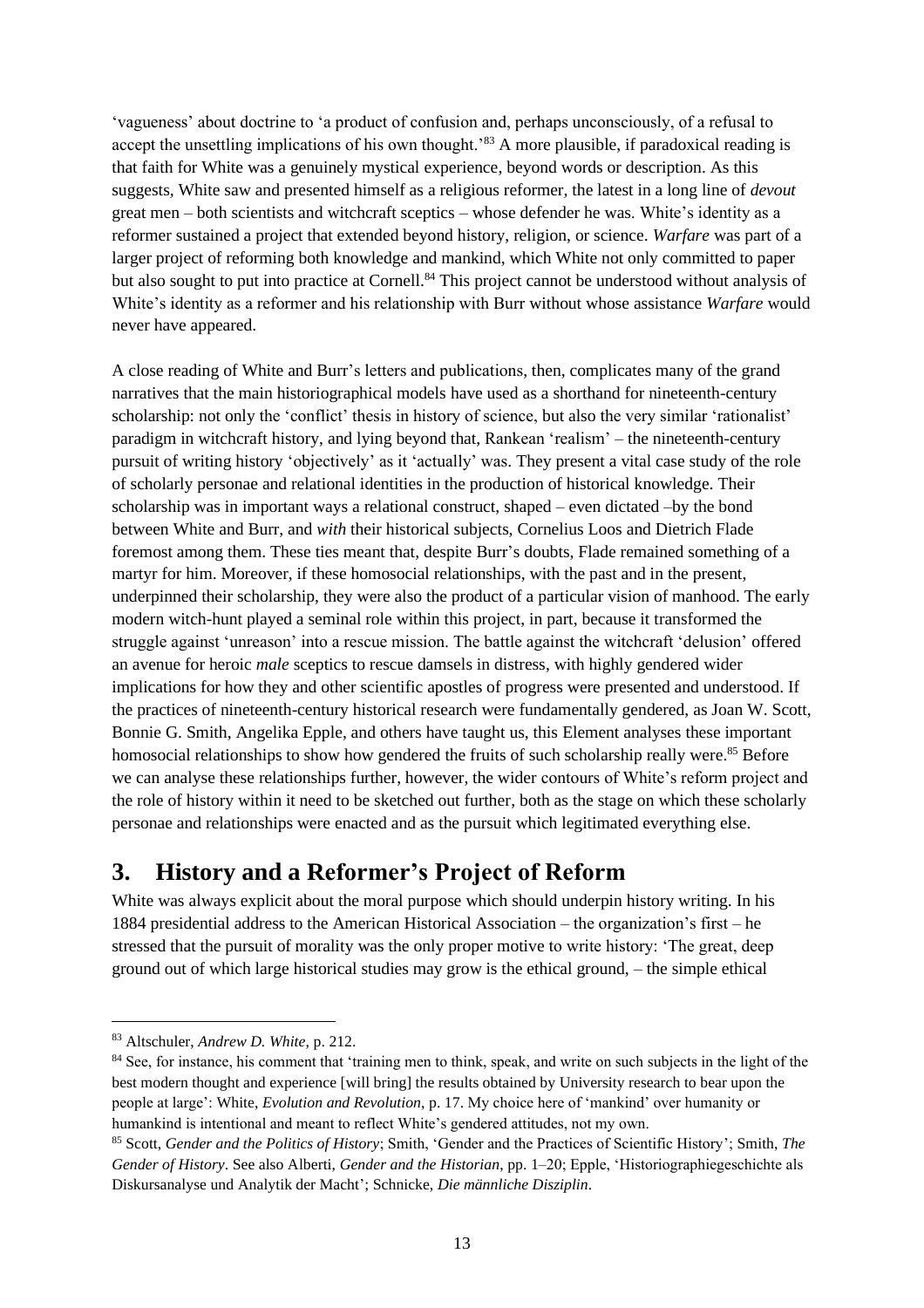necessity for the perfecting, first, of man as man, and, secondly, of man as a member of society.<sup>86</sup> Indeed, White had denounced knowledge for its own sake from his undergraduate days onwards. In his *Autobiography*, he dismissed the teaching he received at Yale College in the early 1850s as 'gerund-grinding'.<sup>87</sup> In his first magazine article, he denounced 'chronology-spinners and accentmarkers' and those who 'counterfeit' history: 'sham historians – the real infidels of these times – men who see in this world's great rich history, a mere game at cross-purposes, a careless whirl.<sup>88</sup> In his undergraduate lecture series 'on History', first at the University of Michigan and later at Cornell, White included similar stark warnings about 'the dealers in Sham History and their utterances'.<sup>89</sup> His youthful historical essays from the early 1860s already attempted to put into practice this deeply held belief that the past held in store moral lessons for the present. During the American Civil War his essays on Thomas Jefferson, on Cardinal Richelieu, and on the history of Russian serfdom repackaged history to advance the abolitionist cause.<sup>90</sup> The French statesman, a Unionist *avant la lettre*, was depicted as having 'taught the true method ... of strangling that worst foe of liberty and order in every age,  $-$  a serf-owning aristocracy.<sup>'91</sup>

Historical scholarship for White not only served to legitimate future reform, however. It was also a product and a well-connected part of the overarching reform project. The *Warfare of Science*, for instance, was not only a polemical intervention in a public debate, it was also dedicated to the memory of Ezra Cornell and intended as a 'tribute' to the university he and White had co-founded.<sup>92</sup> Perhaps as a result White's historical scholarship shares essential features with the reforms he championed. First of all, White's commitment to reform was less radical than he pretended, just as his flowing prose often concealed a more conservative stance – a factor complicating the interpretation of his writings.<sup>93</sup> White's causes – the reform of Higher Education and the Civil Service, and even abolitionism – were safe for a man of independent means, because the son of a wealthy banker from Syracuse, NY simply took for granted that meritocracy would legitimate, rather than challenge, the position of white men of his social standing.<sup>94</sup> Secondly, the same causes (especially Higher Education reform) also implied a link between the perfecting of 'man' and society, and indirectly between the Great Man and his (general) cause, that permeated all of White's historical writings. His understanding of both the past and the present, then, were sustained by the idea that society can be improved by the moral improvement of individuals.

<sup>86</sup> White, 'On Studies in General History', p. 51.

<sup>87</sup> White, 'Glimpses of Universal History', pp. 398–99. Although his biographer notes that 'there is no evidence of dissatisfaction at the time', the footnote below suggests that White's criticism of knowledge for its own sake can be dated to an early time of his life: Altschuler, *Andrew D. White*, p. 28.

<sup>88</sup> White, 'Glimpses of Universal History', pp. 398–99.

<sup>89</sup> White, *Outlines of a Course of Lectures on History* (1861), p. 4; White, *Outlines of a Course of Lectures on History* (1870), p. 8.

<sup>90</sup> White, 'Jefferson and Slavery'; White, 'The Statesmanship of Richelieu'; White, 'The Development and Overthrow of the Russian Serf-System'.

<sup>91</sup> White, 'The Statesmanship of Richelieu', p. 624.

<sup>92</sup> White, *Warfare* (1896), vol. I, pp. iii, xi; White also donated the royalties to the President White Library at Cornell University: Bainton, 'His Life', p. 52.

<sup>93</sup> Here I am extending a central insight of Glen C. Altschuler's biography ('White liked to think of himself as a radical, but in reality his radicalism was severely limited. Most of his fire was rhetorical') to White's historical writings: Altschuler, *Andrew D. White*, p. 19.

<sup>94</sup> *E.g.* on 'White's elitist assumptions about education': Altschuler, *Andrew D. White*, p. 37.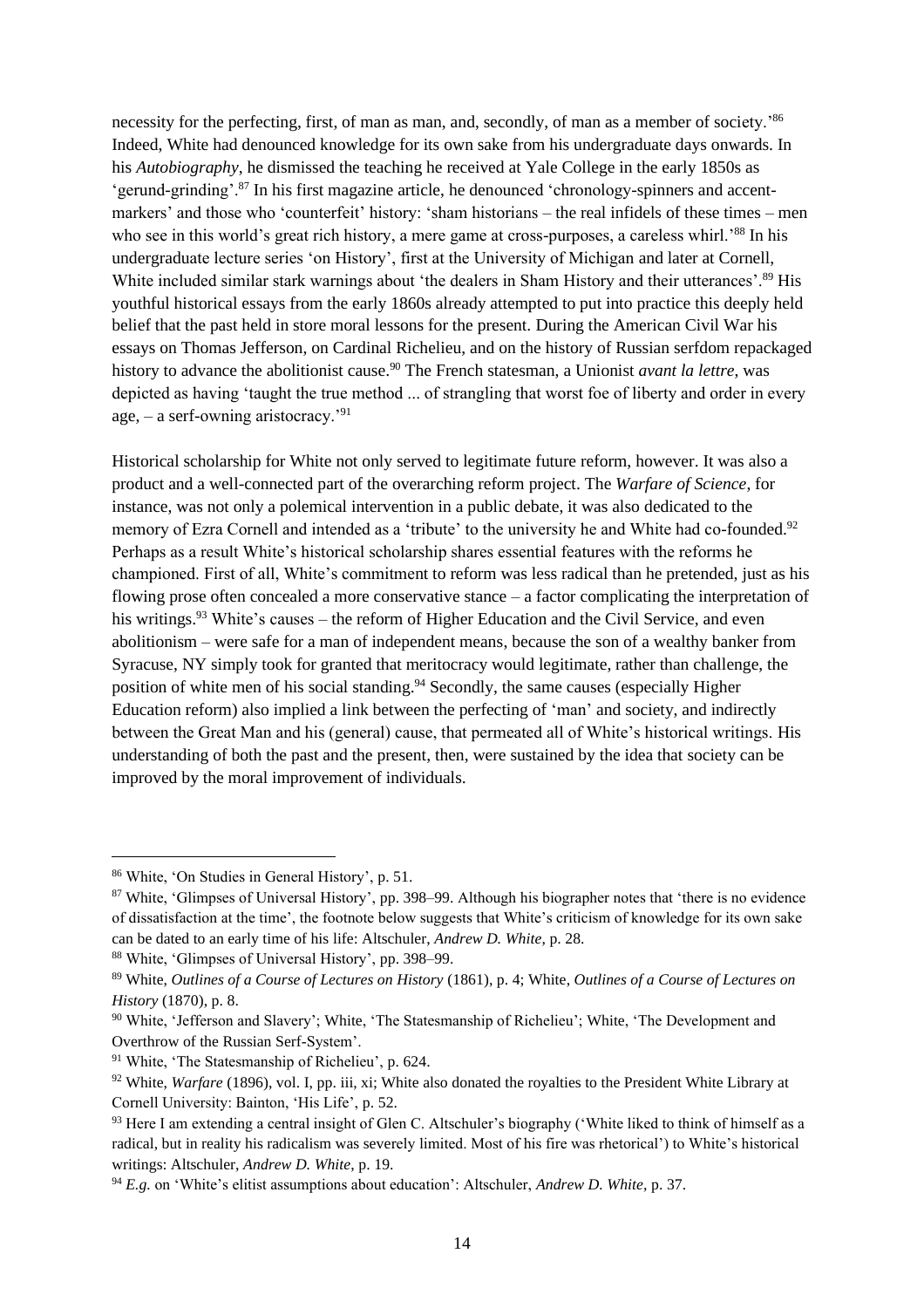This preoccupation with general causes, evident for instance in White's 1884 presidential address to the AHA, has led both Georg G. Iggers and Dorothy Ross to observe that White understood Leopold von Ranke's idealistic philosophy of history better than most of his American contemporaries.<sup>95</sup> The supposed founder of modern history writing, who had described nations as 'spiritual substances . . . thoughts of God', was understood and valued in the United States almost exclusively as the objective empiricist who studied 'how things actually were'.<sup>96</sup> White once identified his central and frequently stated belief in 'the higher and better development of man … as a *man*' as German in origin, but this may have been more the result of White's Germanophilia (all good things came from Germany) than his reception of German scholarship.<sup>97</sup> Although the American Historical Association's first president appears to have been an outlier within a profession which increasingly valued 'scientific objectivity', his negative depiction of Ranke (discussed below) suggests that this was not because of a more perfect understanding of Rankean philosophy of history.<sup>98</sup> Germany, perceived as an idea and an ideal, seems to have been much more important to White than the its historical methods.

In fact, Germany and its history illustrate White's historical interests perfectly. The German past and present contained both his two great historical interests – science and witchcraft – and revealed, at least to him, how general causes and great individuals intersected in history. In an 1882 public lecture, entitled 'The New Germany', White presented German unification in the same moral terms as the abolition of slavery, even going so far as to suggest that it was 'perhaps' more 'striking' as well.<sup>99</sup> He was awed by Germany's 'long-continued sacrifice, and work, and struggle …. not merely by victory over other powers, but, far more, by victory over herself – over tendencies to sloth, anarchy, unreason.'<sup>100</sup> White placed the nadir of Germany's 'political' and 'intellectual' and 'moral development' in the seventeenth century. The 'golden age of witchcraft persecution' was, for White, 'the golden age of bigots and pedants.'<sup>101</sup> Witchcraft illustrated an earlier, opposite state of affairs, while its past-ness emphasized how far Germany had come. The early modern period saw university 'instructors bec[o]me more and more stupid and the students more and more imbruted' – the contrast with the present, where German research universities provided a model for the world, could not be starker.<sup>102</sup> The period of the Thirty Years War allowed White to show 'the evolution of a higher activity out of a lower by patient thought and earnest effort', and how generations of 'strong men' had 'persevered in this effort to evolve Cosmos out of Chaos.'<sup>103</sup> To some extent, these men fought to

<sup>&</sup>lt;sup>95</sup> Iggers, 'The Image of Ranke in American and German Historical Thought', esp. p. 19; Ross, 'On the Misunderstanding of Ranke', esp. p. 165.

<sup>96</sup> Novick, *That Noble Dream*, chap 1, esp. p. 27.

<sup>97</sup> White, *Some Practical Influences of German Thought*, p. 12. Italics in original.

<sup>98</sup> White's presidential address can best be read as an attempt to find a home for 'general' or 'philosophical' history (which offered practitioners 'a means for the greater enlightenment of their country and the better development of mankind') within an Association apparently devoted to 'special' history, examples of which are criticized for dealing merely with 'surface facts': White, 'On Studies in General History', pp. 72, 55. <sup>99</sup> White, 'The New Germany', p. 205. According to his diary, White delivered this 'very well rec'd' lecture in New York on 20 December 1882: Ogden (ed.), *The Diaries of Andrew D. White*, p. 230.

<sup>100</sup> White, 'The New Germany', p. 206.

<sup>&</sup>lt;sup>101</sup> White, 'The New Germany', p. 214.

<sup>&</sup>lt;sup>102</sup> White, 'The New Germany', pp. 213–14. On the German origins of the modern research university, see Clark, *Academic Charisma.*

<sup>103</sup> White, 'The New Germany', p. 225. This attitude towards German progress constitutes a little noticed but important part of the *Warfare of Science* as well. See *e.g.* White's discussion of comets: White, *Warfare* (1896), vol. I, pp. 182, 201.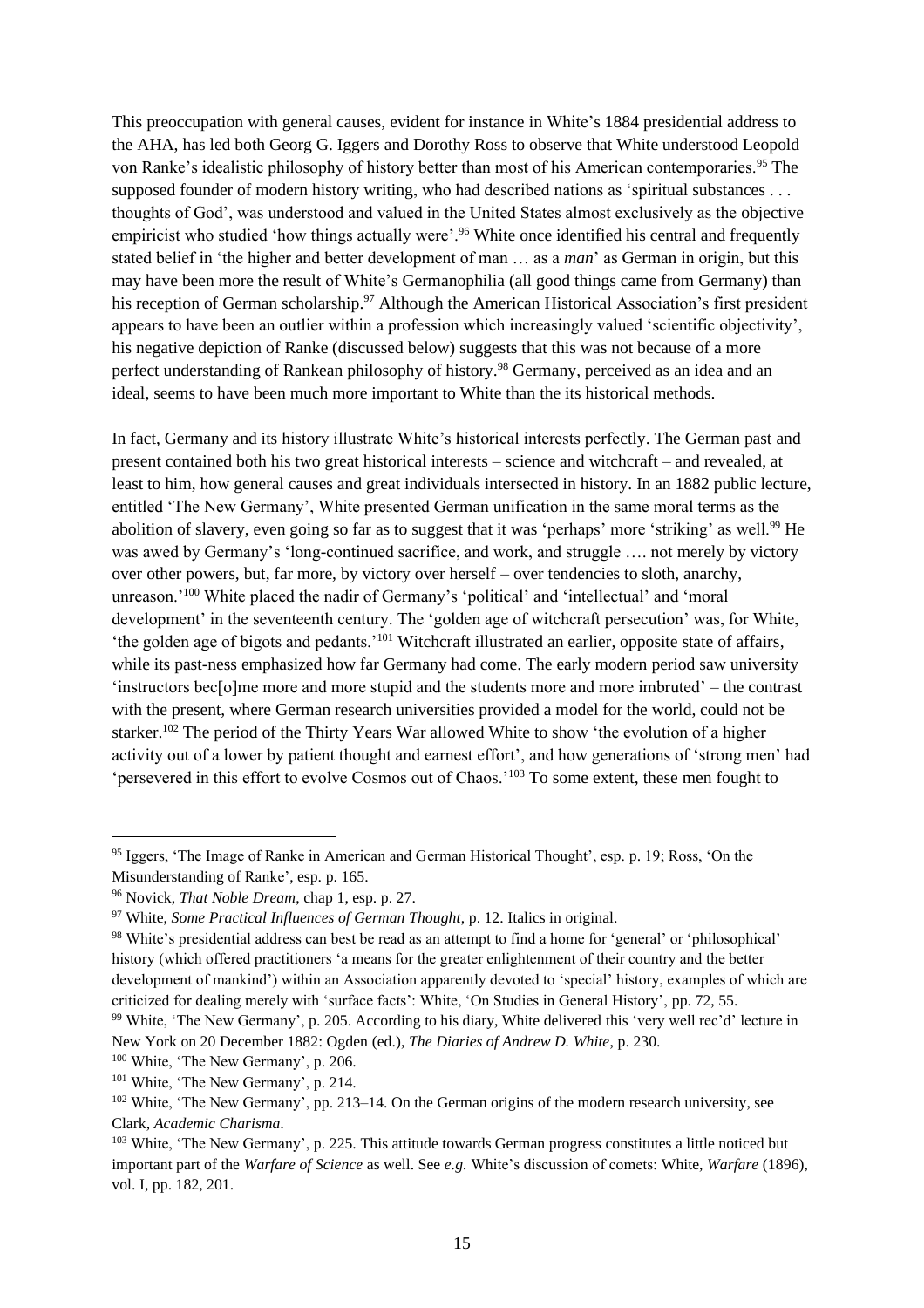transcend general causes, notably Germany's geography, surrounded by hostile nations.<sup>104</sup> Yet they principally succeeded by aligning themselves *with* general causes and against those who resisted them, anticipating the recurring conflict between reactionaries and 'the thinking, open-minded, devoted men … who are evidently thinking the future thought of the world' which sustained the Warfare of Science.<sup>105</sup> White, accordingly, ended his lecture with an extended tribute to the architect of German unification, Prince Otto von Bismarck, whom he had met as US minister to Germany.<sup>106</sup>

Aligning great men and general causes – also construed as 'laws of development' and even as 'Providence' – made their success and thus progress inevitable.<sup>107</sup> This was to some extent a doubleedged sword, however. If the general causes were forces for good (which they almost always were), then their inevitability possessed evident appeal. Yet the same inevitability could also undercut the practical call to action. Making men such as Bismarck into history's principal agents of change enabled White to infuse a measure of human agency into this inevitable march of progress. The role of the historian in retrospectively discerning general causes might defuse the tension between inevitability and agency even more. White's undergraduate lecture on Erasmus thus counselled that philosophical history which 'reverently' approached the 'secret hand of God' should be combined with biography, that is, 'the close study of the life [and] work of the great men who were the direct agents in the [historical] work.'<sup>108</sup>

While discerning the hand of God might appear almost a mystical experience, in practice White's attention mostly centred on the agents supposedly doing His work. Most of his undergraduate lectures, as the first history of Cornell University noted, focussed on 'individual men as representative of movements', 'elaborate studies of the lives of great artists', 'the influence of the founders of the great religious orders' and 'studies in abnormal opinions' – that is, those scholastics who dared to oppose science.<sup>109</sup> The same pre-occupation with great men can be discerned from the title of White's second, lesser-known monograph: *Seven Great Statesmen in the Warfare of Humanity with Unreason* (1910), which – much like *Warfare of Science* – was based on his lectures and which was originally meant to chart the founding of modern Germany. ('The Builders of Modern Germany' was one possible title White had mentioned in discussions with Burr.<sup>110</sup>) Its portrayal of Hugo Grotius (whom White considered an honorary German) shows both the extent of White's hero worship and the religious language of his writings. Grotius was another Saviour, born for the 'redemption of civilization', who after his death, as 'a martyr to unreason', had 'risen from the dead, and live[s] evermore' [cf. Revelation 1:18] *within* a whole host of modern institutions and 'in the heart and mind

<sup>104</sup> White, 'The New Germany', p. 207.

<sup>105</sup> White, *Warfare* (1896), vol. I, p. 319.

<sup>106</sup> White had been US minister to Germany from 1879 to 1881 and would return as ambassador from 1897 to 1902: Altschuler, *Andrew D. White*, pp. 119–131, 234–47. Bismarck's would be the last (and longest) of the seven portraits included in Andrew Dickson White, *Seven Great Statesmen*, pp. 391–535.

<sup>107</sup> For 'laws of development', see White, 'On Studies in General History', p. 51; for an example of 'Providence', see White, *Autobiography*, vol. I, p. 75.

<sup>108</sup> Andrew Dickson White, 'Erasmus', pp. 2–3 (Ithaca, NY, Cornell University Rare and Manuscript Collections, Andrew Dickson White Microfilm Collection, reel 140, p. 144). Underlining in the original manuscript.

<sup>109</sup> Hewett, *Cornell University*, vol. I, pp. 181–82. Bordin similarly observed that at Michigan White's 'approach to the teaching of history was largely biographical': Bordin, *Andrew Dickson White*, p. 15. <sup>110</sup> White to Burr. Ithaca, NY, 20 June 1896.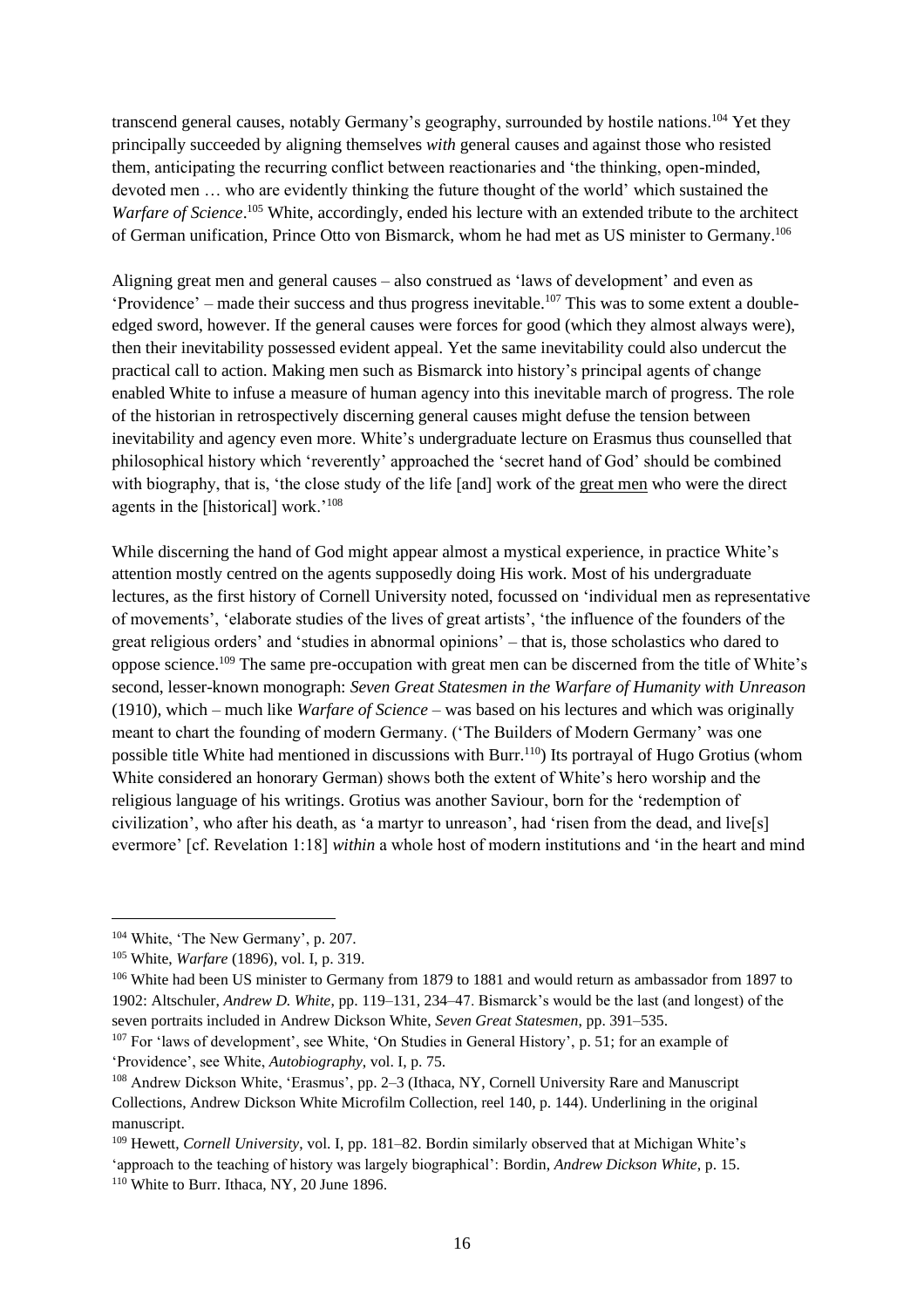of every man who worthily undertakes to serve the nobler purposes of his country or the larger interests of his race.'111

The same principles – notably the role of individuals as agents of change – and religious language shaped White's famous lecture at Cooper Union in New York City on 17 December 1869, on 'the Battle-Fields of Science', the first public outing of what would become the *Warfare of Science*. 112 Study of this lecture allows us to flesh out further the strong religious impetus behind White's project, and how he conceived of his own role within it. Both factors were considerably stronger motives than White's commonly cited desire to defend Cornell University from sectarian attacks.<sup>113</sup> In his lecture White maintained that 'all untrammeled scientific investigation ... has invariably resulted in the highest good of Religion and Science.'<sup>114</sup> Christianity has 'given hope to the hopeless, comfort to the afflicted, light to the blind, bread to the starving, [and] life to the dying', only 'the idea that purely scientific investigation is unsafe' had sent it off kilter.<sup>115</sup> From the outset, then, White's project was as much one of religious reform as a vindication of science, his strident tone notwithstanding. Unlike Draper, White believed the problem was with 'dogmatic theology', with 'the dead husks of sect and dogma', not with religion itself.<sup>116</sup> Here too, God revealed the proper pursuit of science through history, rather than theology: 'The very finger of the Almighty has written on history that science must be studied by means proper to itself, and in no other way.' Inevitably, White substantiated these claims by populating the battle-fields with devout Christian scientists: Copernicus 'had lived a pious, Christian life', while Kepler 'speaks as one inspired'. Others were martyrs, whether proverbial or real: Galileo 'was subject certainly to indignity and imprisonment – possibly to physical torture', Vesalius died 'on a pilgrimage to the Holy Land to atone for his sin [*i.e.* his anatomical discoveries] .... His poor blind foes destroyed one of *religion's* greatest apostles.'<sup>117</sup>

Witchcraft accusations were woven into the *Warfare of Science* project from the outset. Not only were supposed opponents of the witch-hunt such as Dietrich Flade burnt as witches, scientists were transformed into sorcerers as well. In his 1869 lecture White reported that the thirteenth-century physician Arnold de Villanova 'was charged with sorcery and dealings with the devil.'<sup>118</sup> In his undergraduate lecture on the Age of Discovery, he declared that the compass was well-known among medieval mariners, 'yet to no small extent, dread of the charge of sorcery prevented its use.'<sup>119</sup> Similarly the lecture on 'The Invention of Printing' asserted that England's first printer William Caxton 'did not escape the charge of sorcery.'<sup>120</sup> In 1876, when the *Warfare of Science* had grown from a published lecture to a small book, White claimed that 'mediaeval scientific battle-fields [were]

<sup>111</sup> White, *Seven Great Statesmen,* pp. 55, 101. As president of the American delegation to the 1899 Hague Peace Conference, White laid a wreath on Grotius's tomb and gave a speech wrapped in similar religious language: *Proceedings at the Laying of a Wreath*.

<sup>&</sup>lt;sup>112</sup> White, 'The Battle-Fields of Science'.

<sup>113</sup> Lindberg and Numbers, 'Beyond War and Peace', p. 338; Brooke, *Science and Religion*, 46–47.

<sup>114</sup> White, 'The Battle-Fields of Science'.

<sup>115</sup> White, 'The Battle-Fields of Science'. Note the imitation of the Beatitudes.

<sup>116</sup> For White's thoughts on Draper's *History of the Conflict between Religion and Science*: White, *Warfare* (1896), vol. I, p. ix. For White's comment about 'husks', see White, *Warfare* (1876), p. 151. I disagree, therefore, with claims that White narrowed his attack on religion only with time: Lindberg and Numbers,

<sup>&#</sup>x27;Beyond War and Peace', p. 339; Russell, *Inventing the Flat Earth*, p. 42.

<sup>&</sup>lt;sup>117</sup> White, 'The Battle-Fields of Science'. Emphasis added.

<sup>118</sup> White, 'The Battle-Fields of Science'.

 $119$  'The Age of Discovery', p. 8 (WMC, Reel 140, p. 13).

<sup>&</sup>lt;sup>120</sup> 'The New Diffusion of Thought: B. The Invention of Printing', p. 15 (Reel 140, p. 15)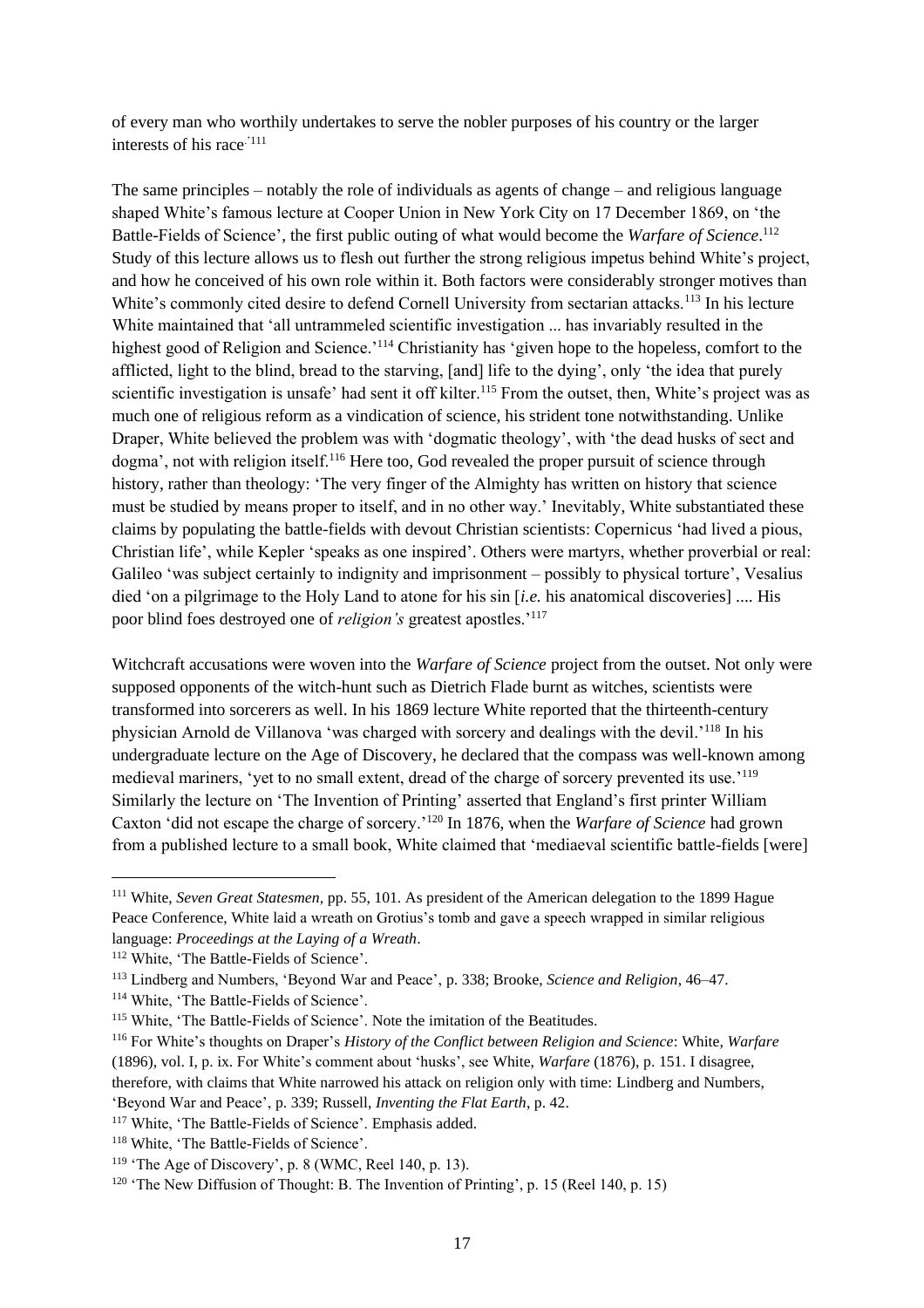strewed with ... charge[s] of sorcery, of unlawful compact with the devil' and traced the use of 'these missiles' in almost all fields, and up to the eighteenth century.<sup>121</sup> By 1896 lengthy discussions of witchcraft and demonic possession were inserted into a number of chapters, effectively making the war on witchcraft and the warfare of science extensions of each other.<sup>122</sup> Like the *Warfare of Science* the witch-hunt demonstrated the consequences of dangerous theological and sectarian ideas, and it enhanced the humanitarian nature of the struggle against unreason in ways those battling purely on the frontlines of science never could: unlike scientists, witchcraft sceptics could be depicted as risking their lives to rescue others.

The 1869 lecture also shows how White joined the war himself. First of all, the historian entered the battlefield alongside the warriors: 'we will look well at the combatants – we will listen to the battlecries, we will note the strategy of leaders, the cut and thrust of champions, the weight of missiles, the temper of weapons.'<sup>123</sup> Engaged on the same terrain, the historian was not at all different from the subjects he studied facing similar enemies in his own day. When the final two-volume iteration of *Warfare* appeared, Burr in a biographical sketch would depict White's religious-scientific mission as similar to those of his subjects: 'he seeks only to lift the timid faith which dares not trust the God of the universe to deal truly with the human mind he has made.'<sup>124</sup> Indeed, White was a combatant in his own right. While witchcraft might be past, the struggle for science was still on-going. 'In concluding' his 1869 lecture White referred to 'another battle-field in our own land and time': the attacks against Cornell University, 'against a body of Christian Trustees and Professors earnestly devoted to building up Christian civilization', and the institution's *other* founder, Ezra Cornell, 'whose life has been one of the purest and noblest on American records.' Both his self-evident role in Cornell's founding and his clarion call that 'the Warfare of Science ... be changed' to one where 'religion and science shall stand together as allies' allowed White to style himself as the latest (if not, last) in a long line of virtuous Christian men fighting for scientific *and* religious Truth. As such, White cast himself as the embodiment of the values and virtues that he himself had discerned in history in the first place. White's own perceived place in history, as the heir and successor of generations of other heroic men, profoundly shaped his writings and his actions.

If the importance White attached to his public persona as a reformer is evident from any reading of his works, it is brought into even starker relief by his evident failure to live up to those standards. A recurring problem during White's tenure at Cornell was the willingness of others to take White's rhetoric – for instance, about the University's non-denominational status and its admission policy – to its logical conclusion. White's dismissal of Cornell's first Jewish academic and his role in 'enclosing' its female undergraduates, discussed by White's biographer, offer perfect illustrations of the contrast between White's words and deeds.<sup>125</sup> Yet the possible admission of black students provides an even

<sup>&</sup>lt;sup>121</sup> White, *Warfare* (1876), pp. 65, 77, 102, 108. White had also uncovered the witchcraft accusations against Kepler's mother, on which see Rublack, *The Astronomer and the Witch*.

<sup>&</sup>lt;sup>122</sup> See especially the chapters entitled 'From "Signs and Wonders" to Law in the Heavens', 'From "The Prince of the Power of the Air" to Meteorology', 'From Magic to Chemistry and Physics', 'From Miracles to Medicine', 'From "Demoniacal Possession" to Insanity', and 'From Diabolism to Hysteria'. For charges against reputed 'sorcerers', see White, *Warfare* (1896), vol. I, pp. 107, 111, 319, 354, 377, 386, 390; vol. II, pp. 35, 37, 38.

<sup>&</sup>lt;sup>123</sup> White, 'The Battle-Fields of Science'.

<sup>124</sup> Burr, 'Sketch of Andrew Dickson White', p. 556.

<sup>125</sup> Altschuler, *Andrew D. White*, pp. 68, 97–99, 104–105. See also Altschuler's summary on p. 19: 'Most of [White's] fire was rhetorical. Beneath that rhetoric was the bedrock conservatism common to men of wealth.'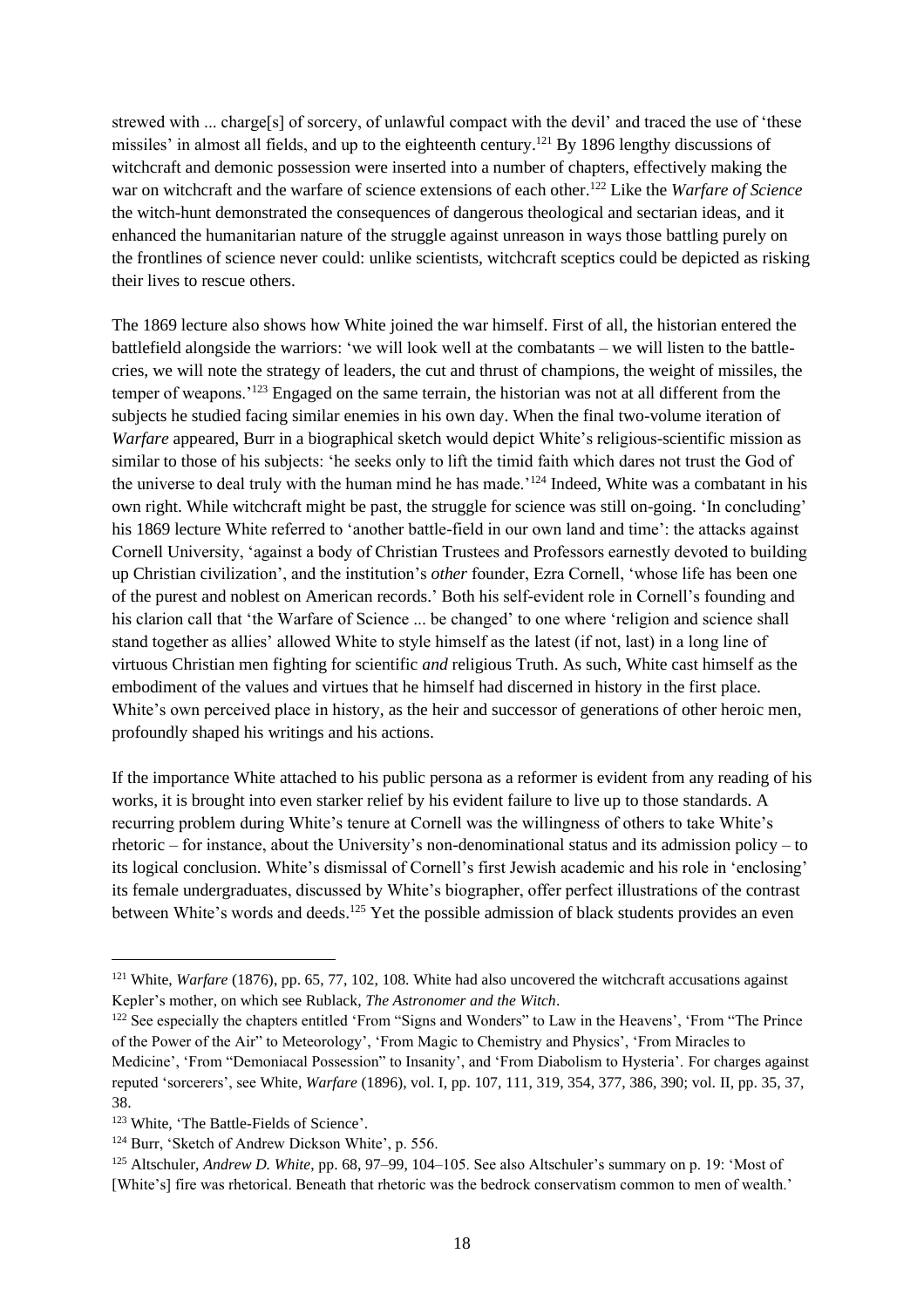more instructive example. In a private letter, White declared that he would admit any suitable black candidate 'even if all our five hundred white students were to ask for dismissal on that account'. None, however, were accepted during his twenty-year tenure and White made no discernible effort to advertise his views publicly. He did, however, preserve a copy of his claim for his personal records.<sup>126</sup> White's rhetorical fireworks, then, suggest that his reputation as a radical reformer mattered rather more than the practical implementation of reform. That insight should also shape our interpretation of White's historical writings as works more radical in appearance than in fact – and more committed to narrative than to facts.

### **4. The Reformer's Apprentice**

If the *Warfare of Science* was a project of religious reform – one that transformed early scientists into religious reformers (and suspected sorcerers) and replaced theology with history – then White would find in Burr a willing collaborator. Not only because 'the *Warfare of Science* was a crusade, and Burr loved a crusade,' as Roland Bainton, Burr's friend and biographer, later put it, but because Burr was himself as deeply religious and as religiously heterodox as his patron.<sup>127</sup> Burr told White that 'had my personal creed been more orthodox and had I been able to see in religion a panacea for all the ills of the earth' he might have become a minister, but he chose to become a teacher of history instead.<sup>128</sup> In 1891 Burr preached before Cornell's Christian Union on 'the Living Gospel', a text 'written not on tables of stone or leaves of parchment, but on human lives.<sup>'129</sup> The gospels of the New Testament were 'but the student-notes of [Christ's] pupils: shall we measure his teaching by them?'<sup>130</sup> Instead Burr used his sermon to chart 'a single paragraph from the genealogy of Christian charity.'<sup>131</sup> White similarly had not confined his praise to scientists alone. Alongside them, he lined up a select group of good Christian figures, such as (rather implausibly) Carlo Borromeo and Vincent de Paul, 'who have preached and practised the righteousness of the prophets, and the aspirations of the Psalmist, and the blessed Sermon on the Mount.'<sup>132</sup> Both men thus focussed attention away from dogma and onto the (idealized, charitable) actions of great individuals, in effect, replacing theology with history. Burr's conception of history was accordingly as transcendent as White's – history was 'not a stupid mechanical sequence, but a living principle, inspiring men' – and just as ethically charged – 'history is not a physical, but a moral science: ... not physiology, but ethics.<sup>'133</sup> Teacher and student had much ground in common, but as we shall see differences in outlook appeared as their relationship developed.

Burr was introduced to teacher's projects soon after they met at the end of one of White's classes in the autumn of 1878. The following summer, before the President departed for Europe, he recommended three books to Burr, two of which we have already encountered: Lecky's *History of the Rise and Influence of the Spirit of Rationalism* and Draper's *History of the Conflict between Religion* 

<sup>&</sup>lt;sup>126</sup> Andrew Dickson White to C.H. McCormick. Ithaca, NY, 5 September 1870. For further details, see: [https://diversity.cornell.edu/our-story/our-historic-commitment.](https://diversity.cornell.edu/our-story/our-historic-commitment)

<sup>127</sup> Bainton, 'His Life', p. 49.

<sup>&</sup>lt;sup>128</sup> Burr to White. Zurich, 13 August 1885.

<sup>129</sup> Burr, 'The Living Gospel', p. 237.

<sup>130</sup> Burr, 'The Living Gospel', p. 241.

<sup>&</sup>lt;sup>131</sup> Burr, 'The Living Gospel', p. 239.

<sup>132</sup> White, *Warfare* (1876), p. 150.

<sup>&</sup>lt;sup>133</sup> Burr to White. Zurich, July 10, 1885. Earlier Burr had told White that no lecture series in Europe was better than White's, given by 'a man who has not only a brain, but a heart and a conscience': Burr to White. Leizpig, 8 December 1884.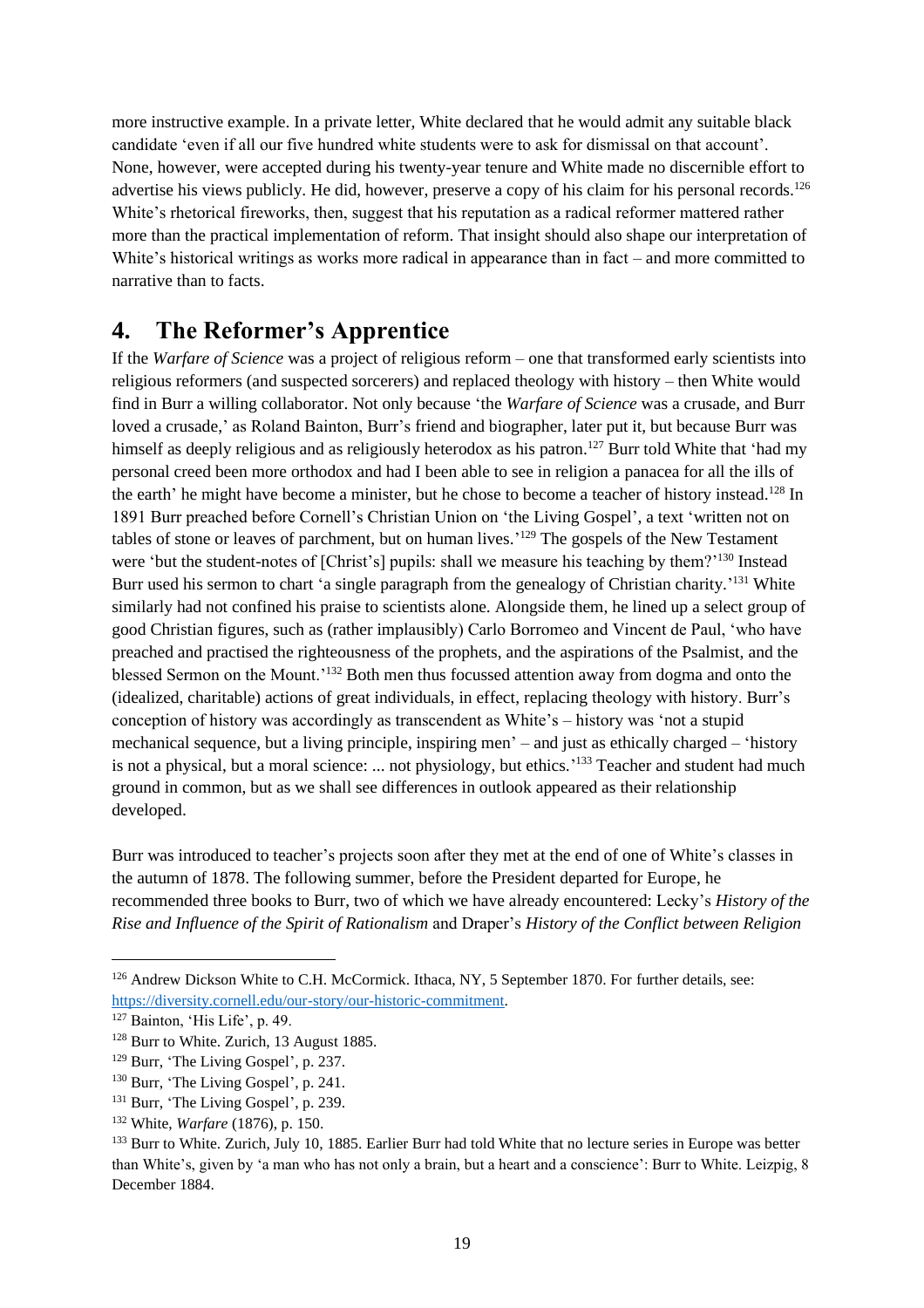*and Science*. <sup>134</sup> Yet Burr's involvement in White's many writing projects seems to have begun in earnest only during his stay in Europe in the mid-1880s – as White's literary executor, it would continue until Burr's own death. Travelling through Europe on his teacher's expense as his 'witchhunter in the book-shops', Burr was extremely conscious of the debts he owed his patron. The asymmetrical nature of their relationship, so unequal in age, wealth, and social status, is encapsulated in the appellations with which the two men opened their letters. While Burr in White's letters was sometimes a 'dear friend', and once even a 'busy B.', White for Burr would remain 'Mr President' long after he had resigned as president of Cornell University.<sup>135</sup>

From the beginning of his European trip, Burr sought to impress White with both his work ethic and with his discoveries. He ostentatiously enjoyed early morning lectures – 'Some American students would be horrified to having a lecture at 7 but it is a feature I decidedly enjoy' – and he worked his way through 'a pile of MSS about six feet high.'<sup>136</sup> He also reported discovering a live book worm in Trier's copy of the *Malleus maleficarum* – 'horrible fodder, even for such a literary glutton.'<sup>137</sup> The efforts to impress (and perhaps entertain) his patron were part of an attempt to make White's project into a shared endeavour, while still acknowledging that White did not need him. In a letter written on 12 February 1885, Burr told White that he believed that 'I can serve the world best by serving you', at least until White was 'through' with him. Burr confessed that he was also 'by no means certain that I am so well fitted as another to aid you.' Yet he also worked to bridge the physical and emotional distance that separated them. Already on 24 November 1884, the 28-year old used White's poor health to issue a (non-)invitation to join him in Europe: 'if I dared, I would prescribe you a winter trip to Germany.<sup>138</sup> In February he again urged White to lay down his duties and come to Europe that spring: 'we could at once set about getting ready for the printers some of your literary work?'<sup>139</sup> Burr made the case that White required a disciple in case the worst happened: 'should anything happen ... the work must, like every such labor of love depend upon the chances of other men's leisure.'<sup>140</sup>

White ignored these invitations until early June, 1885, when he announced his planned resignation as President of Cornell and outlined plans to visit Europe and for his future publications, plans which would also involve Burr: 'Write me fully and carefully how all this strikes you, where in your judgement it would be well to begin, and where and in what field you would prefer to work with me. For I have always planned to make you my colleague in all this.'<sup>141</sup> Unfortunately, when Burr embraced his role as 'colleague' too eagerly, giving White his – apparently too honest – opinion on the amount of work yet to be done, White replied that 'the whole matter had perhaps better await our meeting.<sup>'142</sup> A lengthy letter in which Burr set out his views of history was more kindly received: 'I

<sup>&</sup>lt;sup>134</sup> Burr to White. Syracuse, NY, 18 July 1879. Burr reported that he had already read Lecky twice. The third book was by Henry Thomas Buckle; presumably his *History of Civilization in England* (1857), which White praised in his presidential address: White, 'On Studies in General History', p. 50.

<sup>&</sup>lt;sup>135</sup> White to Burr. Ithaca, NY, 3 December 1884: 'My dear Busy B.'; White to Burr. Saratoga Springs, NY, 26 August 1885: 'My dear friend'; Burr, 'Andrew Dickson White', p. 415: 'Yet it is as "President White" that we shall remember him.'

<sup>136</sup> Burr to White. Zurich, 5 May 1886; Burr to White. Paris, 7 November 1885.

<sup>&</sup>lt;sup>137</sup> Burr to White. Trier, 12 April 1886.

<sup>138</sup> Burr to White. Leipzig, 24 November 1884.

<sup>&</sup>lt;sup>139</sup> Burr to White. Leipzig, 2 February 1885.

<sup>&</sup>lt;sup>140</sup> White to Burr. Ithaca, NY, 26 January 1885; Burr to White. Leipzig, 12 February 1885.

<sup>&</sup>lt;sup>141</sup> White to Burr. Ithaca, NY, 11 June 1885; White to Burr. Ithaca, NY, June 24, 1885.

<sup>142</sup> Burr to White. Zurich, 7 July 1885; White to Burr, Ithaca, NY, July 22, 1885.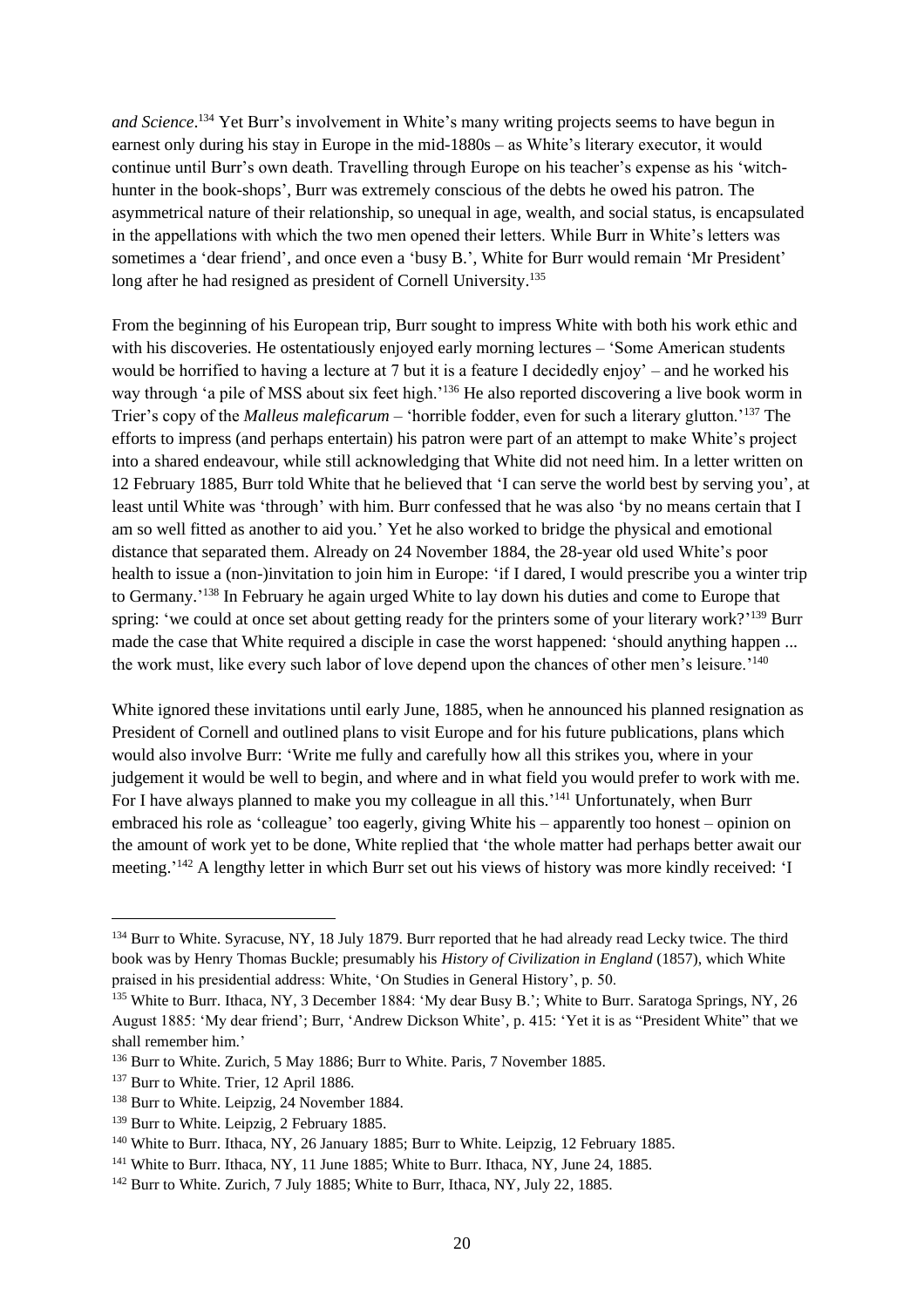do not think that two men could agree more fully than we do on the whole subject ... I hope that we may be of use to each other' – again, still something less than a full partnership. $^{143}$ 

As the two men felt their way to sharing White's project, they also needed to carve out something that belonged to Burr. The student's original ideas for his doctoral dissertation – his 'Arbeit' – would have elaborated on and sustained his patron's research interests.<sup>144</sup> Burr, at first, had suggested two vast topics, 'the relation of the Universities to freedom of thought' and 'the struggle for the abolition of censure in Europe' that fit seamlessly within White's larger project.<sup>145</sup> Yet while White thoroughly approved of them ('I hardly know which I like best'), the student had settled on editing the Flade manuscript, which had come into White's possession in 1883 after Burr had spotted it in a Berlin oldbook catalogue.<sup>146</sup> White approval of Burr's new topic is telling: 'I do not see that your work need cross mine in any way. I have always intended to put that and other similar studies together in a book; but even in that case there would be no harm done to either of us.'<sup>147</sup> Burr was given access but the terrain was White's already and remained so.

As the prospect of closer proximity became more real it re-awakened in Burr fears about his dependency on his patron and how that might affect their relationship. He expressed 'a horror of becoming, or seeming to become, in any sense, a parasite upon you' and he repeated his comment that 'so soon as you are through with me, I am ready even impatient, to be set adrift.' He insisted that his motivations were entirely selfless: 'only the love I bear you and the gratitude I owe you, added to the sincere conviction that if I can indeed help you, I shall be serving the world better than would be possible in my own little sphere, has led me so persistently to speak of your work as ours.<sup>'148</sup> White soothed Burr's anxieties by affirming their (near) equal partnership: 'I propose something like a partnership – at least something leading to that very directly. Your word "parasite" I do not like – there is nothing in our actual or possible relations corresponding to it.<sup>'149</sup> For his part, Burr, ashamed of 'the doubts that came to me', implicitly rejected this offer of equality: 'loneliness begets strange fears and fancies ... I remain yours to command.<sup>150</sup> The bundle of emotions on display in these letters is complex, and the men's inability to define their relationship is understandable: Burr's desire for White's proximity and his fear of rejection were clearly linked, but White's need to assert his higher status complicated a similar desire for closeness. When combined, these two sets of feelings generated a magnetic pulse that alternately attracted and repulsed.

White's arrival in Europe did not herald the dreamed-for partnership. Throughout White's tour of the continent, Burr variously acted as a baggage handler, as an apprentice and disciple, and as an amanuensis. Burr was entrusted with the care of the physical *Warfare of Science* manuscript along with the rest of White's trunks. In case anything would happen while White was taking in the sights

<sup>143</sup> Burr to White. Zurich, 10 July 1885; White to Burr. Ithaca, NY, 27 July 1885.

<sup>&</sup>lt;sup>144</sup> For the reference to 'the subject of my Arbeit', see Burr to White. Leipzig, 17 January 1885. White had similarly asked Burr about 'selecting your Fach or subject': White to Burr. Ithaca, NY, 24 November 1884. <sup>145</sup> Burr to White. Leipzig, 8 December 1884.

<sup>146</sup> White to Burr. Ithaca, NY, 23 December 1884. For the history of the MS and White's acquisition of it, see the lengthy footnote in Burr, 'The Fate of Dietrich Flade', p. 191.

<sup>&</sup>lt;sup>147</sup> White to Burr. Ithaca, NY, 26 January 1885.

<sup>&</sup>lt;sup>148</sup> Burr to White. Zurich, 13 August 1885.

<sup>149</sup> White to Burr. Saratoga Springs, NY, 26 August 1885.

<sup>&</sup>lt;sup>150</sup> Burr to White. Trier, 10 September 1585.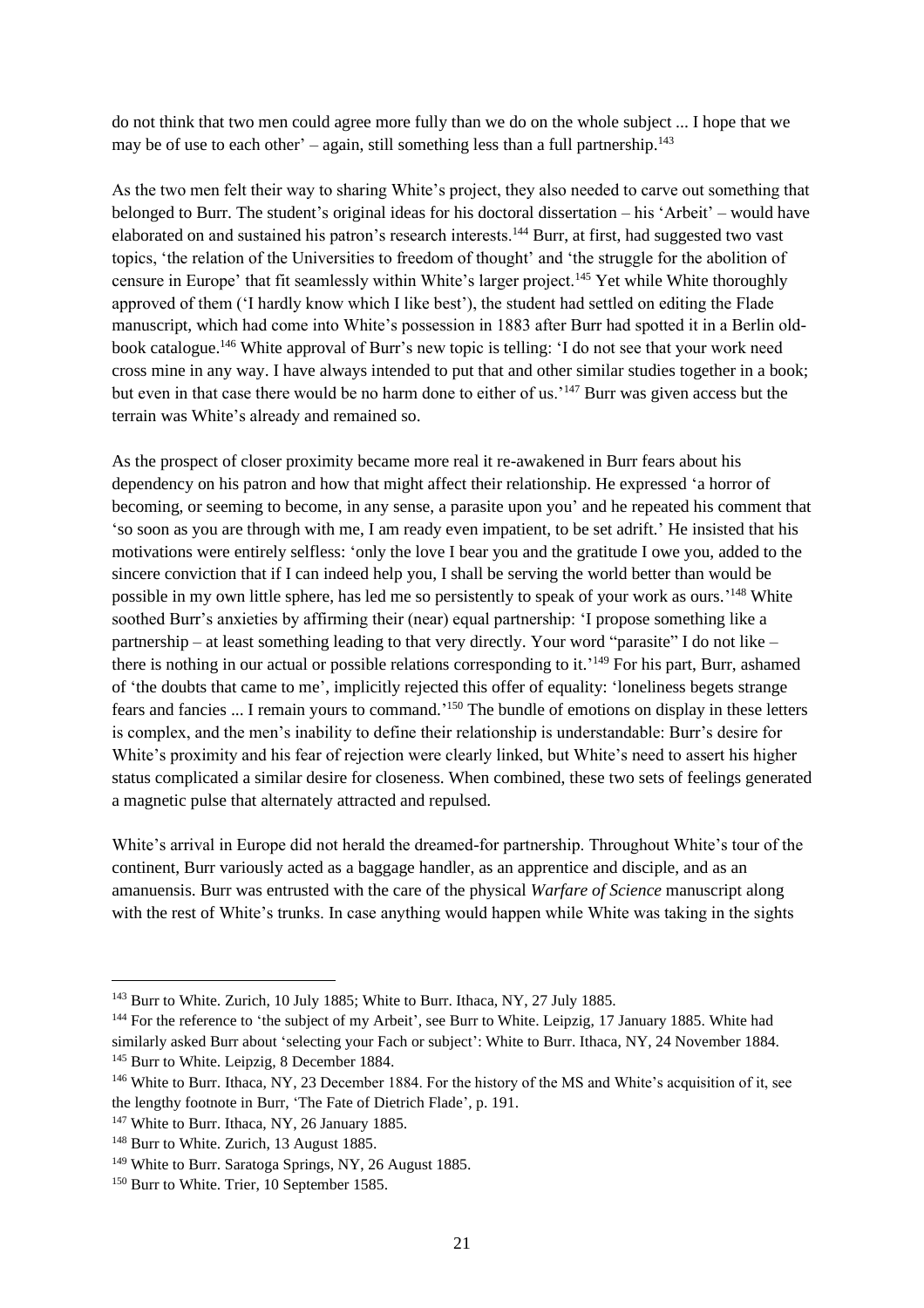of Capri and Campania, he expressed the hope 'that if I do not complete them you will.'<sup>151</sup> White encouraged Burr to refute an article on Galileo written 'under Jesuit or at least priestly inspiration' as 'a good thing for the country and for yourself', which would later become a draft chapter for the *Warfare of Science* manuscript.<sup>152</sup> When Burr's time in Europe came to an end in September 1886, he promised White (who was still overseas) that 'what spare time I have shall be given to excerpting for the "Warfare of Science" such material as you have not already used.'<sup>153</sup>.

Inevitably, Burr's witchcraft studies were also part of White's project and similarly shaped by his relationship to his patron. The young American conceived of witchcraft in the same way his mentor conceived of all forms of false belief. Like other types of dogma, witchcraft belief existed only to be refuted as the absence or corruption of something good. While magic may be 'actual and universal', witchcraft was only ever 'a shadow, a nightmare ... Less than five centuries saw its birth, its vigor, its decay.'<sup>154</sup> Burr's rather repetitive metaphors tellingly cast witchcraft belief as pale perverse imitations easily defeated by the real thing. Witchcraft was a 'nightmare of Christian thought', 'the nightmare of a religion, the shadow of a dogma', and 'the shadow on the dial whose recession marks the upward course of the sun of civilization' – its decline marked progress. <sup>155</sup> These fundamentally Christian metaphors set up witchcraft's inevitable defeat at the hands of those scholars who let 'in the purer daylight.'<sup>156</sup> Although Burr was not alone in being primarily interested in opposition to the witchhunt, both factors – witchcraft as the corruption of *something* else, to be refuted by *someone* else – helped locate witchcraft solidly within the larger *Warfare of Science* project, in which devout individuals fought monstrous perversions of dogmatic religion.<sup>157</sup> As we have already seen in Burr's reviews of Murray and Summers, for the remainder of his life Burr held on to this view of witchcraft as a false perversion – a view which also helped to relegate these beliefs to the past. After all, we wake up from a nightmare.

While these intellectual foundations remained unchanged – indeed, they remained central to Burr's understanding of his own role and duty as a historian – his witchcraft studies also provided an avenue for his emancipation from White. In his 1886 lecture on the Loos manuscript upon his return from Europe, Burr quelled his private doubts about Flade's worthy martyrdom.<sup>158</sup> Five years later, his

<sup>&</sup>lt;sup>151</sup> White to Burr. Sorrento, 23 March 1886; Burr to White. Trier, 29 March 1886.

<sup>&</sup>lt;sup>152</sup> White to Burr. Cannes, 11 January 1886; White to Burr. Cannes, 15 January 1886; Burr to White. Zurich, March 26, 1887[=8]. The article that outraged the two men was Glover, 'Rome and the Inquisitions' Bainton reports that the Galileo chapter was intended for future editions of the *Warfare of Science* project: Bainton, 'His Life', p. 52.

<sup>&</sup>lt;sup>153</sup> Burr to White. Ithaca, NY, 4 September 1886.

<sup>&</sup>lt;sup>154</sup> George Lincoln Burr, 'The Literature of Witchcraft', p. 166.

<sup>155</sup> Burr, 'A Witch-Hunter in the Book-Shops', p. 294; Burr, 'The Literature of Witchcraft', p. 166; Robbins, *Witchcraft*, p. xiv.

<sup>156</sup> Burr, 'The Literature of Witchcraft', p. 187.

 $157$  In 1904, Burr wrote to Lea that 'I still hope to have something to print in that field [witchcraft history]; but what most interests me in it is the work of the opponents of the persecution': Philadelphia, University of Pennsylvania, MS Coll. 111: Henry Charles Lea papers, Box 4, Folder 209. Ithaca, NY, 26 February 1904. James Bryce (later Viscount Bryce, 1838–1922), then British ambassador to Washington, DC, heard Burr's paper on 'New England's Place in the History of Witchcraft' at the 1911 meeting of the American Antiquarian Society in Worcester, MA, and solicited a letter from Burr on 'anybody who in the sixteenth or seventeenth century was wholly skeptical as to witchcraft and the superstitions akin to it': Oxford, Bodleian Library, MS Bryce USA 12, fols. 116r–117v, at 116r. Ithaca, NY, 3 October 1912.

<sup>158</sup> Burr, 'On the Loos Manuscript', pp. 149–50. Italics in the original.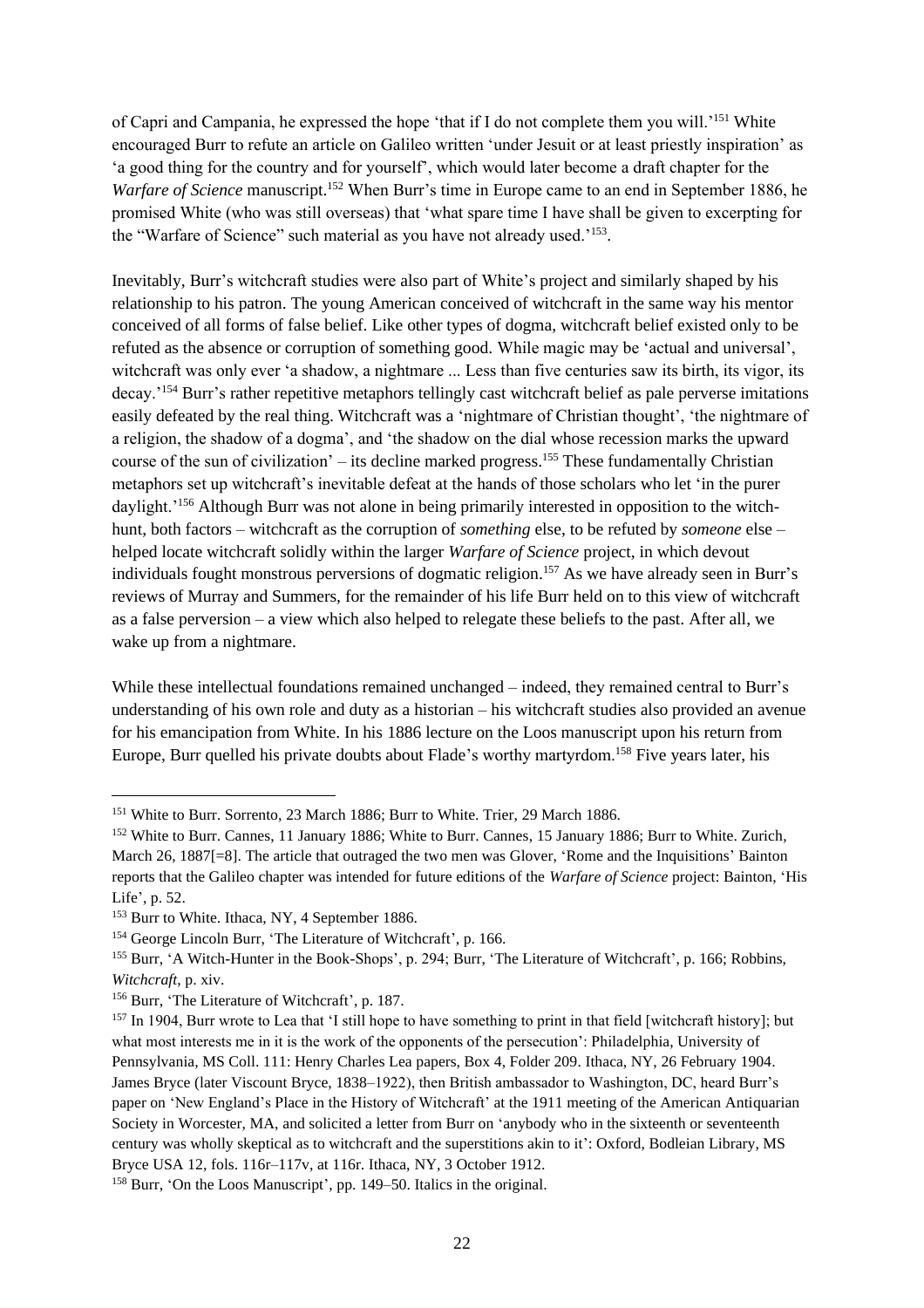attitude towards Flade had changed. In 'The Fate of Dietrich Flade' (1891), he still mustered Martin Delrio's condemnation of Flade and evidence from silence as best he could. He suggested in passing that the 'stout denials' of one victim may have set Flade thinking, 'though there is little in the record to suggest conscientious scruples on his part'.<sup>159</sup> A complaint by one of the witch-hunters about the sluggishness of a nearby court could only apply to Flade's – 'the only tribunal ... he could have reason to complain [about] was that of which Dietrich Flade was the head.'<sup>160</sup> Yet in the end the evidence for Flade's heroic opposition to the witch-hunt no longer stacked up. Burr admitted that Flade 'was not a martyr – scarcely even a hero.'<sup>161</sup> Yet Burr could not give up on Flade, and indirectly on White, entirely. Adopting a lower standard of heroism, he still found valour in the every-day: 'it is something to know that, even in that most drearily doctrinaire of ages, there lived plodding men of affairs, who, spite of dogma and of panic, clung to their common-sense and their humanity, and with such firmness as was in them breasted the fate that came.'<sup>162</sup>

Upon reading Burr's 1891 article, the historian Henry Charles Lea (1825–1909), an authority on the Spanish Inquisition but with an interest in witchcraft, wrote to Burr to praise his 'exceeding thoroughness' as 'a matter of which not only you but all American students of history have reason to be praised.<sup>'163</sup> This compliment brings us to another difference between Burr and White. Burr's commitment to factual accuracy, as Bainton noted long ago, contrasted with his patron's 'hasty procedures' or rather – to put it more accurately – with the latter's commitment to philosophical truth over 'surface facts', his concern with making 'the fundamental facts shine through the surface annals.'<sup>164</sup> 'The Fate of Dietrich Flade' offers a glimpse of how Burr attempted to resolve the tension between these opposing forces – by emphasizing humanity rather than reason. Tellingly White continued to refer to Flade as a martyred opponent of the witch-hunt without Burr's careful caveats.<sup>165</sup> The triumph of the truth of facts over the truth of narrative in Burr's writings closely maps onto his gradually changing relationship with White. In the short term, Burr's discovery of the Loos manuscript revealed an opponent of the witch-hunt whose *bona fides* could not be doubted.<sup>166</sup> Both White and Burr proved ready, as have more recent historians, to overlook Cornelius Loos's deep hostility (to be expected, perhaps, from a Catholic exile) to Protestant heretics, whom he was more than happy to see burn.<sup>167</sup>

Burr's ambiguous attitude towards Flade reflects the fact that he could not escape White's orbit. Throughout 1886 and 1887, he had been desperate to avoid making a second European trip for

<sup>159</sup> Burr, 'The Fate of Dietrich Flade', p. 199.

<sup>160</sup> Burr, 'The Fate of Dietrich Flade', p. 225.

<sup>161</sup> Burr, 'The Fate of Dietrich Flade', p. 232.

<sup>162</sup> Burr, 'The Fate of Dietrich Flade', p. 233.

<sup>&</sup>lt;sup>163</sup> Philadelphia, University of Pennsylvania, MS Coll. 111: Henry Charles Lea papers, Box 4, Folder 207. Philadelphia, July 18, 1891.

<sup>164</sup> Bainton, 'His Life', p. 52; White, 'On Studies in General History', p. 55.

<sup>165</sup> White, *Warfare*, vol. I, pp. 356–57; White, *Seven Great Statesmen*, p. 141.

<sup>166</sup> Burr, 'On the Loos Manuscript', p. 153.

<sup>&</sup>lt;sup>167</sup> White, *Warfare*, vol. I, p. 356: 'He was a devoted churchman, and one of the most brilliant opponents of Protestantism, *but* he finally saw through the prevailing belief regarding occult powers, and in an evil hour for himself embodied his idea in a book entitled True and False Magic.' (Emphasis added) Burr, of course, had been more suspect: Burr, 'On the Loos Manuscript', p. 151. For an introduction to Cornelius Loos and his attempts to publish his *De vera et falsa magia*, see Rita Voltmer, 'Demonology and Anti-Demonology'. Efforts to publish the Loos manuscript have repeatedly failed. A German translation by the late Othon Scholer and revised by Luc Deitz is now finally forthcoming.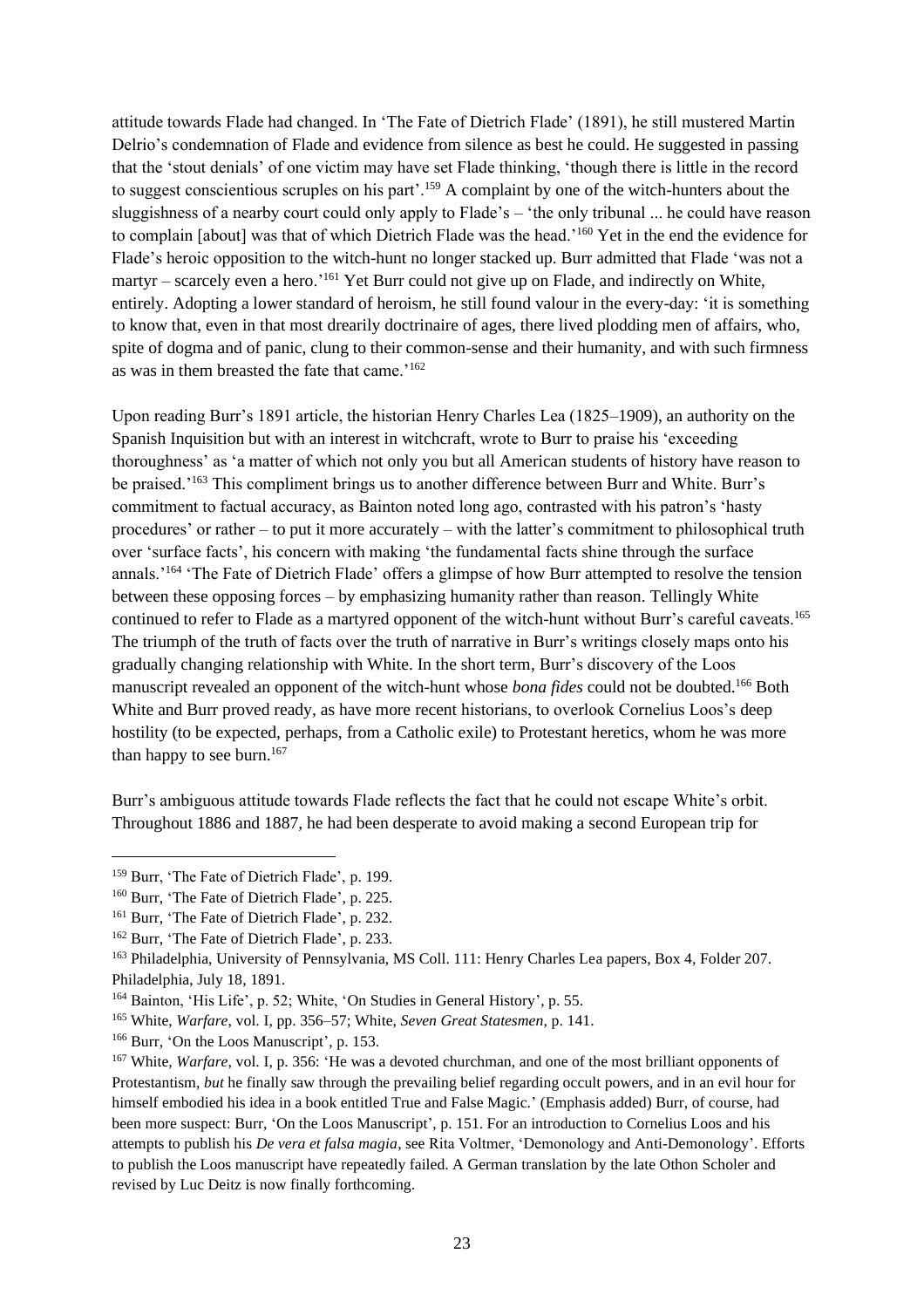White.<sup>168</sup> He described his first 1884–1886 journey to Europe as his *Wanderjahre* – literally, wanderyears but also a reference to the traditional German training of journeymen. <sup>169</sup> Having completed them, Burr sought to be a master in his own right. During his first stay he had kept up an exchange with a childhood sweetheart – known only from his diary as 'P.' – and was nearly engaged to her but his straightened financial circumstances and the need to support his family made that impossible.<sup>170</sup> He also discovered that time and continued involvement with the *Warfare* project rebalanced his relationship with White. During his second stay in Europe, in 1887–1888, Burr (supported by two assistants) worked extensively on such *Warfare of Science* chapters as education, evolution, the antiquity of man, and comparative philology.<sup>171</sup> At that stage, with a post as history professor at Cornell in the offing, Burr became quite comfortable describing the project as belonging to them both. In January 1888, he was not only hard at work on White's education chapter but also on his doctoral dissertation and the lectures he would give at Cornell in the autumn: 'After all I feel more and more that, in the long run – as you have said yourself – our work is the same.<sup>'172</sup> Although White had long stepped down from his roles at Cornell, in March Burr 'looked forward with impatience to a good time coming when you and I can divide up the nineteen Christian centuries among us after our own fashion, leaving to President Adams the history of institutions and to Professor Tuttle that of diplomacy, in which they most delight.<sup>'173</sup> In May, he wrote to White that he understood their shared purpose: 'Now that I have grown to know how largely our work is one, I am no longer afraid of you and do not fail to see that what is best for me physically is best for us both and for the work.'<sup>174</sup> He also felt emboldened to correct White, at least in private and after 'long hesitation and painful struggle'. Even so, he told White, 'the choice lay only between correcting you now and attacking you afterwards.' (Burr's assertiveness only went so far, however. His attempt at correction ended with a profession of obedience. White could cable the one word 'Insert!' and Burr would restore the original  $text.$ ) $175$ 

A more important divergence between the erstwhile teacher and student than Burr's scruples about factual accuracy was the alternate, less fact-heavy theory of warfare that he put forward. In the same letter in which he corrected White's chapter, he also pushed the idea of publishing a Warfare of Humanity: 'I believe that Theology has too long been allowed to claim for itself a monopoly on the gentler impulses of human nature; and that, when the truth is known, the heart will be found to have had with theology as long and sharp a historic struggle for its rights as has the mind.<sup>'176</sup> In 1889, in a paper read at a meeting of the American Historical Association, Burr was more timid. He claimed that the 'delusion ... faded before the advance of that more Christian spirit of mingled science and humanity which the world has too long stigmatized as rationalism.<sup>'177</sup> Yet over time humanity won out. In his 1891 sermon on 'The Living Gospel', mentioned above, Burr explicitly put his hope not in reason but in 'Christian kindliness': 'reason defended' witchcraft persecutions and despotism out of

<sup>&</sup>lt;sup>168</sup> Burr to White, Ithaca, NY, 1 August 1887: 'Let us first make one more effort to find somebody who can help you as well as I.'

<sup>169</sup> Burr, 'A Witch-Hunter in the Book-Shops', p. 296. I am grateful to Alison Rowlands for this insight.

<sup>170</sup> Bainton, 'His Life', pp. 36–37.

<sup>&</sup>lt;sup>171</sup> See *e.g.* Burr to White. London, 22 January 1888; Burr to White. Zurich, 16 March 1888.

<sup>&</sup>lt;sup>172</sup> Burr to White. London, 22 January 1888.

<sup>&</sup>lt;sup>173</sup> Burr to White. Zurich, 26 March 1888.

<sup>&</sup>lt;sup>174</sup> Burr to White. Zurich, 5 May 1888.

<sup>&</sup>lt;sup>175</sup> Burr to White. Ithaca, NY, 2 December 1888. Underlining in the original. The letter is partly excerpted in part in Bainton, 'His Life', 53–54.

<sup>&</sup>lt;sup>176</sup> Burr to White. Ithaca, NY, 2 December 1888.

<sup>&</sup>lt;sup>177</sup> Burr, 'The Literature of Witchcraft', p. 186.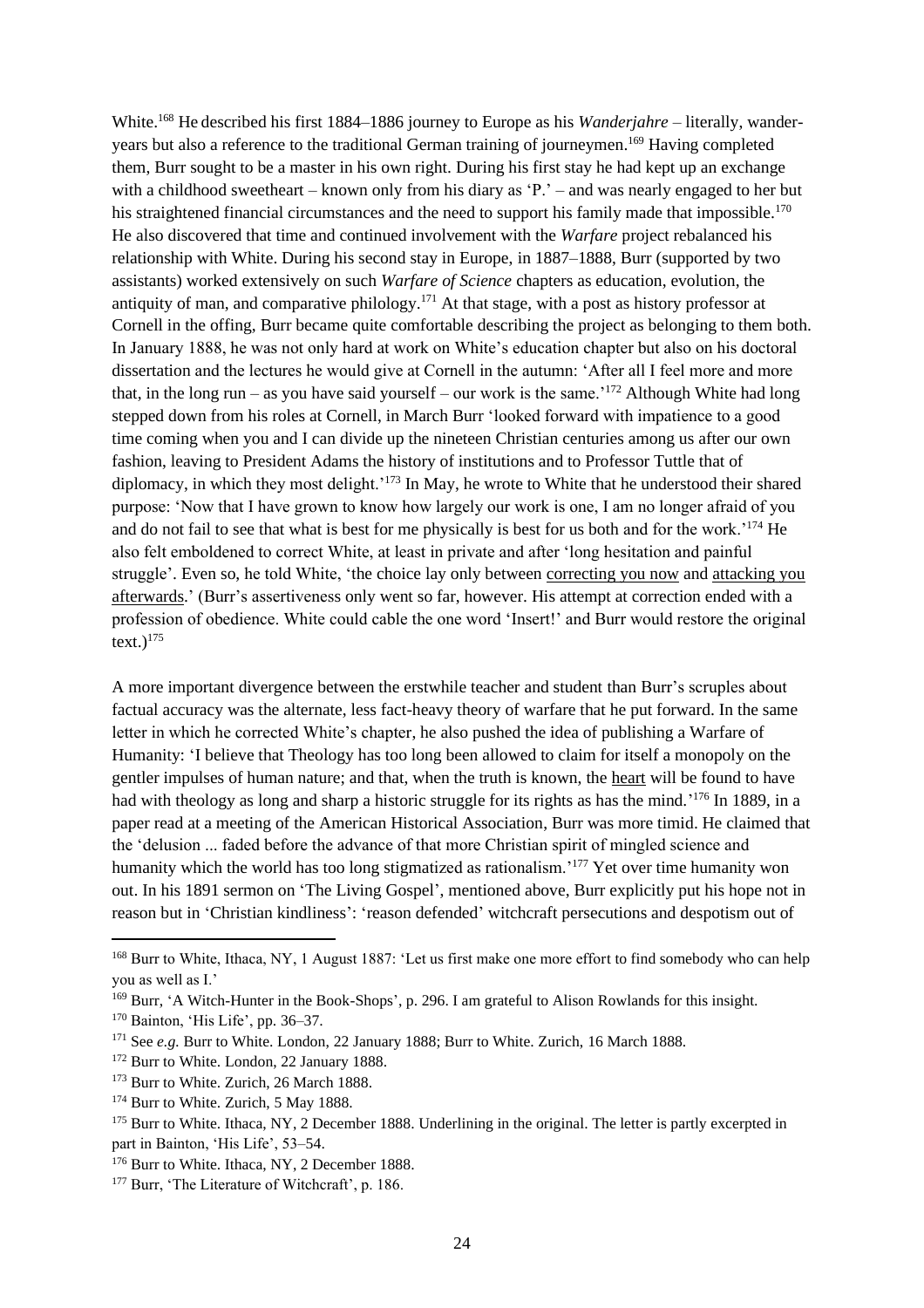Scripture.<sup>178</sup> In a sermon, first delivered in 1905, Burr was still more explicit: 'Men sometimes tell us that what has brought us tolerance is only the growth of rationalism, the rise of the sciences.' Here, the reference to White is unmistakable. By contrast, his own studies taught Burr that 'the greatest scholars ... were often, as they are to-day, the most intolerant of men. It was the men of loving hearts and of broad acquaintance.<sup>'179</sup> Progress should be ascribed 'less to any growth in knowledge than to that humanitarian trend, that new emphasis on conduct and on Christian kindliness, which has confessedly so marked the religious temper of our time.' <sup>180</sup> (In 1931, when Burr's students published a *festschrift* in honour of the fiftieth anniversary of his graduation from Cornell, they included chapters on Erasmus, Sebastian Castellio and other 'humanitarians'. If White the Reformer resembled the scientists he triumphed, all these figures ended up rather resembling Burr.<sup>181</sup>)

Burr's own war did not cause a break between the two men. In fact, White seems to have met Burr halfway, positioning his 1910 'Seven Great Statesmen' within 'the Warfare of *Humanity* with Unreason.<sup>'182</sup> In his obituary of White, Burr called the work 'a torso ... He had hoped to parallel his "Warfare of Science" with as full a study of the great steps in the conflict with inhumanity and prejudice.' <sup>183</sup> The latter assertion might just be Burr **(Figure 3)** posthumously claiming White for his own project. Yet it may also point to another reason for their continued collaboration. Perhaps Burr, with his repeated insistence on the ultimate triumph of the 'kind of heart nurtured by the spirit of Christianity', understood the ineffable religious mysticism at the heart of White's project better than White himself ever did.<sup>184</sup>

[insert Figure 3 here] **Figure 3.** George Lincoln Burr (ca. 1900). Image courtesy of Cornell University Library.

Whatever Burr's qualms, when the completed two-volume edition of *Warfare of Science* finally appeared in 1896, it was the product of two men and an unequal teacher-student relationship. The result was that Burr's role in book's production was elided but that he served a vital role as witness to White's greatness. The publication of *Warfare* was accompanied by a biographical 'Sketch' by Burr

<sup>&</sup>lt;sup>178</sup> Burr, 'The Living Gospel', p. 239.

<sup>&</sup>lt;sup>179</sup> Burr, 'Religious Progress', p. 313. Burr delivered the same text again in 1925, taking his audience 'back with me into the currents of that pre-war thinking' after 'a great war, with the conservative influence, the reactionary sequels, of all great wars, has thrown us back religiously whole decades': ibid., p. 309.

<sup>180</sup> Burr, 'Religious Progress', p. 314.

<sup>&</sup>lt;sup>181</sup> See *Persecution and Liberty* (no editor is listed). The full titles of some contributions are already instructive: Wallace K. Ferguson, 'The Attitude of Erasmus toward Toleration'; Roland H. Bainton, 'Sebastian Castellio and the Toleration Controversy of the Sixteenth Century', Edward M. Hulme, 'Lelio Sozzini's Confession of Faith', and Lois Oliphant Gibbons, 'A Seventeenth Century Humanitarian: Hermann Löher', in *Persecution and Liberty*. Hulme's description of Sozzini (p. 211) can be easily applied to Burr: 'The narrative of his life is the story of a man seeking truth, pressing onward, quietly with reserves and reticences, to a religion that should satisfy at once the mind and the heart.' Bainton's conclusion about Castellio (p. 205) could summarize Burr's worldview: 'That which hinders us from seeing the truth is self-love, hate, prejudice, blind love, the desire for victory, which is ambition. The way to truth is identical with the mystic way to God. It consists in the crucifixion of the self.'

<sup>&</sup>lt;sup>182</sup> Emphasis added. While 'humanity' replaces science, unreason remains. Burr was paid to correct the proofs of this work: Ogden (ed.), *The Diaries of Andrew D. White*, p. 426.

<sup>&</sup>lt;sup>183</sup> Burr, 'Andrew Dickson White', p. 417.

<sup>&</sup>lt;sup>184</sup> Burr to White. Ithaca, NY, 2 December 1888.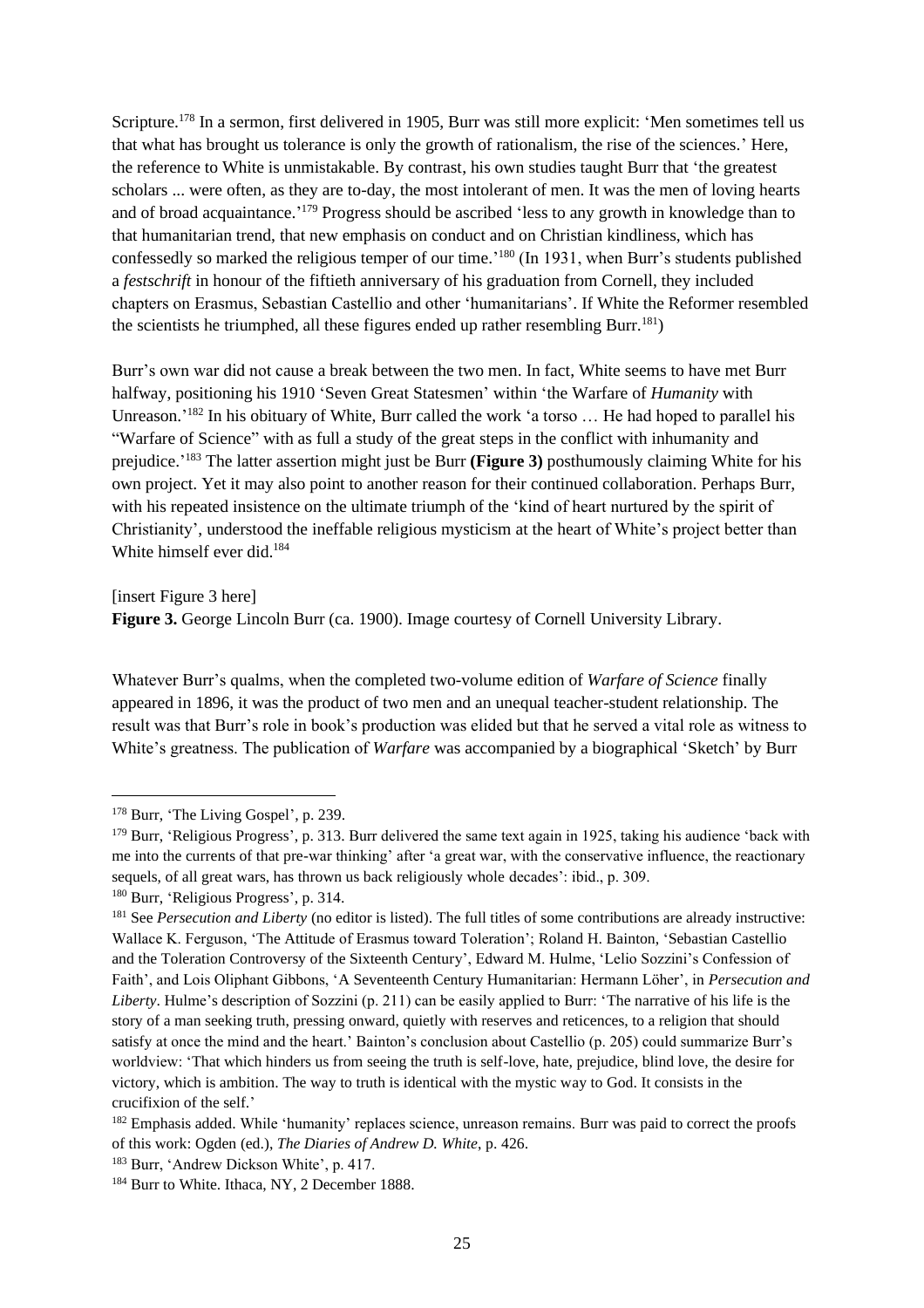in *Popular Science Monthly*, the journal which had printed many of its chapters as instalments.<sup>185</sup> Predictably, Burr ended the portrait with a declaration of White's profound Christian faith: 'A man of profoundly religious nature, impatient of irreverence of any kind, and deeply attached to the Christian communion in which he was reared.' <sup>186</sup> The extent of Burr's contributions to the final text is impossible to determine but it was profound. <sup>187</sup> Burr modestly noted that White 'has known how to use the aid from time to time of sundry helpers' in the gathering of material but claimed 'that in the digestion and interpretation of his materials no other hand was ever given a part.' <sup>188</sup> Burr thus also effaced his own role, at least partly because he privately continued to push White towards the warfare of humanity instead. Although White in the preface of *Warfare of Science* thanked Burr 'first and above all' for his 'contributions, suggestions, criticisms, and cautions', with the exception of Bainton's 1943 short life of Burr – where few scholars of White would ever think to look –, his role in its composition has been completely forgotten.<sup>189</sup> Burr carried out his role as White's witness without fail until his death. As late as 1932, at a luncheon that honoured the centenary of White's birth, he gave a 'glowing tribute' to the sole 'builder' of Cornell University.<sup>190</sup>

### **5. Meditations on Masculinity**

So far, we have charted the bonds that tied Burr to White, but as already indicated, the connections that both men forged with past historical figures, especially Loos and Flade, were at least as important for their scholarship. When Burr first reached Trier, he found a room 'on the very street where Dr Flade used to live.' He also attempted a 'pilgrimage' to the grave of yet another Trier witchcraft sceptic, the Jesuit Friedrich Spee.<sup>191</sup> (Burr would later describe him as a 'saint and martyr by a higher canonization than that of the Church.'<sup>192</sup>) While working 'alone in the evening twilight' in Trier's former Jesuit library, he was conscious of being watched by the portrait of 'gentle Friedrich von Spee' (and by some less hospitable Electors): 'Friedrich v. Spee, indeed, sleeps scarce twenty yards away in the old crypt. I can almost fancy him shudder in his grave as I turn the leaves of these bloody old witchcraft records.<sup>'193</sup> Indeed, the parallels between White and Burr on the one hand, and Flade and Loos on the other were unmistakable. Flade had been the rector or 'University President' of the University of Trier, just as White had been at Cornell.<sup>194</sup> Loos was described as a 'young college professor', just when Burr took up his first instructorship at Cornell.<sup>195</sup> (In reality, Loos would have been in his late forties or early fifties when he composed the discovered witchcraft manuscript and he never seems to have had any academic employment.)

<sup>185</sup> For a sense of Burr's role in the revision of those articles, see Burr to White. Ithaca, NY, 16 December 1893; Burr to White. Ithaca, NY, 15 January 1894; and especially, Burr to White. Ithaca, NY, 26 February 1894, where Burr apologized for errors in the published text and promised 'to read with more care.'

<sup>186</sup> Burr, 'Sketch of Andrew Dickson White', p. 556.

<sup>&</sup>lt;sup>187</sup> See also Bainton, 'His Life', p. 52. Burr's papers at Cornell contain more than two boxes of material related to the Warfare of Science project: Ithaca, NY, Cornell University Rare and Manuscript Collections, George Lincoln Burr Papers: Box 29 (folders 20 and 21 only), Box 30, and Box 31.

<sup>188</sup> Burr, 'Sketch of Andrew Dickson White', p. 556.

<sup>189</sup> White, *Warfare*, vol. I, p. x.

<sup>&</sup>lt;sup>190</sup> 'Centenary of Birth of Dr. Andrew White Celebrated by Alumni'; 'Excerpt from Prof. Burr's Speech.'

<sup>&</sup>lt;sup>191</sup> Burr to White. Trier, 31 August 1885.

<sup>192</sup> Burr, 'The Literature of Witchcraft', p. 186.

<sup>&</sup>lt;sup>193</sup> Burr to White. Trier, 30 March 1886.

<sup>&</sup>lt;sup>194</sup> Burr, 'On the Loos Manuscript', p. 149.

<sup>&</sup>lt;sup>195</sup> Adams, 'A Manuscript and a Man'.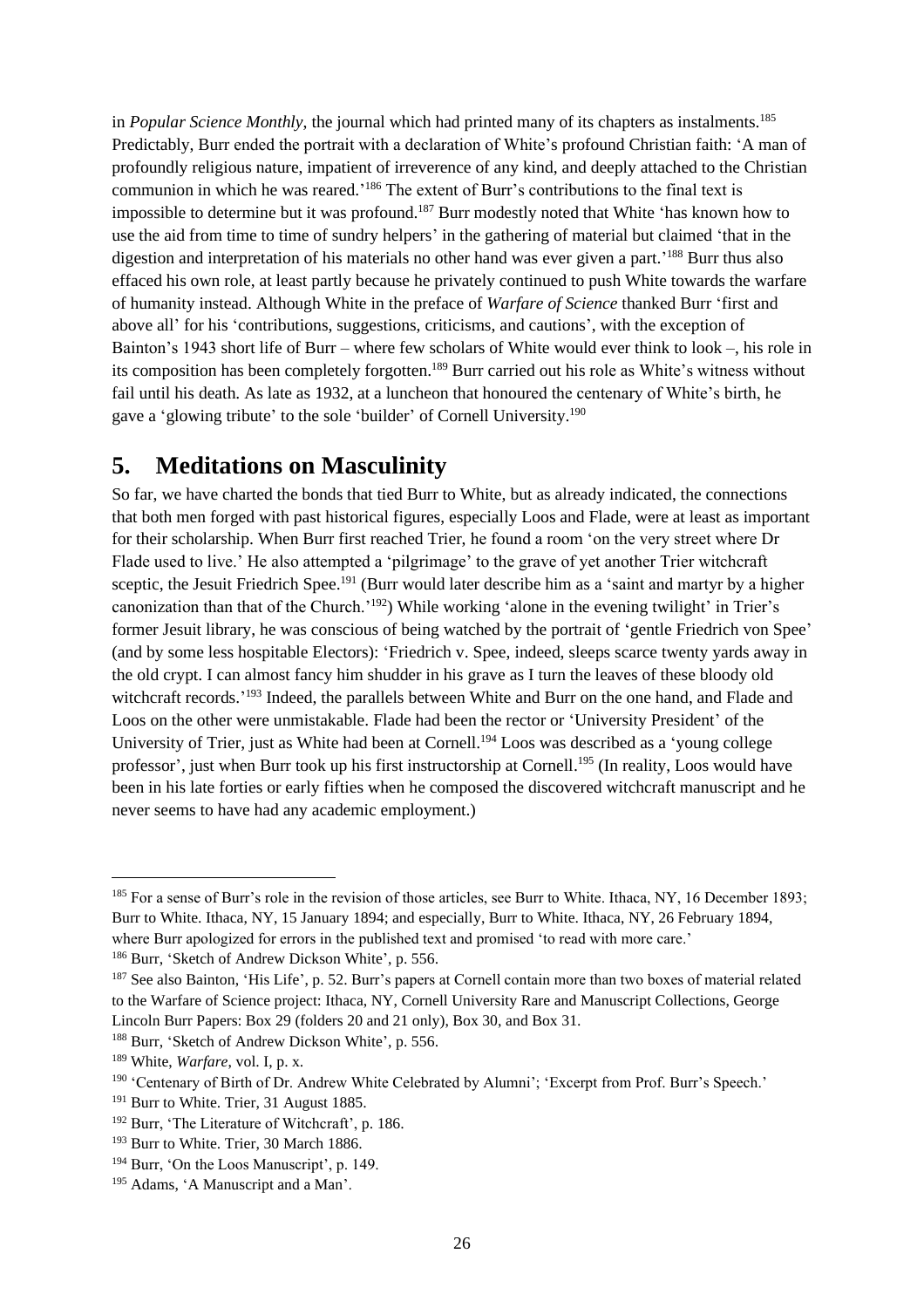White's *Seven Great Statesmen* similarly shows that the author so identified with his subjects and so embodied the values he ascribed to them that he appeared to be their reincarnation.<sup>196</sup> Paolo Sarpi was neither Catholic nor Protestant, but Christian: 'a thoughtful, quiet scholar – large-minded and tolerant,' who 'must have' loathed, among others, the German Reformer Benedict Carpzov who 'had sent witches to the scaffold by the thousands.<sup>'197</sup> Hugo Grotius, like White, 'steered clear of the quicksands of useless scholarship, which had engulfed so many strong men of his time. The zeal of learned men in that period was largely given to knowing things not worth knowing, to discussing things not worth discussing, to proving things not worth proving.' <sup>198</sup> Yet of the seven figures, White probably identified most with Christian Thomasius, who had been one of the first rectors of the University of Halle **(Figure 1)**. If Cornell had been a 'godless institution' in the eyes of its critics, then Halle had been a 'hellish' (*höllisches*) one.<sup>199</sup> White suggested that Thomasius, a late and (frankly) rather timid critic of the witch-hunt, might have been haunted by 'remembrances of the fate of many who had made a similar fight' – especially the fate of Flade, 'like him an eminent jurist and a university professor.' 200

That White and Burr identified with their historical subjects, then, is readily apparent. Theirs was also firmly a history of Great Men, their admiration for some women (notably, 'Saint' Florence Nightingale) notwithstanding.<sup>201</sup> Yet the extent to which these factors – and their masculine identities – shaped their scholarship may be less obvious. At first glance the evidence for any misogynistic attitudes may seem less than clear-cut. White favoured the admission of women at Cornell University, but (as we shall see) for reasons that were less than egalitarian.<sup>202</sup> Unlike Burr, who remained steadfastly opposed to women's suffrage, White voted ('with many misgivings' he told his diary) in favour of the Nineteenth Amendment.<sup>203</sup> Burr, who in his youth composed a satire entitled 'Our First Woman President', had warm relationships with female doctoral students – one of whom would edit a posthumous collection of his writings.<sup>204</sup> None of them, however, ended up in academic employment, nor did Burr appear to expect them to.

If this does not seem overwhelmingly misogynistic then that is precisely what historians of scholarly masculinity have taught us to expect. The professionalization of historical research in the nineteenth century was a process of transforming the historian into a figure who was invisible and objective, yet also gendered male, *because* objectivity and professionalism were seen as masculine, defined against feminine 'amateurism'.<sup>205</sup> Historical seminars and archives were male spaces, the new practices that

<sup>&</sup>lt;sup>196</sup> I have taken the idea 'that virtues are the distinctive marks of scholarly personae' from Paul, 'What Is a Scholarly Persona?', esp. p. 350.

<sup>197</sup> White, *Seven Great Statesmen*, p. 48.

<sup>198</sup> White, *Seven Great Statesmen*, p. 58.

<sup>199</sup> White, *Seven Great Statesmen*, p. 133.

<sup>200</sup> White, *Seven Great Statesmen*, p. 146. See also the reference to the 'ex-Rector of [Trier's] University' on p. 141.

<sup>201</sup> White, *Warfare* (1876), p. 150. White even commissioned a stained-glass window of Nightingale for Cornell's Sage Chapel from a London artist: Burr to White. London, 1 February 1888. Nightingale did not personify manly virtues. She was chosen because she was 'fitted to take a place among the sweet-souled, helpful-handed women of our own day whose memorials sanctify those walls': Burr, 'The Living Gospel', p. 239.

<sup>202</sup> Haines, 'For Honor and Alma Mater'.

<sup>203</sup> Ogden (ed.), *The Diaries of Andrew D. White*, p. 466 (2 November 1915); Bainton, 'His Life', p. 127.

<sup>&</sup>lt;sup>204</sup> Bainton, 'His Life', pp. 9, 127.

<sup>205</sup> See, in particular: Smith, *The Gender of History*.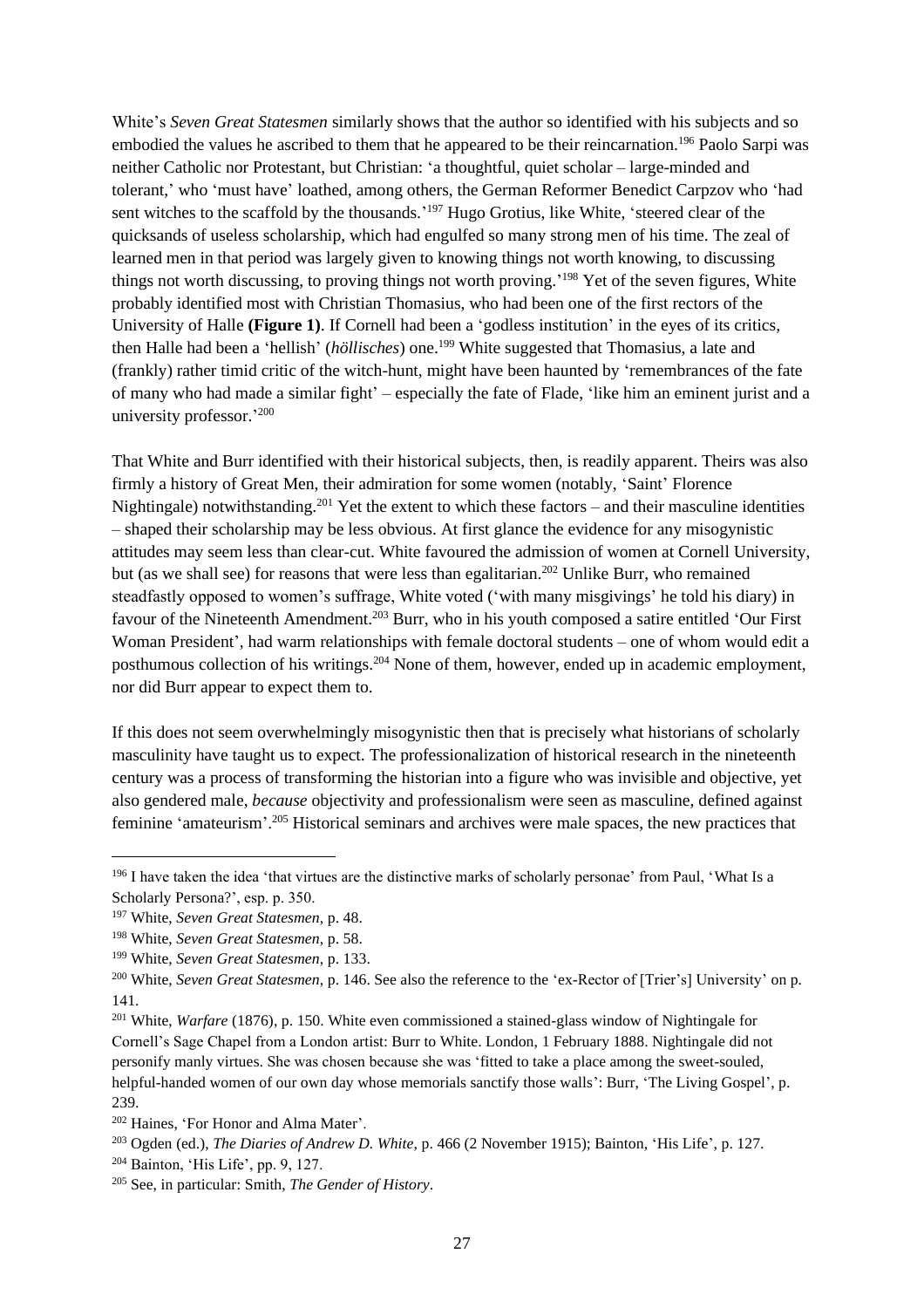accompanied them 'proposed a masculine identity worthy of and equal to the arduous quest for objectivity.' <sup>206</sup> Yet this rhetoric of universality did more than simply identify itself against femininity, it also subsumed the feminine as a lesser subcategory. As Joan Wallach Scott put it, 'the feminine was but a particular instance; the masculine a universal signifier.' <sup>207</sup> Cornell University's early admission of women (especially early when compared to its more established Ivy League competitors) did not challenge the masculine universalist paradigm, the presence of women was meant to underwrite it, as we shall see.<sup>208</sup>

It will come as no surprise that White's conception of history was thoroughly masculine from the outset. In his first magazine article he concluded that the 'contemplation of the bearing of increased liberty on increased virtue, and of struggles of great good men with great bad men, strengthens a man's heart. .... This is that higher discipline which gives mental discipline its worth; this repays all discouragement among old books – all buffeting among rugged men.' <sup>209</sup> By contrast, students at America's denominational colleges graduated with, at best, 'clerically emasculated knowledge of the most careful modern thought.<sup>'210</sup> Small incidents characterize White's and Burr's 'masculine' attitudes just as much. At the 1885 AHA meeting, White encountered a 'crankish' female member but he 'quickly got rid of her.<sup>'211</sup> In a letter to White, Burr expressed his 'amazement and indignation' that 'the important article' on Galileo in the *Encyclopaedia Britannica* 'had been entrusted to a woman.'<sup>212</sup> White admired Lecky's historical scholarship because, he told Burr, 'the reading of history of that sort makes not pedants but men.<sup>213</sup> What the two scholars objected to was the limited agency given to the (male) sceptics in Lecky's witchcraft chapter.<sup>214</sup>

White and Burr may have felt a still greater need to assert the masculinity of their project because it strayed from ideals of historical objectivity espoused by their peers. White used decidedly gendered language to discredit the supposed prophet of scientific objectivity, Leopold von Ranke. In his *Autobiography*, White mocked Ranke, whose lectures he had attended in his youth, by feminizing him: 'half a dozen students crowding around his desk, listening as priests might listen to the sibyl on her tripod.<sup>215</sup> According to Burr, White considered 'the trend of the German method toward minute research ... academic and devitalizing.<sup>216</sup> But the 'masculinity' of White's historical project finds its

<sup>206</sup> Smith, *The Gender of History*, p. 105; see also Smith, 'Gender and the Practices of Scientific History'.

<sup>207</sup> Scott, *Gender and the Politics of History*, p. 183.

<sup>208</sup> For a study of the admission of women at Harvard, Yale, and Princeton, see Malkiel, *"Keep the Damned Women Out"*.

<sup>209</sup> White, 'Glimpses of Universal History', p. 427.

<sup>210</sup> White, *Warfare* (1876), p. 137.

<sup>211</sup> Ogden (ed.), *The Diaries of Andrew D. White*, p. 247.

<sup>212</sup> Burr to White. London, 18 February 1886.

<sup>213</sup> White to Burr. Ithaca, NY, 13 August 1885. Underlining in the original manuscript.

<sup>214</sup> Burr, 'The Literature of Witchcraft', p. 181.

<sup>215</sup> White, *Autobiography*, vol. I, p. 139, which on to comment that Ranke 'had a habit of becoming so absorbed in his subject, as to slide down in his chair, hold his finger up toward the ceiling, and then, with his eye fastened on the tip of it, to go mumbling through a kind of rhapsody.' The somewhat less gendered parallel description in White's diary ('The great historian during most of his hour lay sprawled out in his chair looking upwards and talking to himself, now quickly, now slowly, now loud, now soft!') is cited in Smith's study: Ogden (ed.), *The Diaries of Andrew D. White*, p. 100 (October 30, 1855); Smith, *The Gender of History*, p. 106.

<sup>216</sup> Hewett, *Cornell University*, vol. II, p. 102. According to Bainton, 'His Life', p. 122, this section on the teaching of history was written by Burr 'because of a wish to redress a slight to Andrew Dickson White in the first volume.'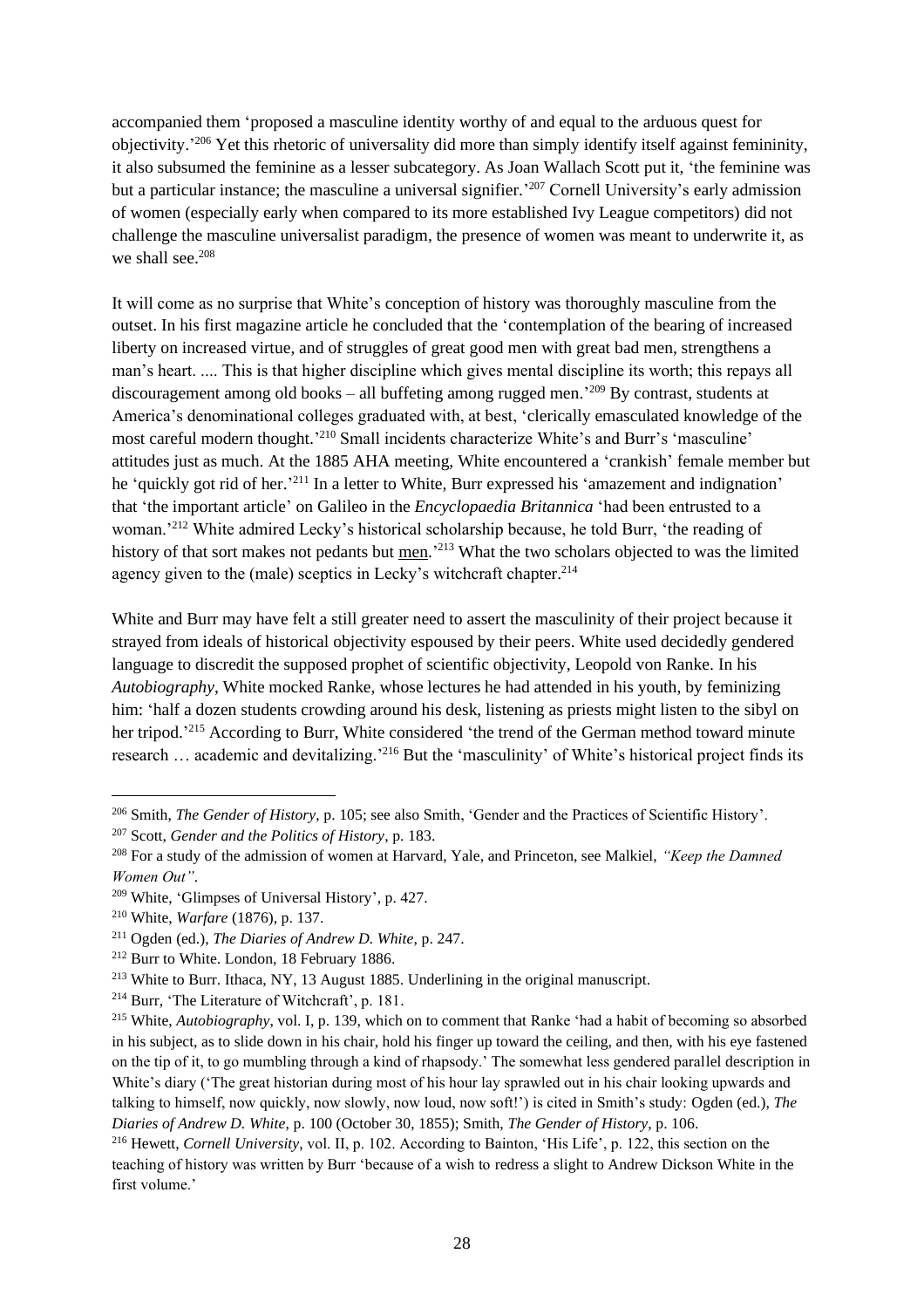greatest expression in the metaphor that was at its heart – and historians of science have, to my knowledge, strangely never commented on it. As Michael Kimmel has noted, 'all wars … are meditations on masculinity.' <sup>217</sup> For White, the war of the scientists far excelled that of the soldiers. The warfare of science had seen 'warriors' engaged in 'fiercer' battles and 'more persistent' sieges than 'the comparatively petty warfares of Alexander, or Caesar, or Napoleon.'<sup>218</sup>

White's pre-occupation with masculinity was also evident in the policies he pursued at Cornell. He was proud of the 'strong men' he had recruited to teach at Cornell – with Burr as the prime example within the history department – and rejected one job applicant because he was insufficiently manly, writing to his deputy that he preferred 'thoroughbreds' and wished to have 'a Faculty as free as possible from the influence of half way men.<sup>219</sup> While White's intellectualized conception of masculinity – for very personal reasons – did not fully align with those of nineteenth-century America, he embraced the military drilling made compulsory for Cornell men by the Morrill Land Grant.<sup>220</sup> He erected 'one of the largest gymnasiums in the country' for their use and hired an 'experienced gymnast' to train them.<sup>221</sup> The male students slept in dormitories and arose at 5AM in summer and 5:30AM in winter.<sup>222</sup> White was pleased when a group of Cornell students was victorious over Harvard and Yale during an 1875 boat race but especially delighted by the 'manly qualities which they showed in the hour of triumph.'223 A young Burr fully understood what made Cornell different: where 'other colleges strive to make boys pious', he wrote in a student essay, 'Cornell [strives] to make them manly.<sup>224</sup> Inevitably, manhood – and Burr's need to assert it – also helps to account for Burr's later and partial quest for independence.

Even Cornell's admission of women had the manliness of the men foremost in mind. White claimed that their admission would make the men 'more manly' and the women 'more womanly' (as his mother had told him it would).<sup>225</sup> In his report to the Trustees, White stressed that the admission of women would especially advantage men:

> The greatest aid which could be rendered to smooth the way for any noble thinkers who are to march through the future, would be to increase the number of women who, by an education which has caught something from manly methods, are prevented from ... throwing themselves hysterically across their pathway.<sup>226</sup>

The passage, at once, highlights the masculinity of universal ideals and the dangers posed by women, while in effect also incorporating them in a subservient position – evidently they could never be

<sup>217</sup> Kimmel, *Manhood in America*, p. 72.

<sup>&</sup>lt;sup>218</sup> See *e.g.* the description of Columbus as 'the next warrior': White, 'The Battle-Fields of Science'. In his lecture on 'The Age of Discovery', p. 29 (Andrew Dickson White Papers, Reel 140, p. 24), White also emphasized how Columbus 'developed his natural manliness and Godliness.'

<sup>219</sup> White, *Autobiography*, vol. I, p. 381; White to William Channing Russell. Long Branch, NJ, 18 August 1870.

<sup>220</sup> Haines, 'For Honor and Alma Mater', 26.

<sup>221</sup> White (ed.), *'What Profession Shall I Choose and How Shall I Fit Myself or It?'*, p. 53. The women were provided with 'a smaller but well-equipped gymnasium.'

<sup>222</sup> Altschuler, *Andrew D. White*, pp. 78–79.

<sup>223</sup> White, *Autobiography*, vol. I, p. 353.

<sup>224</sup> Cited in Bainton, 'His Life', p. 16.

<sup>225</sup> White, *Autobiography*, vol. I, pp. 397-98, 400.

<sup>226</sup> White, *Report Submitted to the Trustees of Cornell University*, p. 36.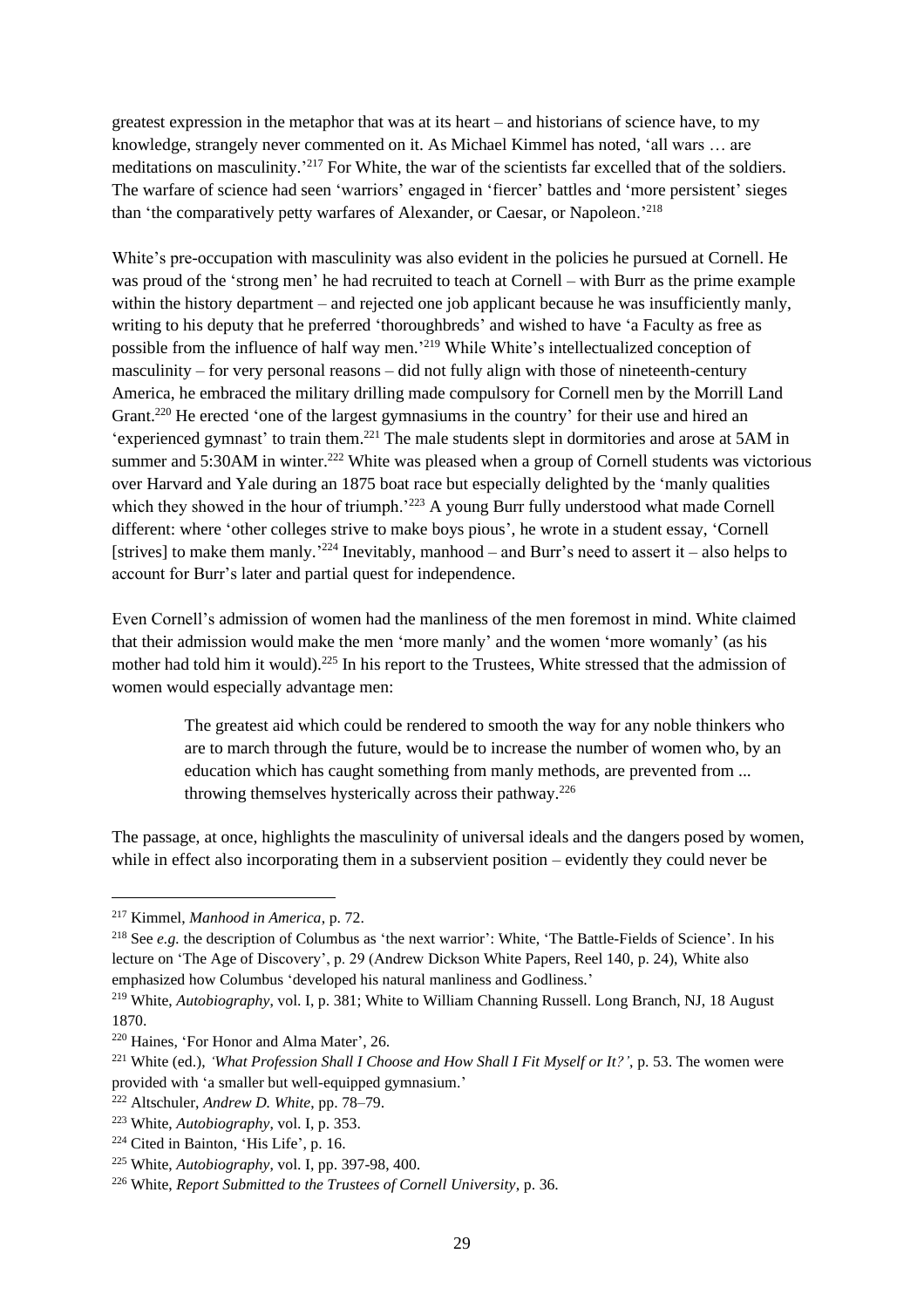ranked among the 'noble thinkers'. White further claimed that 'the fetichisms and superstitions of the world are bolstered up mainly by women.<sup>227</sup> Needless to say, this belief in the superstitious nature of women also shaped White's view of the past. The weapons used by the opponents of scientists – the epithets 'Infidel' and 'Atheist' – harmed men only indirectly through their families: 'They go to the heart of loving women: they alienate dear children; they injure the man after life is ended, for they leave poisoned wounds in the hearts of those who loved him best—fears for his eternal happiness, dread of the Divine displeasure.<sup>'228</sup> Fortunately, the weapons have since lost some of their edge: 'though often effective in scaring women, [they] are somewhat blunted.'229

This central preoccupation with masculinity sustained White's identity, his reforming project, and his scholarship. Unsurprisingly, then, in White's view, women, including those accused of witchcraft, shared responsibility for the witch-hunt with the male scholastics and inquisitors who pursued them. White suggested that no other cause had so often given rise to witch-hunts 'as the alleged bewitchment of some poor mad or foolish or hysterical creature. ... Well-authenticated, though rarer than is often believed, were the cases where crazed women voluntarily accused themselves of this impossible crime.' <sup>230</sup> White cited a German psychiatrist who declared that their recorded conversations were 'exactly like those familiar to him in our modern lunatic asylums.' <sup>231</sup> Convents, in particular, were 'breeding-beds' of the disease.<sup>232</sup> White concluded that 'one evidence of Satanic intercourse with mankind especially, on which for many generations theologians had laid peculiar stress, and for which they had condemned scores of little girls and hundreds of old women to a most cruel death, was found to be nothing more than one of the many results of hysteria.<sup>233</sup> White thus outlined an unhealthy relationship between *seemingly* learned clerics and their enabling female victims, which was interrupted by heroic male opponents:

in the midst of demonstrations of demoniacal possession by the most eminent theologians and judges, who sat in their robes and *looked* wise, while women, shrieking, praying, and blaspheming, were put to the torture, a man arose who dared to protest effectively that some of the persons thus charged might be simply insane; and this man was [the witchcraft sceptic] John Wier [or Weyer], of Cleves.<sup>234</sup>

If nineteenth-century American men defined their masculinity primarily in relation to each other, then White's representation of the conflict between theologians and sceptics reflects these attitudes.<sup>235</sup>

Burr took issue with White on the culpability of supposedly hysterical victims. The caveat 'though rarer than is often believed' may well be by his hand. (We know he inserted others.) Yet he only disagreed because the female victims were *superfluous*. In a letter to White, he explained that torture was 'the sufficient explanation of the witch-confessions.' In fact, the 'very few' cases of insanity had been used by modern theologians (that is, by White and Burr's male opponents) 'who would fain

<sup>227</sup> White, 'Proposal', p. 36.

<sup>228</sup> White, 'The Battle-Fields of Science'.

<sup>229</sup> White, 'The Battle-Fields of Science'.

<sup>230</sup> White, *Warfare*, vol. II, p. 118.

<sup>231</sup> White, *Warfare*, vol. II, p. 118.

<sup>232</sup> White, *Warfare*, vol. II, p. 121.

<sup>233</sup> White, *Warfare*, vol. II, p. 125.

<sup>234</sup> White, *Warfare*, vol. II, p. 122. Emphasis added.

<sup>235</sup> Kimmel, *Manhood in America*.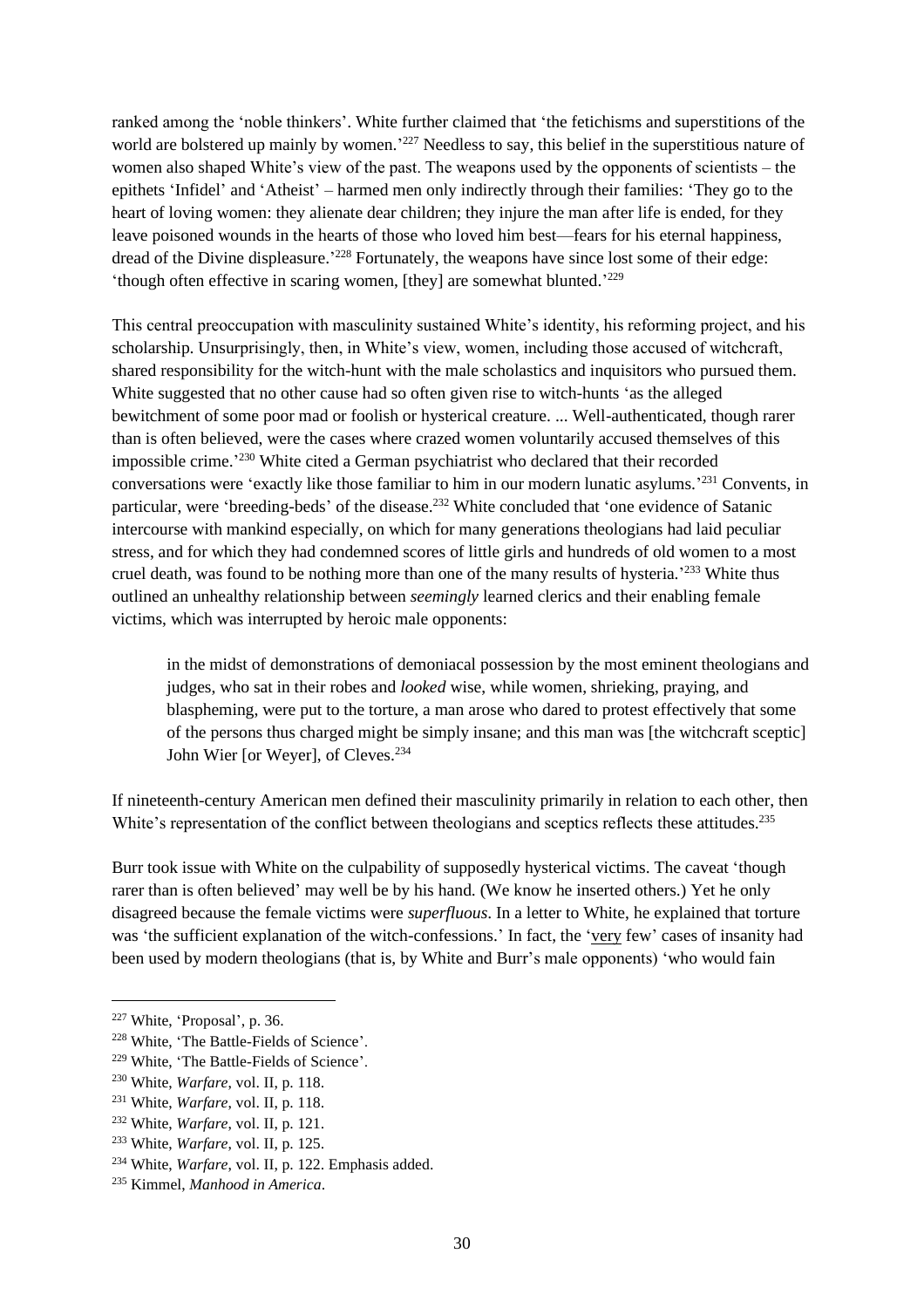exculpate religion by throwing the blame on the victims themselves.' Like White, Burr saw the witchhunt as a conflict between male elites: 'Weyer [Wier] ... sought to save the witches by making them out demented. And the persecutors, who fought him tooth and nail on this point, saw that this was to undermine their whole position.' 236

The witch-hunt, then, was a battle between rival masculinities. Burr took issue with Lecky's assessment of the sceptics: 'the opponents of the persecution seem to me neither so few nor so feeble as one might infer from the pages of Mr. Lecky.'<sup>237</sup> In his first lecture on the Loos manuscript, he ranked the sceptics as 'often the most learned and honored [men] of their respective communities', although for the most part too frightened to speak up. Wier was 'the first man who dare to raise his voice', Loos was the 'next man ... who dared to stand out boldly.<sup>238</sup> The victims of the witch-hunt received little attention. Burr asked his audience to imagine those imprisoned in a witch-tower. His description began with a 'fair' maiden – 'her conscience black with tortured lies that blast her own fair name.' But Burr quickly moved on to the male prisoners, an imprisoned village pastor, 'touched by the sufferings of his people into questioning whether the Devil could really do all that was ascribed to him,' before dwelling, as we already noted, on Flade himself: 'a man of presence and dignity, whose chain of gold points to exalted rank ... who was brought into suspicion because as a judge he began to doubt whether *all* the witches were guilty of *all* the crimes laid to their charge.'<sup>239</sup> For Burr, the female victims of the witch-hunt were innocent but scarcely ever worthy of attention, while male victims were their heroic defenders, falsely accused of witchcraft as a result.

Scholarly masculinity not only shaped how the two historians understood the witch-hunt, the entire *Warfare of Science* thesis was effectively a conflict between rival versions of manhood. White generally emphasized the laziness of mind and body of those who opposed his heroes who 'patiently, fearlessly, and reverently devote themselves to the search for truth as truth.<sup>'240</sup> These were 'older theologians, who since their youth have learned nothing and forgotten nothing, sundry professors who do not wish to rewrite their lectures.<sup>241</sup> They also took fright easily,<sup>242</sup> and engaged in 'unmanly' behaviour, such as attacking Galileo when he was prevented from responding.<sup>243</sup> Ideas and expressions, too, were either manly or sterile and emasculating: 'Which is the more likely to strengthen Christianity,' White asked rhetorically, 'a large, manly, honest, fearless utterance' or 'hairsplitting sophistries, bearing in their every line the germs of failure?<sup>244</sup> Even Germany could be represented in anthropomorphized form as 'a strong, sound man building up his whole higher nature in struggling with obstacles and dangers.<sup>'245</sup>

If, as argued above, the *Warfare of Science* was impelled by White's own identity as a reformer, then it was also in part the product of his own idiosyncratic conception of manhood. As a young professor

<sup>236</sup> Burr to White. Ithaca, NY, 2 December 1888.

<sup>&</sup>lt;sup>237</sup> Burr, 'The Literature of Witchcraft', p. 181.

<sup>238</sup> Burr, 'On the Loos Manuscript', p. 150.

<sup>239</sup> Burr, 'On the Loos Manuscript', pp. 149–50. Italics in the original.

<sup>240</sup> White, *Warfare of Science*, vol. I, p. 248.

<sup>241</sup> White, *Warfare of Science*, vol. I, pp. 318–19.

<sup>242</sup> White, *Warfare of Science*, vol. I, p. 91.

<sup>243</sup> White, *Warfare of Science*, vol. I, p. 138. Note also the example Archbishop Archibald Tait, deemed too timid supporter of science: 'manly as he was, he was somewhat more cautious in this matter than those who most revere his memory could now wish': ibid., vol. II, p. 356.

<sup>244</sup> White, *Warfare of Science*, vol. I, p. 247.

<sup>&</sup>lt;sup>245</sup> White, 'The New Germany', p. 207.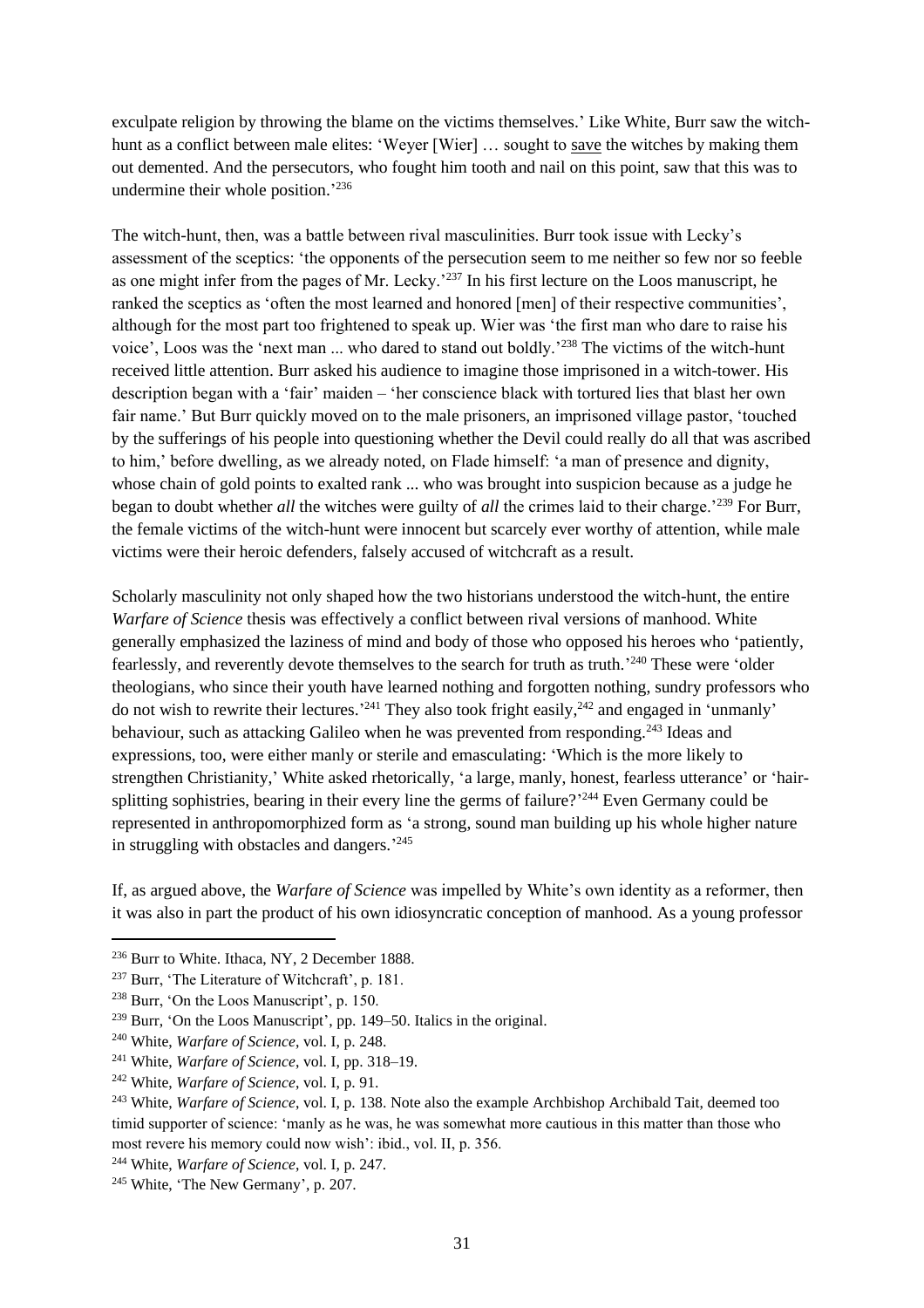at the University of Michigan, White had sent 'to the field the young manhood of the North', equipped with John Lothrop Motley's three-volume *The Rise of the Dutch Republic* (although, characteristically, he did his utmost to avoid military service himself). <sup>246</sup> While White approved of physical exertion for others, the version of masculinity articulated in his writings stressed the superiority of the warfare of the mind, which he himself happened to embody. The very opposite of the then dominant 'self-made man', White was free from the necessity of hard work.<sup>247</sup> Perhaps paradoxically, his weak physical condition established his efforts as strenuous and at the same time justified leisure – his many European vacations were legitimated by the need to recover his health. In his obituary of White, Burr claimed that although White had 'never [been] in the most robust of health, a careful regimen made possible for him an amount of work that would have staggered many a stronger man.' <sup>248</sup> The *Warfare of Science* accordingly was completed 'under many difficulties', which included not only many public duties but also the fact that White was 'obliged from time to time to throw off by travel the effects of overwork.<sup>249</sup> White's obsession with overexertion also enveloped Burr – the teacher was continuously anxious that his pupil was physically exhausting himself during his trips to Europe.<sup>250</sup> White's extensive overseas travels appear to indulge in the same form of escapism that dominated nineteenth-century American manhood. Yet where the typical American male escaped West when responsibilities grew too much, White, 'breaking beneath his grief' after the death of his first wife, went to Europe.<sup>251</sup> White's health and status thus helped him embody the very conception of heroic intellectual manhood that he had idealized.

### **6. Reflections**

This study has shown that there is room for, indeed a deep need for, a type of historiography that moves beyond seeing historians as products of their time. White and Burr's letters and writings demonstrate the importance of paying close attention to the specific personal, individual circumstances in which historical scholarship is produced. Historians were humans too and their concerns did more than reflect the times in which they lived. The wars which White and Burr waged, whether for science or humanity, do not fit the large historiographical frameworks – the 'conflict' thesis in history of science, the 'rationalist' paradigm for witchcraft history, the American interpretation of Rankean 'objectivity' – which were supposed to contain them. White's *Warfare of Science* was far from an anti-religious screed, but part of a project of religious reform with scientists in the role of religious reformers, who were accused of witchcraft (and much else) by their bigoted opponents. Burr's witchcraft sceptics were motivated less by right reason and the mind, and more by

<sup>246</sup> Burr, 'Sketch of Andrew Dickson White', p. 551; White, *Autobiography*, vol. I, p. 87; Altschuler, *Andrew D. White*, p. 45.

<sup>247</sup> As the *New York Times* would note in its obituary, White's inheritance enabled him 'to be free from financial cares all his life and made possible many of his services which would have been beyond the reach of a man who had to work for a living" 'Dr A.D. White dies'.

<sup>248</sup> Burr, 'Andrew Dickson White', p. 418. I am grateful to Anthony Grafton for pointing this striking preoccupation with health and overwork out to me.

<sup>249</sup> White, *Warfare*, vol. I, pp. ix–x.

<sup>&</sup>lt;sup>250</sup> See, for instance, White to Burr. Ithaca, NY, 25 August 1884 (which expresses 'some fears that you will overdo it at Göttingen'), and White to Burr. Cambridge, 25 November 1885 ('I earnestly hope that your silence is not caused by illness; your statement regarding sleeplessness caused by work has made me rather nervous regarding you.'). Concerns by White for Burr overburdening himself continued to surface during later trips to Europe: White to Burr. Ithaca, NY, 7 May 1888; White to Burr. Ithaca, NY, 25 June 1896.

<sup>&</sup>lt;sup>251</sup> Burr, 'Sketch of Andrew Dickson White', p. 555. For the importance of escapism to nineteenth-century American manhood, see Kimmel, *Manhood in America*, chap. 2.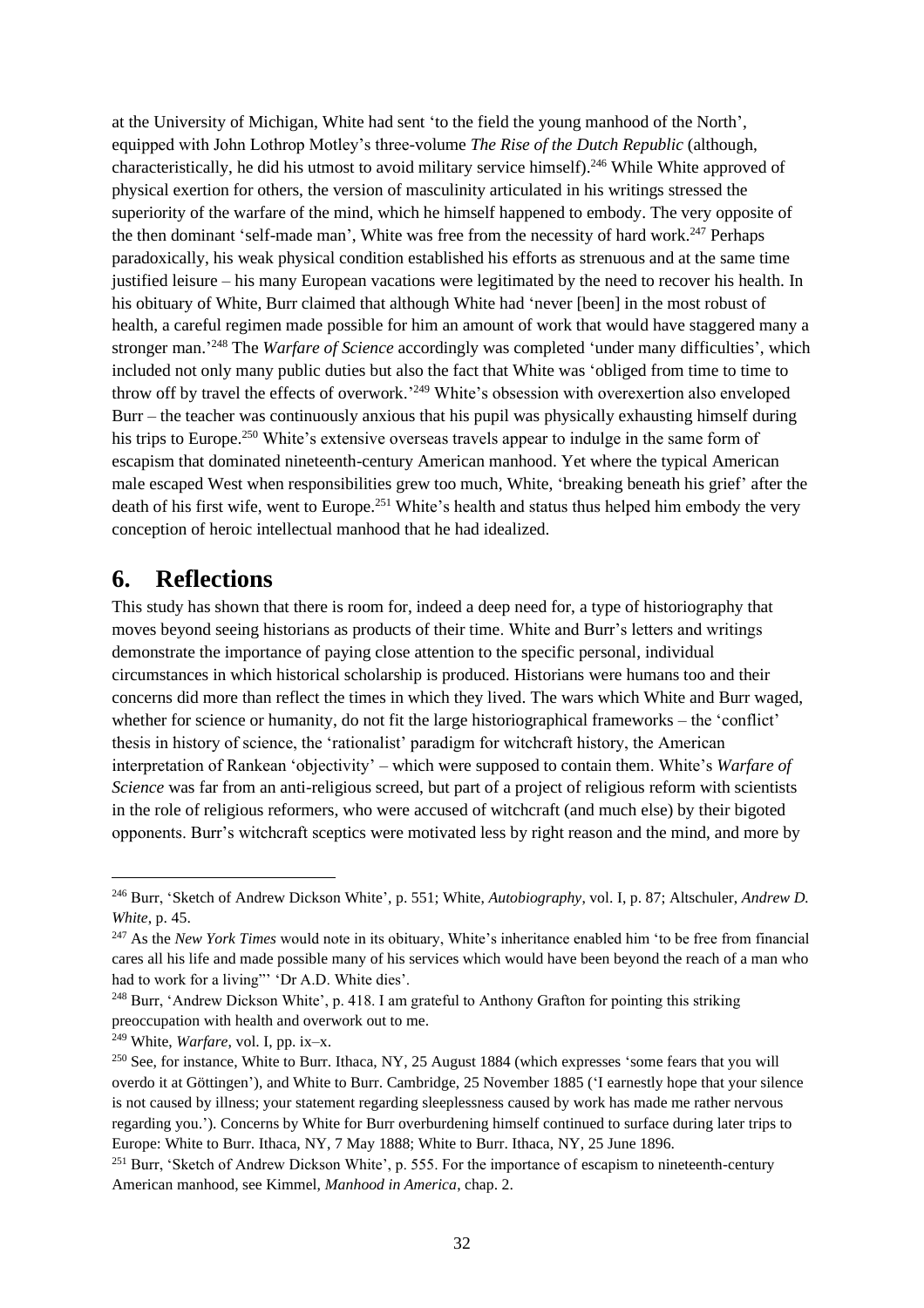compassion and the heart. Neither was pursuing scientific objectivity, history for both was a moral science. The scholarship of both men, then, was the product of their identities. (Identity may be a more useful concept here than 'scholarly persona' not only because their identities – White the Reformer, Burr the Disciple and Humanitarian – were ultimately not about scholarship, and were more than mere personae.) White and Burr were defined, in part, by shared duties, debts, and obligations and their identities changed, along with their writings, as their relationship evolved from that of teacher and apprentice to something more equal. Their writings and relationship were also imbued with the need to define, protect, and assert their manhood.

This Element has never been intended as an exposé. It is neither a *j'accuse* or a *j'excuse*. It would be facile and wrong to conclude that White and Burr deserve our attention even less now that their 'faults' are laid bare. Indeed, the purpose has been the reverse. For starters, there remains much that is of value in Burr's scholarship – it is based on an impressive amount of archival research and reading.<sup>252</sup> More importantly, like White and Burr, we are human too. The two authors may inspire 'moral reflection' on contemporary models of historical scholarship, especially at a time when historical writing, with the rise of public history and impact case studies, is again meant to have societal impact.<sup>253</sup> Study of their project of activist history brings out some of the tensions within the project of history writing itself. The need to profess or appear to be objective often conflicts with our often very personal motivations for choosing our research topics, and with the morally charged mission to recover lost voices from the past – in short, with our humanity. Later generations of historians may see our debts, motivations, and blind spots more clearly than we do but we ourselves should also do our best acknowledge them. The study of our predecessors may help us identify them. If the present Element is any guide, it will show that historians cannot be reduced to products of their time and place, as historiography all too often does. Historians are also the product of relationships with others in the present and in the past. We should be conscious of what we owe others.

We should also not lose sight of the fact that history writing remains an incremental process. The unconscious assumptions and explicit aims of White and Burr's scholarship have left their mark on the later historiography, whether we are aware of them or not. This impact is most easily identified in witchcraft historiography, perhaps because as a field of historical research, it has been relatively unreflective about its own past.<sup>254</sup> Perhaps the greatest paradox of White and Burr's scholarship is its impact on the study of male witches. Within their warfare framework, in which genders had clearly assigned roles, male witches were an anomaly that needed to be explained away. Perhaps the most important reason, then, why White and Burr continued to consider Flade a martyr, was that they could not conceive of an elite male, so much like themselves, to have been a *passive* victim. He had to have been an opponent of the hunt, he had to have had agency. When in 1897 Burr published  $a - \text{still}$ valuable – selection of sources on the witch-hunt these included fragments from the Flade and Loos manuscripts, but they also introduced a third elite male witch, the mayor of Bamberg, Johannes Junius.<sup>255</sup> Thus explained away as sceptics and opponents, male witches did not receive scholarly

<sup>252</sup> Voltmer, "'Germany's First "Superhunt"?', p. 229. Voltmer dedicated this chapter to Burr's memory. See also Voltmer's account of Burr's stay in Trier, which includes useful information on Trier and the Stadtbibliothek where Burr discovered the manuscript: Voltmer, 'Ein Amerikaner in Trier'.

<sup>253</sup> For the importance of such 'moral reflection', see also Paul, 'Sources of the Self'.

<sup>&</sup>lt;sup>254</sup> Fudge, 'Traditions and Trajectories', p. 488, opens with the advice to ignore everything written before the 1960s, commenting that 'basic flaws in historical methodology crept into the early period of writing on the subject. Happily, these deficiencies were largely reversed from the 1970s.'

<sup>255</sup> Burr (ed.), *The Witch-Persecutions*, pp. 13–18, 23–28.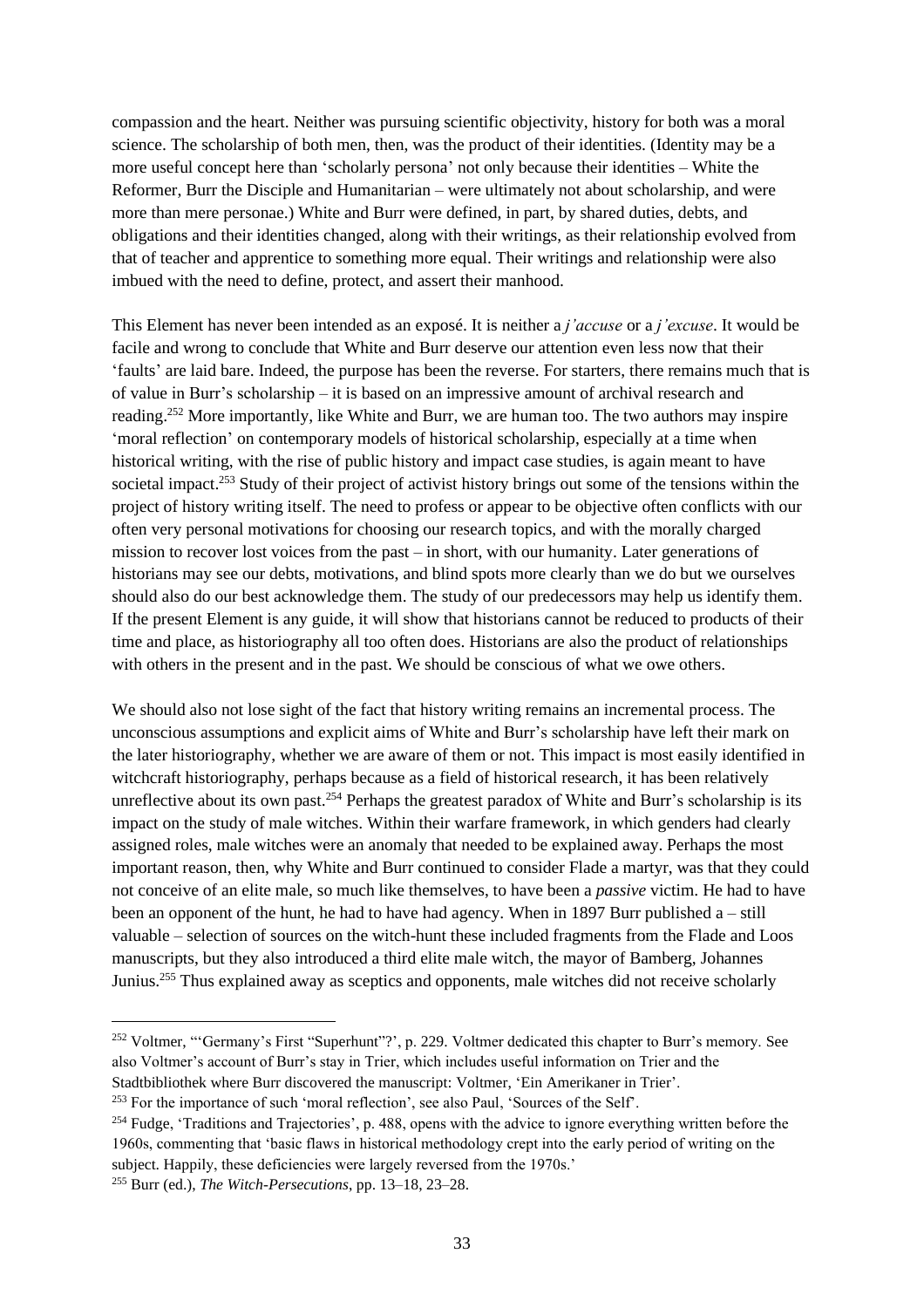attention until the early 2000s.<sup>256</sup> Laura Apps and Andrew Gow, in their ground-breaking study of male witches, attribute the exclusion of male witches from the historiography to 'active processes and assumptions', including 'a tacit agreement' between feminist and 'non-feminist' historians that they are 'neither as interesting nor as important as female witches and, furthermore, that they are not "proper" witches.<sup>257</sup> Scholarly masculinity helped to create this blind spot.

Other consequences of the warfare framework had, to some extent, become apparent in Burr's own lifetime. In addition to taking on Murray and Summers across the pond, Burr also faced an opponent closer to home, in the form of the Harvard professor George Lyman Kittredge (1860–1941). Kittredge's challenge showed just how much Burr identified himself – whether in defence of Science or Humanity – with the sceptics he studied and how much he had invested emotionally in their righteousness. Where Burr blamed scholastic theology and male elites for the witch-hunt, Kittredge – whose work would inspire Keith Thomas – placed responsibility 'with the neighborhood or community' and he provocatively discussed 'the terrible prosecution in Trier toward the close of the sixteenth century' as 'a case in point.<sup>'258</sup> The Harvard professor emphasized fears of *maleficium*, 'the working of harm to the bodies and goods of one's fellow-men', as 'the essential element in witchcraft' and concluded that Burr had 'over-emphasize[d] the learned or literary side of the question.<sup>259</sup> The normally mild-mannered Burr was still more upset by the claim that witchcraft belief was not only universal in the seventeenth century, 'even among the elite', but that it 'was no more discreditable to a man's head or heart than it was to believe in spontaneous generation or to be ignorant of the germ theory of disease.<sup>260</sup> Burr claimed that Kittredge's conclusions were 'contradictory of what my own lifelong study in this field has seemed to teach' and 'so much more generous to our ancestors than I can find it in my conscience to deem fair.' <sup>261</sup> Despite Kittredge's intervention, or indeed later ones, historians have continued to identify with witchcraft sceptics. A German society still awards the Friedrich Spee prize for best work in witchcraft history, without recognition that Spee – like Loos before him – fought heresy as fervently as others fought witchcraft.<sup>262</sup> While historians of science have long exposed the at times esoteric thought that underpinned the work of early scientists, similar studies of witchcraft sceptics would again wait until the twenty-first century. 263

<sup>256</sup> Apps and Gow, *Male Witches in Early Modern Europe*; Schulte, *Man as Witch*; Rowlands (ed.), *Witchcraft and Masculinities in Early Modern Europe*.

<sup>257</sup> Apps and Gow, *Male Witches in Early Modern Europe*, pp. 26, 29.

<sup>258</sup> Kittredge, *Notes on Witchcraft*, p. 46. See also thesis no. 9 (on p. 66): 'The responsibility for any witch prosecution rests primarily on the community or neighborhood as a whole, not on the judge or the jury.' Ronald Hutton is right to describe Kittredge as 'unusual' and place White and Kittredge on opposing sides of a spectrum of attitudes, but he still overstates the consensus between the Harvard and Cornell scholars: Hutton, *The Triumph of the Moon*, pp. 133–34.

<sup>259</sup> Kittredge, *Notes on Witchcraft*, p. 5.

<sup>260</sup> Kittredge, *Notes on Witchcraft*, p. 66.

<sup>&</sup>lt;sup>261</sup> Burr, 'New England's Place in the History of Witchcraft', p. 353.

<sup>262</sup> Kemper, 'Frank Sobiech Erhält den Preis des Paderborner Geschichtsvereins'.

<sup>263</sup> For studies of witchcraft sceptics, see Valente, *Johann Wier* (a revised English translation is forthcoming); Almond, *England's First Demonologist*; Hoorens, *Een ketterse arts voor de heksen*. Nevertheless, praise for witchcraft sceptics has by no means ceased. See, for instance, the attempt to style Spee as a 'Kämpfer für die Menschenrechte': Franz, 'Antonius Hovaeus, Cornelius Loos und Friedrich Spee', p. 132, and the examples under n. 59.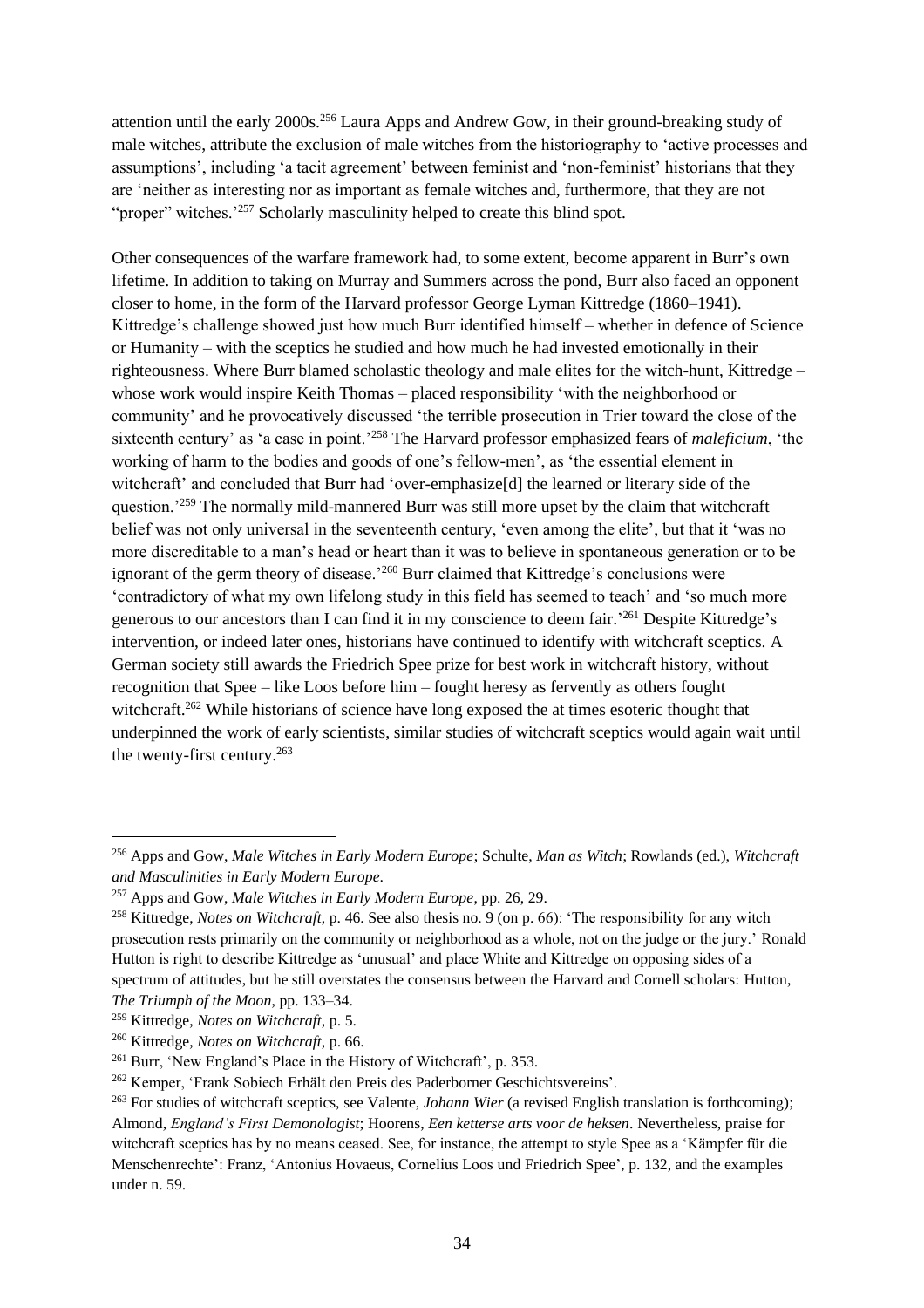Military events proved an even greater shock, especially to White's warfare thesis, and demonstrated that progress was not, in the end, inevitable. Germany's invasion of neutral Belgium in 1914 destroyed its role as the Promised Land that had matched White's hopes for the future more than his own country. If facts had always been of secondary importance to White, German aggression simply could not be overlooked. In his diary, he wrote that 'violating neutrality of Belgium seems the unpardonable sin – and to these must be added dropping bombs into unfortified cities and killing women and children.'<sup>264</sup> In his 1905 *Autobiography*, White had devoted an elegiac chapter on his personal reminiscences of Emperor William II, whom he had known as US ambassador, and he was now forced to eat his own words.<sup>265</sup> The impact of White's positive view of Germany on witchcraft historiography was thus unintentional and profound. When White used Germany's role in the witchhunt to illustrate the progress the country had made, he could not have foreseen that two World Wars would cause the same link to be used to illustrate the precise opposite – Germany as a home of irrational cruelty. British historians of the 1960s and 1970s, who had fought in World War II, would emphasize it.<sup>266</sup> Refuting the connection and the implicit attack on Germany it entails seems, at times, to be the main aim of Germany's most prominent witchcraft historian.<sup>267</sup>

Study of past witchcraft historians, then, helps us explain why some aspects (male witches) have been overlooked, why others loom particularly large (Germany and its supposed lack of modernity), and still others really do appear to be evergreens, reflecting the deeply felt need for heroes in history. The popularity of the early modern witch-hunt as a subject of study and appropriation by the present forms part of this wider legacy as well, pointing to the continued need for witchcraft's past-ness and the need for that past to have meaning. Admiration of witchcraft sceptics may also help us to more easily perceive the appeal of the broader warfare thesis, because it stems from that same demand that history is not, to quote a young White, 'a mere game at cross-purposes, a careless whirl.' Of course, the past does not need to be a record of progress for it to have meaning. Yet progress seems what the present again demands. The positive reception by scientists and the greater public of a recent biography of Galileo, with the fitting title *Galileo and the Science Deniers*, suggests that progress narratives are undergoing an urgent revival. (As the cover of that book screams, '400 years later [Galileo's] message and mission are as important as ever.<sup>268</sup>) The return of these narratives contain deeper truths about the present – they reveal how progress is seen as imperilled and in need of reinforcement, both real and rhetorical, and in need of warriors, old and new. The boundaries between the past and present remain blurred, despite our efforts to keep the past as past. More introspection may do us good. At the very least we should not forget that in their wars for progress White and Burr were roundly defeated. Whatever we do or do not do, we can be sure that future historians will have much to say about us.

<sup>264</sup> Ogden (ed.), *The Diaries of Andrew D. White*, p. 458 (26 August 1914). See also the entry 4 April 1915 (p. 462): 'I can no longer sympathize with the Germans – strong as my leanings in that direction were. They seem determined to trample on all the best secured rights of nations.'

<sup>265</sup> White, *Autobiography*, vol. II, chap. XLIV ('My Recollections of William II – 1879–1903'); Altschuler, *Andrew D. White*, pp. 281–85.

<sup>&</sup>lt;sup>266</sup> Trevor-Roper compared the witchcraft 'mythology' built up by inquisitors to 'the world-wide conspiracy of the Elders of Zion' created by anti-Semites: Trevor-Roper, *The European Witch-Craze*, pp. 92, 107; Cohn declared 'the great witch-hunt ... a supreme example of massive killing of innocent people by a bureaucracy ... Until our own century, the operation and consequences of demonization have never been more horrifyingly displayed': Cohn, *Europe's Inner Demons*, p. 233.

<sup>&</sup>lt;sup>267</sup> *e.g.* 'Germanophobia does not make more sense than a stereotyping hatred of any other linguistic or ethnic group': Wolfgang Behringer, 'Germany', p. 417. See also Behringer, 'Witchcraft Studies in Austria, Germany and Switzerland', pp. 84–85.

<sup>268</sup> Livio, *Galileo and the Science Deniers*.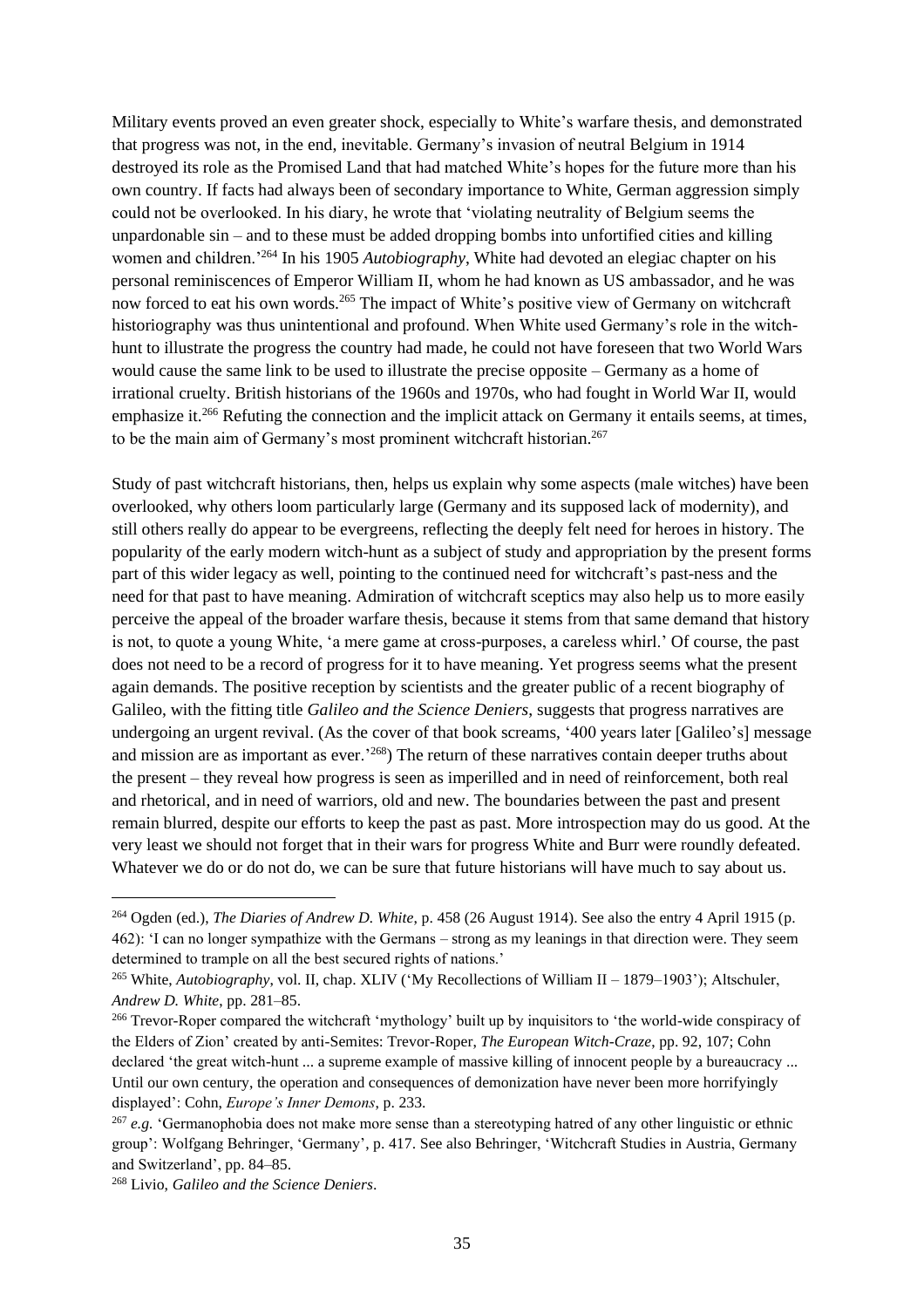# **7. Acknowledgements**

This Element was a long time in the making and – perhaps inevitably, given its subject matter – its debts are so many they cannot and should not be contained in a footnote. Its origins go back to 2010 when, as a graduate student, I was the recipient of a scholarship to Cornell University from Abraham and Henrietta Brettschneider Oxford Exchange Fund, which provided me with an opportunity to study its large witchcraft collection. Sydney Van Morgan and Lianne O'Brien were excellent hosts at Cornell's Institute for European Studies, as was Duane Corpis at Cornell's History Department. It was an honour to be invited to present a seminar paper at Andrew Dickson White House, although I did not quite appreciate the significance of the place at the time. It was as a result of working on Cornell's many witchcraft holdings that I became interested in the collection's origins, and a grant from my then Oxford college, New College, enabled my return in 2014. I am grateful to Laurent Ferri for his hospitality during that visit, although I suspect our views of Burr, in particular, may differ.

A first version of this text began life as a long article in 2016. Its position at the intersection between a great many different fields of scholarship – so much so that it might resemble Swindon's Magic Roundabout – has also entailed many debts and I am grateful to the many experts – on history of witchcraft, science, scholarship, historiography, masculinity, and America – who cast their light on drafts of this text. In particular, I would like to thank David Doddington, Malcolm Gaskill, Anthony Grafton, Peter Harrison, Hannah Murphy, Johan Olsthoorn, Anthony Ossa-Richardson, Alison Rowlands, Lyndal Roper, and Rita Voltmer for their thoughts and comments. I wish I could be equally thankful to any of the three leading academic journals that each on average took a year to reject the original article version of this text, or to the reviewers who sought to damn it with faint praise ('it's true subject is ... the history of Cornell') or denounce it for 'playing to current fads in the academy'. I am therefore exceptionally grateful to Marion Gibson and to Alex Wright at Cambridge University Press for encouraging me to expand the argument into an Element and accepting it in the series. For once, Reviewer Two was also an absolute wonder of constructive and helpful feedback. White and Burr would, at different times in their lives, have been either delighted or horrified that this rewrite took place during a research stay in Germany funded by the Humboldt foundation. I would like to thank Gerd Schwerhoff for being an exceptional mentor and host at the TU Dresden during the challenging circumstances of a pandemic.

In terms of silver linings, the delay in publication gave me the opportunity to supervise a number of undergraduate dissertations on witchcraft historiography. Jack Maynard, Rebecca Parkes, and Robert Pearce all taught me things about the origins of my own field that I did not know. The Covid lockdown, for all its difficulties, provided an opportunity for Will Pooley and me to organize two highly successful Zoom workshops on the theme of the decline of magic. I want to thank Will and the many other participants, including Helen Cornish, Kristof Smeyers (who told me about the Thomasius engraving), and Thomas Waters for their comments and their own stimulating papers. Thanks are also due to Eisha Neely and Evan Earle at Cornell University Library and Maria Smit at the Rijksmuseum, Amsterdam for their help with the images and image rights. Finally, I want to record my heartfelt gratitude to two friends, Hannah Murphy and Anthony Ossa-Richardson, who each in their own way have supported this project (and its author) through its many ups and downs, providing much needed encouragement on the downhill slopes. From the outset Anthony felt that his Element should be a book. To the extent that it is, it is dedicated to him.

# **8. Bibliography**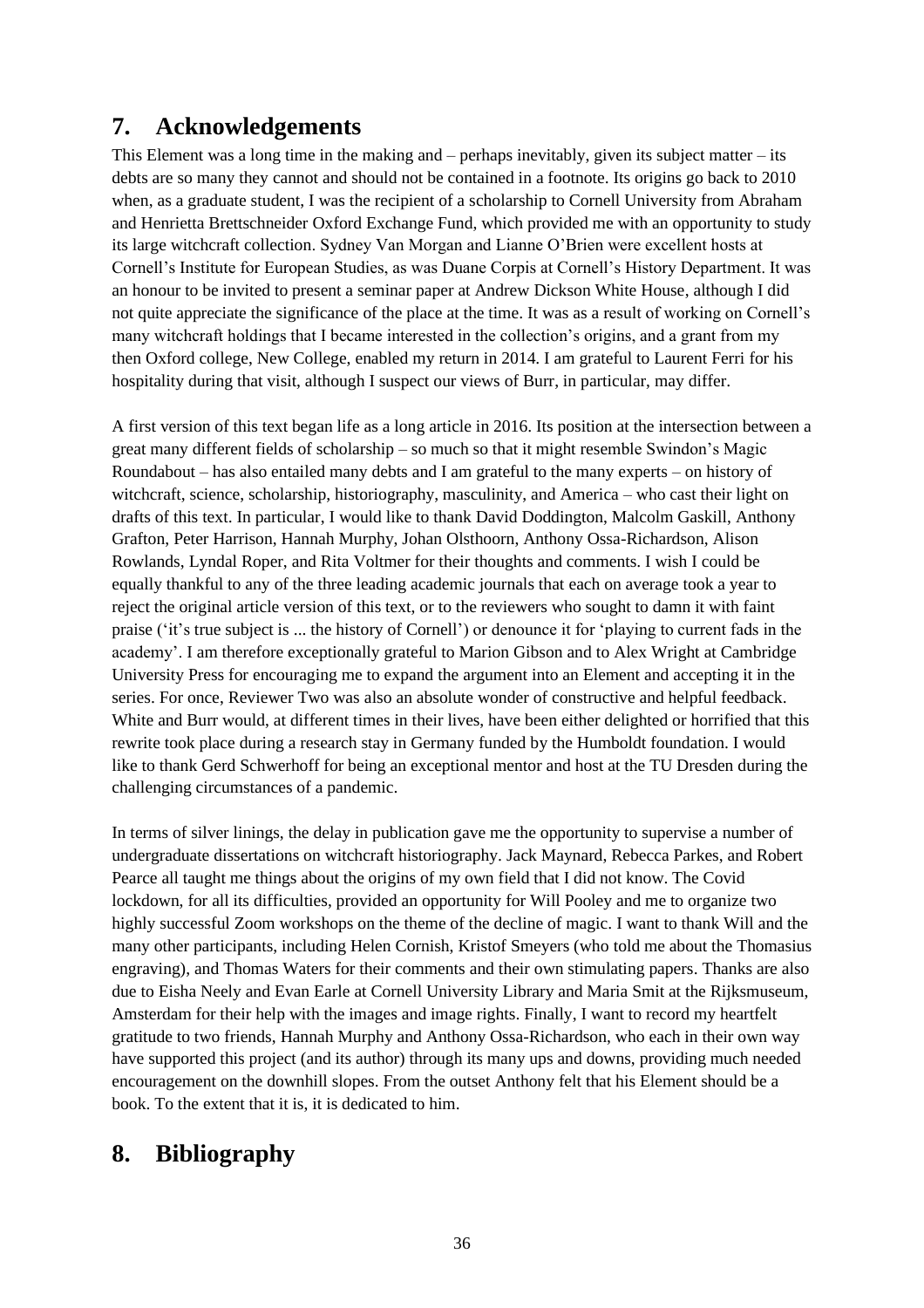#### **8.1 Manuscripts**

Ithaca, NY, Cornell University Rare and Manuscript Collections

Andrew Dickson White papers, 1832–1919 [Collection Number: 1–2–2] *See the inventory on:<https://rmc.library.cornell.edu/EAD/htmldocs/RMA00002.html.>* **NB** Most of White's papers are available on-line in the form of digitized PDFs of 148 microfilms: [https://ecommons.cornell.edu/handle/1813/43964.](https://ecommons.cornell.edu/handle/1813/43964) Unfortunately, these are organized differently from the physical originals and they also include items from other collections. In fact, the entirety of White's correspondence with Burr can be found amongst George Lincoln Burr's papers (on which see below). As I have consulted part of the letters in person and part digitally, I have decided to reference them solely by place and date but they can be retrieved using the link above and the following (digitized) inventory: Herb Finch, *Andrew Dickson White Papers at Cornell University, 1846–1919* (Ithaca, NY: Collection of Regional History and University Archives, 1970). [https://hdl.handle.net/1813/44116.](https://hdl.handle.net/1813/44116)

George Lincoln Burr papers, 1861–1942 [Collection Number: 14–17–22] *See the inventory on: [https://rmc.library.cornell.edu/EAD/htmldocs/RMA00022.html.](https://rmc.library.cornell.edu/EAD/htmldocs/RMA00022.html)*

Oxford, Bodleian Library

MS Bryce USA 12.

Philadelphia, University of Pennsylvania

MS Coll. 111: Henry Charles Lea papers, Box 4, Folders 207–209.

#### **8.2 Publications by Andrew Dickson White** (sorted chronologically)

'Glimpses of Universal History'. *The New Englander*, 15 (1857), 398–427.

*Outlines of a Course of Lectures on History, Addressed to the Senior Class* (Detroit: H. Barns & Co., 1861).

'Jefferson and Slavery', *The Atlantic Monthly*, 9 (January 1862), 29–40.

'The Statesmanship of Richelieu', *The Atlantic Monthly*, 9 (May 1862), 611–24.

'The Development and Overthrow of the Russian Serf-System', *The Atlantic Monthly*, 10 (November 1862), 539–52.

'The American Institute: First of the Course of Scientific Lectures; Prof. White on "The Battle-Fields of Science"', *New York Daily Tribune*, 18 December 1869.

*Outlines of a Course of Lectures on History, Addressed to the Senior Class* (Ithaca, NY: The University Press, 1870).

*Report Submitted to the Trustees of Cornell University, [on] Behalf of a Majority of the Committee on Mr Sage's Proposal to Endow a College for Women* (Ithaca, NY: The University Press, 1872).

*The Warfare of Science*. London: Henry S. King & Co., 1876.

'The New Germany', *Journal of the American Geographical Society of New York*, 14 (1882), 205– 58. [https://doi.org/10.2307/196474.](https://doi.org/10.2307/196474)

*'What Profession Shall I Choose and How Shall I Fit Myself or It?' With a Brief Statement of Facilities Offered at the Cornell University* (Ithaca, NY: s.n., 1884).

*Some Practical Influences of German Thought upon the United States* (Ithaca, NY: Andrus & Church, 1884).

'On Studies in General History and the History of Civilization', *Papers of the American Historical Association*, 1, no. 2 (1885), 49–72.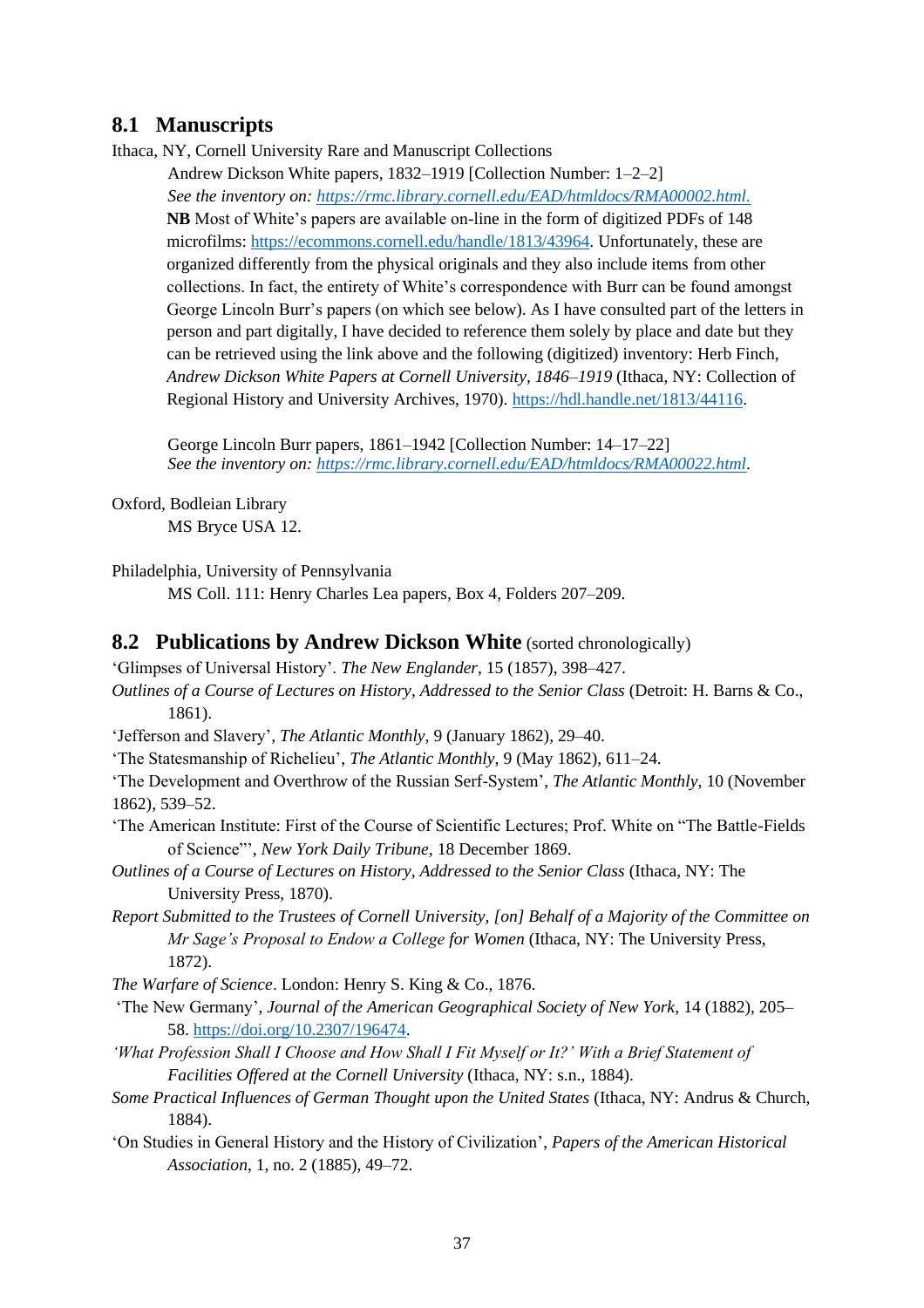*Evolution and Revolution: An Address Delivered at the Annual Commencement of the University of Michigan, June 26, 1890* (Ann Arbor, MI: University of Michigan, 1890).

*A History of the Warfare of Science with Theology in Christendom*, 2 vols (New York: D. Appleton and Co., 1896).

*Proceedings at the Laying of a Wreath on the Tomb of Hugo Grotius in the Nieuwe Kerk, in the City of Delft* (The Hague: M. Nijhoff, 1899).

*Autobiography of Andrew Dickson White*, 2 vols (New York: The Century Co., 1905).

*Seven Great Statesmen in the Warfare of Humanity with Unreason* (New York: The Century Co., 1910).

#### **8.3 Publications by George Lincoln Burr** (sorted chronologically)

**NB** Many of Burr's publications were assembled (often incorporating later hand-written corrections), together with a short biography by Roland H. Bainton, in:

Lois Oliphant Gibbons (ed.), *George Lincoln Burr: His Life [and] Selections from His Writings*, Ithaca, NY: Cornell University Press, 1943.

This volume is abbreviated below as Gibbons (ed.), *Burr* in the entries below, with the original year of publication of the item in brackets [].

'On the Loos Manuscript' [1886], in Gibbons (ed.), *Burr*, pp. 147–55.

'The Literature of Witchcraft' [1889] in Gibbons (ed.), *Burr*, pp. 166–89.

'The Fate of Dietrich Flade' [1890] in Gibbons (ed.), *Burr*, pp. 190–233.

'The Living Gospel' [1891] in Gibbons (ed.), *Burr*, pp. 234–42.

'Sketch of Andrew Dickson White', *Popular Science Monthly*, February 1896, 546–56.

(ed.), *The Witch-Persecutions*, Translations and Reprints from the Original Sources of European

History (Philadelphia: The Department of History of the University of Pennsylvania, 1897).

'A Witch-Hunter in the Book-Shops' [1902] in Gibbons (ed.), *Burr*, pp. 294–308.

'Religious Progress' [1905] in Gibbons (ed.), *Burr*, 309–15.

'New England's Place in the History of Witchcraft' [1911] in Gibbons (ed.), *Burr*, pp. 352–77.

'Andrew Dickson White' [1918] in Gibbons (ed.), *Burr*, pp. 415–19.

'Review of *Review of The Witch-Cult in Western Europe: A Study in Anthropology*, by Margaret Alice Murray', *The American Historical Review*, 27, no. 4 (1922), 780–83. [https://doi.org/10.2307/1837549.](https://doi.org/10.2307/1837549)

'A Group of Four Books on Witchcraft and Demonology' [1928] in Gibbons (ed.), *Burr*, pp. 491–95.

'Review of "Witchcraft in Old and New England"; By George Lyman Kittredge, Gurney Professor of English Literature in Harvard University', *American Historical Review*, 34, no. 4 (1929), 814–17.

[https://doi.org/10.1086/ahr/34.4.814.](https://doi.org/10.1086/ahr/34.4.814)

'Introduction to Lea's Materials toward a History of Witchcraft' [1938] in Gibbons (ed.), *Burr*, pp. 454–74.

#### **8.4 Other Pre-1900 Publications**

Adams, Charles Kendall, 'A Manuscript and a Man', *The Nation*, 11 November 1886.

- Boulton, Richard, *A Compleat History of Magick, Sorcery, and Witchcraft* (London: E. Curll, J. Pemberton, and W. Taylor, 1715).
- Delrio, Martin, *Disquisitionum magicarum libri sex in tres tomos partiti*, 3 vols (Mainz: Johannes Albinus, 1603).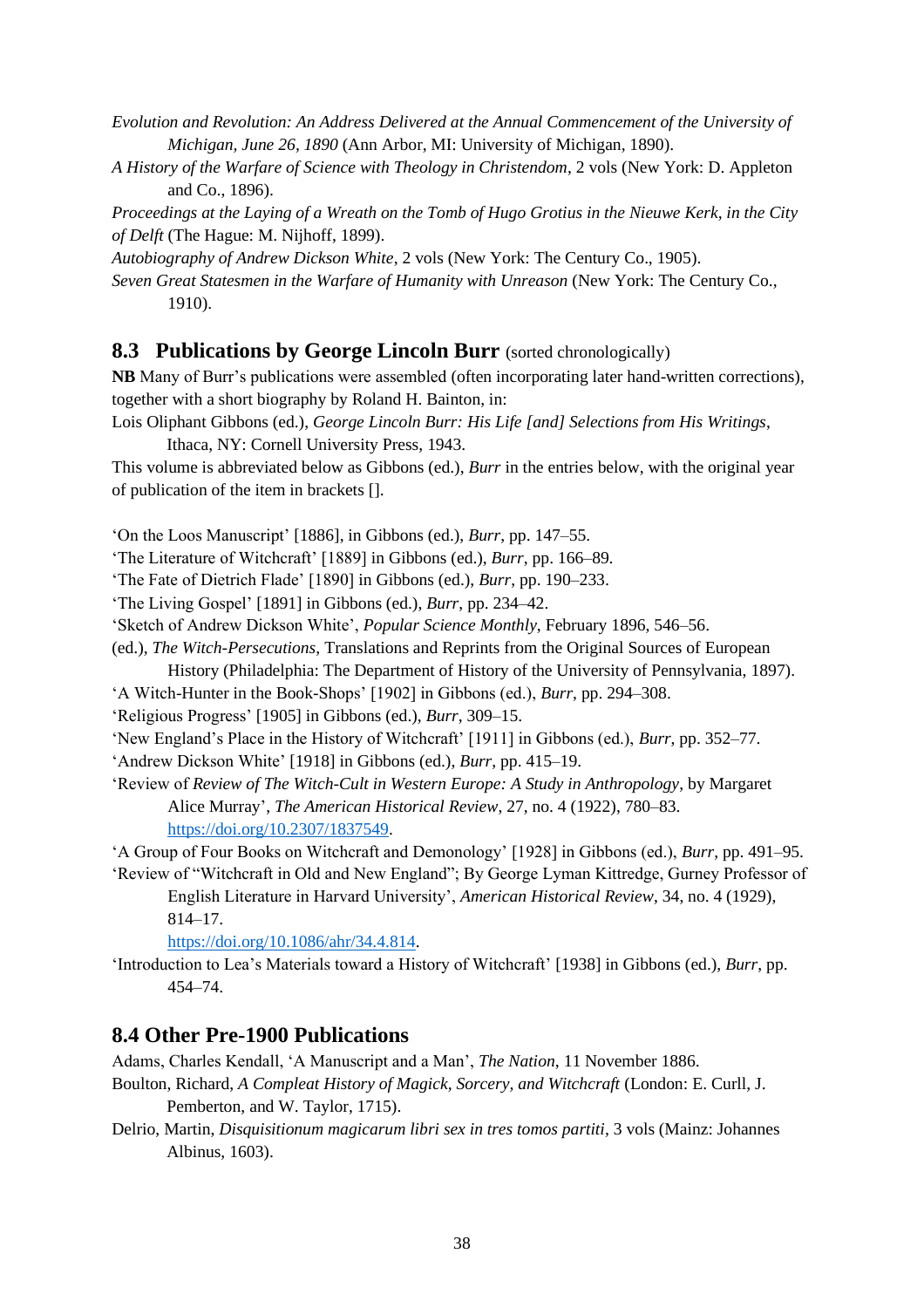- Draper, John William, *History of the Conflict Between Religion and Science* (New York: D. Appleton and Company, 1875).
- Glover, A. Kingsley, 'Rome and the Inquisitions', *The North American Review*, 141, no. 349 (1885), 533–39.
- Hutchinson, Francis, *An Historical Essay Concerning Witchcraft: With Observations upon Matters of Fact; Tending to Clear the Texts of the Sacred Scriptures and Confute the Vulgar Errors about That Point* (London: R. Knaplock and D. Midwinter, 1718).
- Scott, Sir Walter, *Letters on Demonology and Witchcraft Addressed to J. G. Lockhart, Esq.* (London: John Murray, 1830).
- Thomasius, Christian, *Disputatio iuris canonici de origine ac progressu processus inquisitorii contra sagas* (Halle: Johann Christoph Krebs, 1712).

#### **8.5 Publications Post-1900**

Alberti, Johanna, *Gender and the Historian* (Harlow: Longman, 2002).

- Almond, Philip C., 'You Think This Is a Witch Hunt, Mr President? That's an Insult to the Women Who Suffered', *The Conversation*, 20 January 2020. [http://theconversation.com/you-think-this-is-a-witch-hunt-mr-president-thats-an-insult-to-the](http://theconversation.com/you-think-this-is-a-witch-hunt-mr-president-thats-an-insult-to-the-women-who-suffered-129775)[women-who-suffered-129775.](http://theconversation.com/you-think-this-is-a-witch-hunt-mr-president-thats-an-insult-to-the-women-who-suffered-129775)
- Almond, Philip C., *England's First Demonologist Reginald Scot and 'The Discoverie of Witchcraft'* (London: I.B. Tauris, 2011).
- Altschuler, Glenn C*.*, *Andrew D. White, Educator, Historian, Diplomat* (Ithaca, NY: Cornell University Press, 1979).
- Apps, Lara, and Andrew Colin Gow, *Male Witches in Early Modern Europe* (Manchester: Manchester University Press, 2003).
- Bainton, Roland H. 'His Life' in Lois Oliphant Gibbons (ed.), *George Lincoln Burr: His Life [and] Selections from His Writings* (Ithaca: Cornell University Press, 1943), pp. 3–143.
- Beach, Mark B., 'Andrew Dickson White as Ex-President: The Plight of a Retired Reformer', *American Quarterly*, 17, no. 2 (1965), 239–47.

[https://doi.org/10.2307/2711357.](https://doi.org/10.2307/2711357)

- Behringer, Wolfgang, 'Germany' in Richard M. Golden (ed.), *Encyclopedia of Witchcraft: The Western Tradition* (Santa Barbara, CA: ABC-CLIO, 2006), vol. II, pp. 416–17.
- Behringer, Wolfgang. 'Neun Millionen Hexen: Entstehung, Tradition und Kritik eines poplären Mythos', *Geschichte in Wissenschaft und Unterricht* 49 (1998), 664–85.
- Behringer, Wolfgang,'Witchcraft Studies in Austria, Germany and Switzerland' in Jonathan Barry, Marianne Hester, and Gareth Roberts (eds.), *Witchcraft in Early Modern Europe: Studies in Culture and Belief* (Cambridge: Cambridge University Press, 1996), pp. 64–95.
- Bordin, Ruth, *Andrew Dickson White, Teacher of History* (Ann Arbor, MI: The University of Michigan, 1958).
- Bostridge, Ian, *Witchcraft and Its Transformations, c.1650–c.1750* (Oxford: Clarendon Press, 1997).
- Brooke, John Hedley, *Science and Religion: Some Historical Perspectives* (Cambridge: Cambridge University Press, 1991).
- Cameron, Euan, *Enchanted Europe: Superstition, Reason, and Religion, 1250–1750* (Oxford: Oxford University Press, 2010).
- 'Centenary of Birth of Dr. Andrew White Celebrated by Alumni', *Cornell Daily Sun*, 12 November 1932.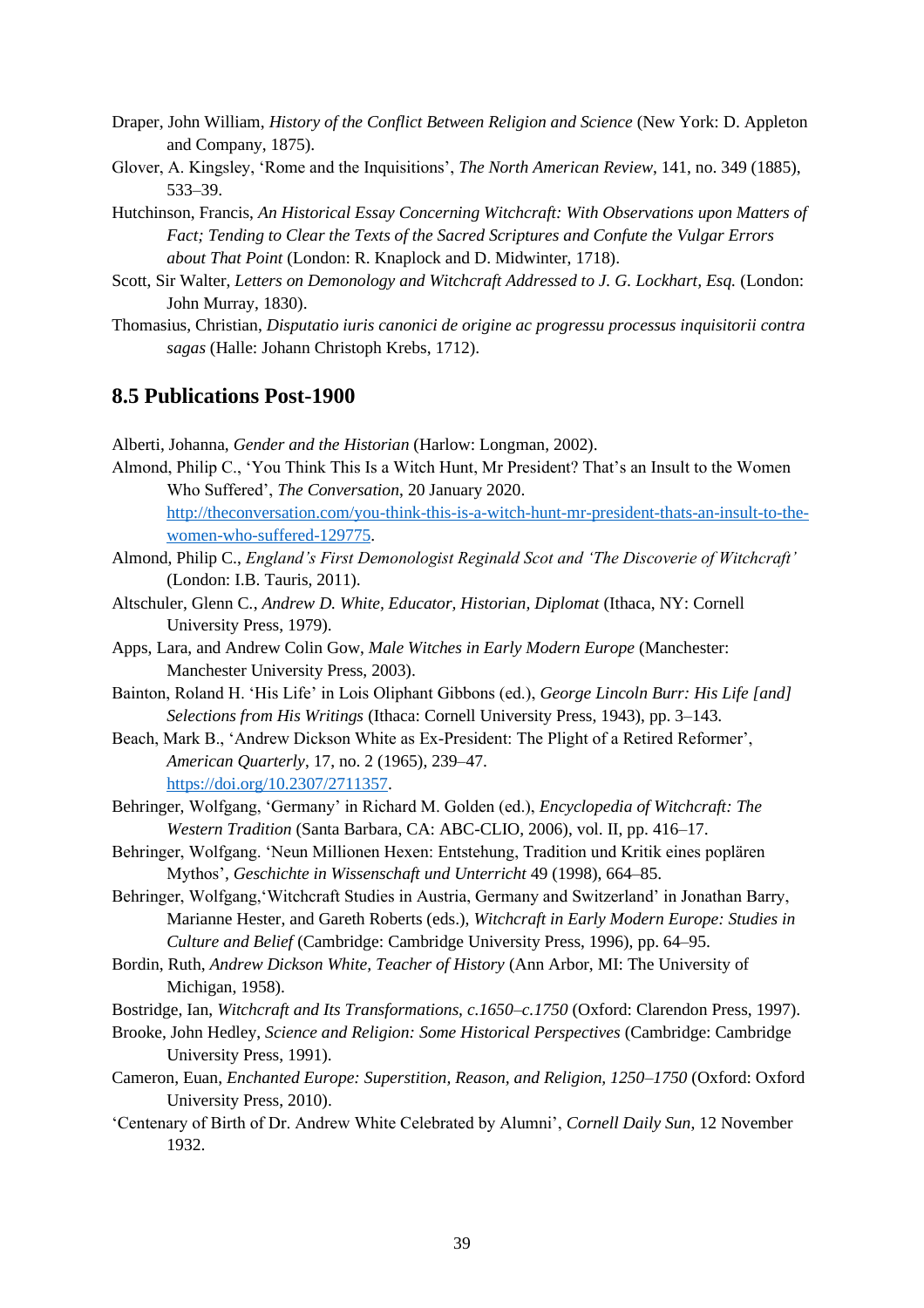- Clark, Stuart, *Thinking with Demons: The Idea of Witchcraft in Early Modern Europe* (Oxford: Clarendon Press, 1997).
- Clark, William, *Academic Charisma and the Origins of the Research University* (Chicago: University of Chicago Press, 2006).
- Cohn, Norman, *Europe's Inner Demons: An Enquiry Inspired by the Great Witch-Hunt* (London: Chatto & Windus, 1975).
- Daly, Mary, *Gyn/Ecology* (London: The Women's Press, 1979).
- Daston, Lorraine and H. Otto Sibum, 'Introduction: Scientific Personae and Their Histories', *Science in Context*, 16, no. 1–2 (2003), 1-8. [https://doi.org/10.1017/S026988970300067X.](https://doi.org/10.1017/S026988970300067X)
- Davies, Owen, and Willem de Blécourt (eds), *Witchcraft Continued: Popular Magic in Modern Europe* (Manchester University Press, 2004).
- Davis, Natalie Zemon, 'Gender and Genre: Women as Historical Writers, 1400-1820'. In Patricia H. Labalme (ed.), *Beyond Their Sex: Learned Women of the European Past* (New York: New York University Press, 1980), pp. 153–82.
- Dixon, Thomas, *Science and Religion: A Very Short Introduction* (Oxford: Oxford University Press, 2008).
- 'Dr A.D. White dies: A Cornell Founder', *New York Times*, 5 November 1918.
- Epple, Angelika, 'Historiographiegeschichte als Diskursanalyse und Analytik der Macht: eine Neubestimmung der Geschichtsschreibung unter den Bedingungen der Geschlechtergeschichte', *L'Homme. Zeitschrift für Feministische Geschichtswissenschaft*, 15, no. 1 (2004), 67–86.
	- [https://doi.org/10.7767/lhomme.2004.15.1.77.](https://doi.org/10.7767/lhomme.2004.15.1.77)
- Epple, Angelika, and Angelika Schaser (eds), *Gendering Historiography: Beyond National Canons* (Frankfurt: Campus Verlag, 2009).
- Estes, Leland L., 'Incarnations of Evil: Changing Perspectives on the European Witch Craze', *Clio* 13, no. 2 (1984), 133–47.
- 'Excerpt from Prof. Burr's Speech', *Cornell Daily Sun*, 12 November 1932.
- Falk, Seb. *The Light Ages: A Medieval Journey of Discovery* (London: Allen Lane, 2020).
- Fels, Tony, *Switching Sides: How a Generation of Historians Lost Sympathy for the Victims of the Salem Witch Hunt* (Baltimore: Johns Hopkins University Press, 2018).
- Ferngren, Gary B., *Science and Religion: A Historical Introduction* (Baltimore: Johns Hopkins University Press, 2002).
- Franz, Gunther, 'Antonius Hovaeus, Cornelius Loos und Friedrich Spee: Drei Gegner der Hexenprozesse in Echternach und Trier' in Gunther Franz, Günter Gehl, and Franz Irsigler (eds), *Hexenprozesse und deren Gegner im Trierisch-Lothringischen Raum* (Weimar: Dadder, 1997), pp. 117–42.
- Fudge, Thomas A., 'Traditions and Trajectories in the Historiography of European Witch Hunting', *History Compass*, 4, no. 3 (2006), 488–527. [https://doi.org/10.1111/j.1478-0542.2006.00310.x.](https://doi.org/10.1111/j.1478-0542.2006.00310.x)
- Gaskill, Malcolm, 'The Pursuit of Reality: Recent Research into the History of Witchcraft', *The Historical Journal*, 51, no. 4 (2008), 1069–99. [https://doi.org/10.1017/S0018246X0800719X.](https://doi.org/10.1017/S0018246X0800719X)
- Gibson, Marion, *Witchcraft Myths in American Culture* (London: Routledge, 2007).
- Guerlac, Henry, 'George Lincoln Burr', *Isis*, 35, no. 2 (1944), 147–52. [https://doi.org/10.1086/358686.](https://doi.org/10.1086/358686)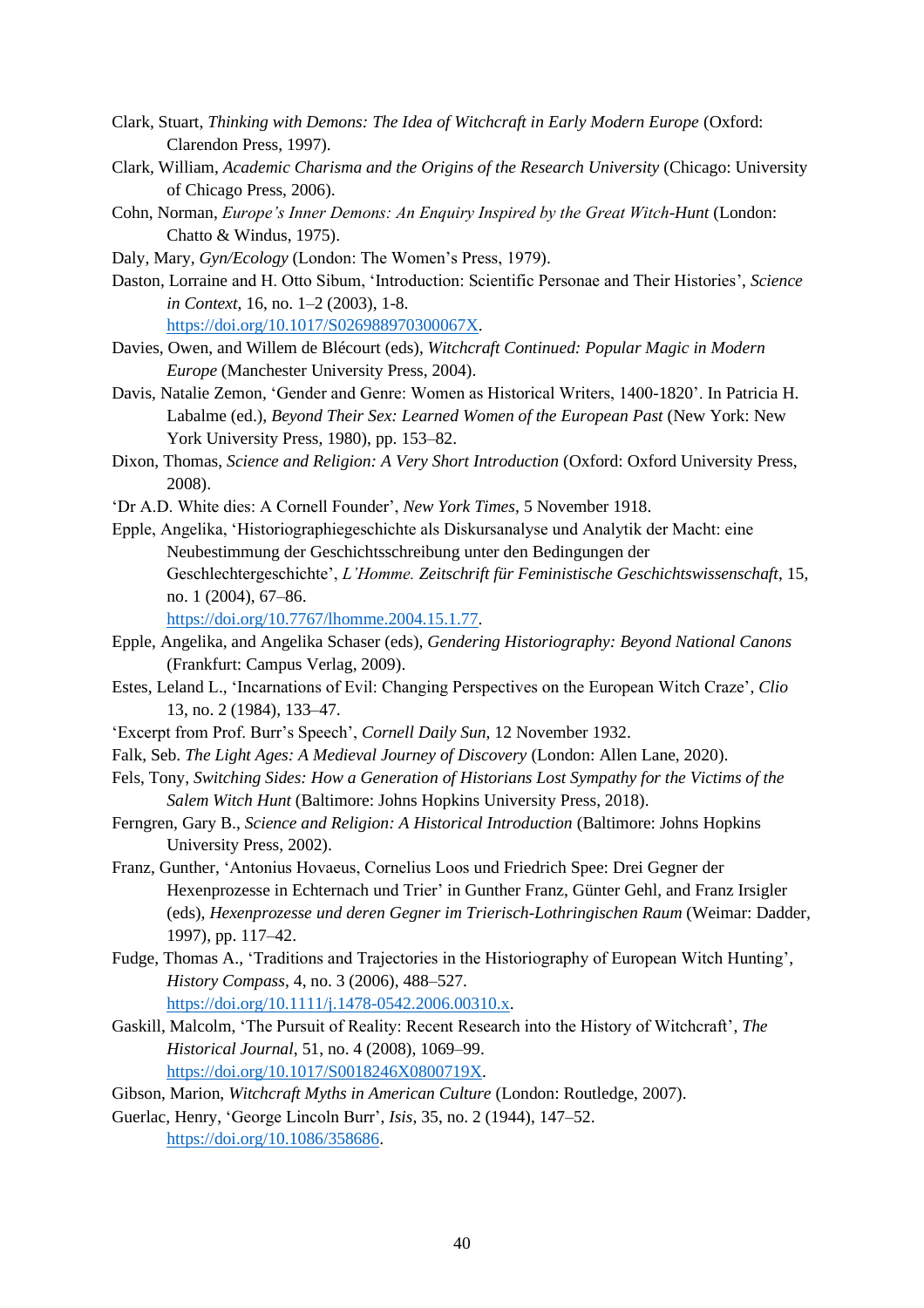- Guskin, Phyllis J., 'The Context of Witchcraft: The Case of Jane Wenham (1712)', *Eighteenth-Century Studies*, 15, no. 1 (1981), 48–71. [https://doi.org/10.2307/2738402.](https://doi.org/10.2307/2738402)
- Haines, Patricia Foster, 'For Honor and Alma Mater: Perspectives on Coeducation at Cornell University, 1868–1885', *The Journal of Education*, 159, no. 3 (1977), 25–37. [https://doi.org/10.1177/002205747615900305.](https://doi.org/10.1177/002205747615900305)
- Harrison, Peter, *The Territories of Science and Religion* (Chicago: University of Chicago Press, 2015).
- Harrison, Peter, 'Myth 24: That Religion Has Typically Impeded the Progress of Science' in Ronald L. Numbers and Kostas Kampourakis (eds), *Newton's Apple and Other Myths about Science* (Cambridge, MA: Harvard University Press, 2015), pp. 195–201.
- Hawkins, Mike, *Social Darwinism in European and American Thought, 1860–1945: Nature as Model and Nature as Threat* (Cambridge: Cambridge University Press, 1997).
- Hewett, Waterman Thomas, *Cornell University: A History*, 4 vols (New York: The University Publishing Society, 1905).
- Hoorens, Vera, *Een ketterse arts voor de heksen: Jan Wier, 1515–1588* (Amsterdam: Bakker, 2011).
- Hunter, Michael, *The Decline of Magic: Britain in the Enlightenment* (New Haven: Yale University Press, 2020).
- Hutton, Ronald, *The Triumph of the Moon: A History of Modern Pagan Witchcraft* (Oxford: Oxford University Press, 1999).
- Hutton, Ronald, *The Witch: A History of Fear, from Ancient Times to the Present* (New Haven: Yale University Press, 2017).
- Iggers, Georg G., 'The Image of Ranke in American and German Historical Thought', *History and Theory* 2, no. 1 (1962), 17–40. [https://doi.org/10.2307/2504333.](https://doi.org/10.2307/2504333)
- Iggers, Georg G., The Intellectual Foundations of Nineteenth-Century "Scientific" History: The German Model' in Stuart Macintyre, Juan Maiguashca, and Attila Pók (eds), *The Oxford History of Historical Writing*, vol. IV: 1800-1945 (Oxford: Oxford University Press), pp. 41– 57.
- Institoris, Heinrich, and Jakob Sprenger, *Malleus Maleficarum: The Hammer of Witches*, ed. and trans. Christopher S. Mackay, 2 vols (Cambridge: Cambridge University Press, 2006).
- Kauertz, Claudia, *Wissenschaft und Hexenglaube: Die Diskussion des Zauber- und Hexenwesens an der Universität Helmstedt, 1576–1626* (Bielefeld: Verlag für Regionalgeschichte, 2001).
- Kemper, Dietmar, 'Frank Sobiech Erhält den Preis des Paderborner Geschichtsvereins: Friedrich Spee und die Hexen' *Westfalen-Blatt*, 10 December 2019.
- Kimmel, Michael, *Manhood in America: A Cultural History* (New York: Free Press, 1996).
- Kittredge, George Lyman, *Notes on Witchcraft* (Worcester, MA: The Davis Press, 1907).
- Levack, Brian P., 'Crime and the Law' in Jonathan Barry and Owen Davies (eds), *Palgrave Advances in Witchcraft Historiography* (Basingstoke: Palgrave Macmillan, 2007), pp. 146–63.
- Lindberg, David C., and Ronald L. Numbers, 'Beyond War and Peace: A Reappraisal of the Encounter between Christianity and Science', *Church History*, 55, no. 3 (1986), 338–54. [https://doi.org/10.2307/3166822.](https://doi.org/10.2307/3166822)
- Lingelbach, Gabriele, 'The Institutionalization and Professionalization of History in Europe and the United States' in Stuart Macintyre, Juan Maiguashca, and Attila Pók (eds), *The Oxford History of Historical Writing*, vol. IV: 1800-1945 (Oxford: Oxford University Press), pp. 78– 96.
- Livio, Mario, *Galileo and the Science Deniers* (New York: Simon & Schuster, 2020).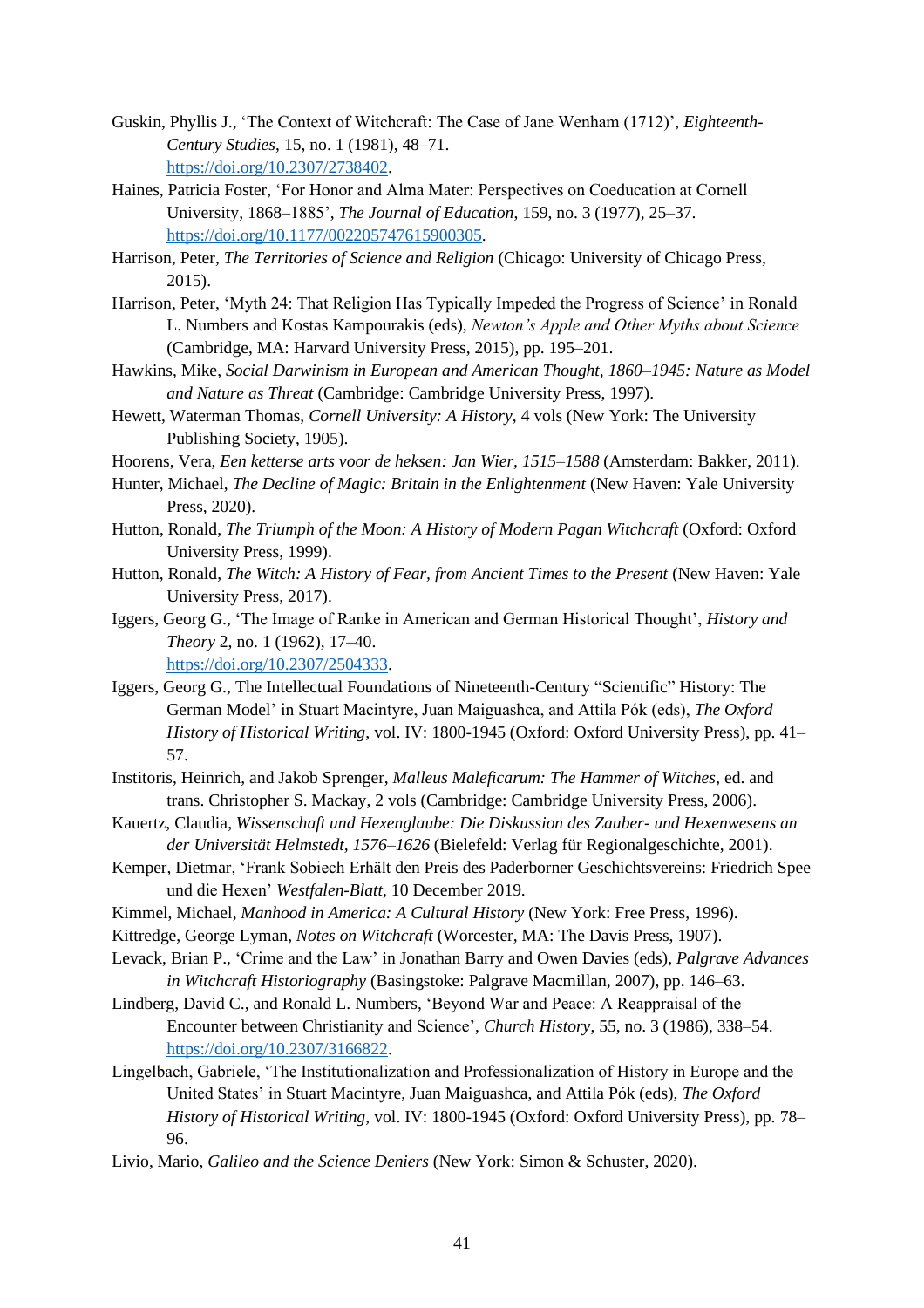- Lowenthal, David, *The Past Is a Foreign Country – Revisited*, rev. ed. (Cambridge: Cambridge University Press, 2015).
- Machielsen, Jan, 'Review of "The Decline of Magic: Britain in the Enlightenment"', *Reviews in History,* no. 2393 (2000).

[https://reviews.history.ac.uk/review/2393.](https://reviews.history.ac.uk/review/2393)

- Machielsen, Jan, *Martin Delrio: Demonology and Scholarship in the Counter-Reformation* (Oxford: Oxford University Press, 2015).
- Malkiel, Nancy Weiss, *"Keep the Damned Women Out": The Struggle for Coeducation* (Princeton, NJ: Princeton University Press, 2016).
- Meyer, Thomas Hilarius, 'Systematische Theologie, katechetische Strenge und pädagogisches Augenmaß: Die Tübinger Theologen und die Hexenverfolgungen am Beispiel Jakob Heerbrands' in Ulrich Köpf, Sönke Lorenz, and Dieter R. Bauer (eds), *Die Universität Tübingen zwischen Reformation und Dreißigjährigem Krieg* (Ostfilderen: Jan Thorbecke, 2010), pp. 165–80.
- Miller, Arthur, 'Why I Wrote "The Crucible"', *The New Yorker*, 14 October 1996.
- Monter, E. William, 'The Historiography of European Witchcraft: Progress and Prospects', *The Journal of Interdisciplinary History*, 2, no. 4 (1972), 435–51. [https://doi.org/10.2307/202315.](https://doi.org/10.2307/202315)
- Murray, Margaret Alice, *My First Hundred Years* (London: William Kimber, 1963).
- Notestein, Wallace, *A History of Witchcraft in England from 1558 to 1718* (Washington: The American Historical Association, 1911).
- Novick, Peter, *That Noble Dream: The 'Objectivity Question' and the American Historical Profession* (Cambridge: Cambridge University Press, 1988).
- Numbers, Ronald L. (ed.), *Galileo Goes to Jail and Other Myths about Science and Religion* (Cambridge, MA: Harvard University Press, 2009).
- Numbers, Ronald L., and Kostas Kampourakis (eds), *Newton's Apple and Other Myths about Science* (Cambridge, MA: Harvard University Press, 2015).
- Nuttall, A. D., *Dead from the Waist Down: Scholars and Scholarship in Literature and the Popular Imagination* (New Haven: Yale University Press, 2003).
- Oates, Caroline, *A Coven of Scholars: Margaret Murray and Her Working Methods* (London: Folklore Society, 1998).
- Ogden, Robert Morris (ed.), *The Diaries of Andrew D. White* (Ithaca, NY: Cornell University Library, 1959).
- Park, Katharine, 'That the Medieval Church Prohibited Human Dissection' in Ronald L. Numbers (ed.), *Galileo Goes to Jail and Other Myths about Science and Religion* (Cambridge, MA: Harvard University Press, 2009), pp. 43–49.
- Paul, Herman, 'What Is a Scholarly Persona? Ten Theses on Virtues, Skills, and Desires', *History and Theory* 53 (2014), 348–71. [https://doi.org/10.1111/hith.10717.](https://doi.org/10.1111/hith.10717)
- *Persecution and Liberty: Essays in Honor of George Lincoln Burr* (New York: The Century Co., 1931).
- Pooley, William. 'Magical Capital: Witchcraft and the Press in Paris, c. 1789–1939' in Karl Bell (ed.), *Supernatural Cities: Enchantment, Anxiety and Spectrality* (Woodbridge: The Boydell Press, 2019), pp. 25–44.
- Pooley, William, 'Review of "The Decline of Magic: Britain in the Enlightenment" by Michael Hunter', *Folklore*, 131, no. 4 (2020), 443–45. [https://doi.org/10.1080/0015587X.2020.1827834.](https://doi.org/10.1080/0015587X.2020.1827834)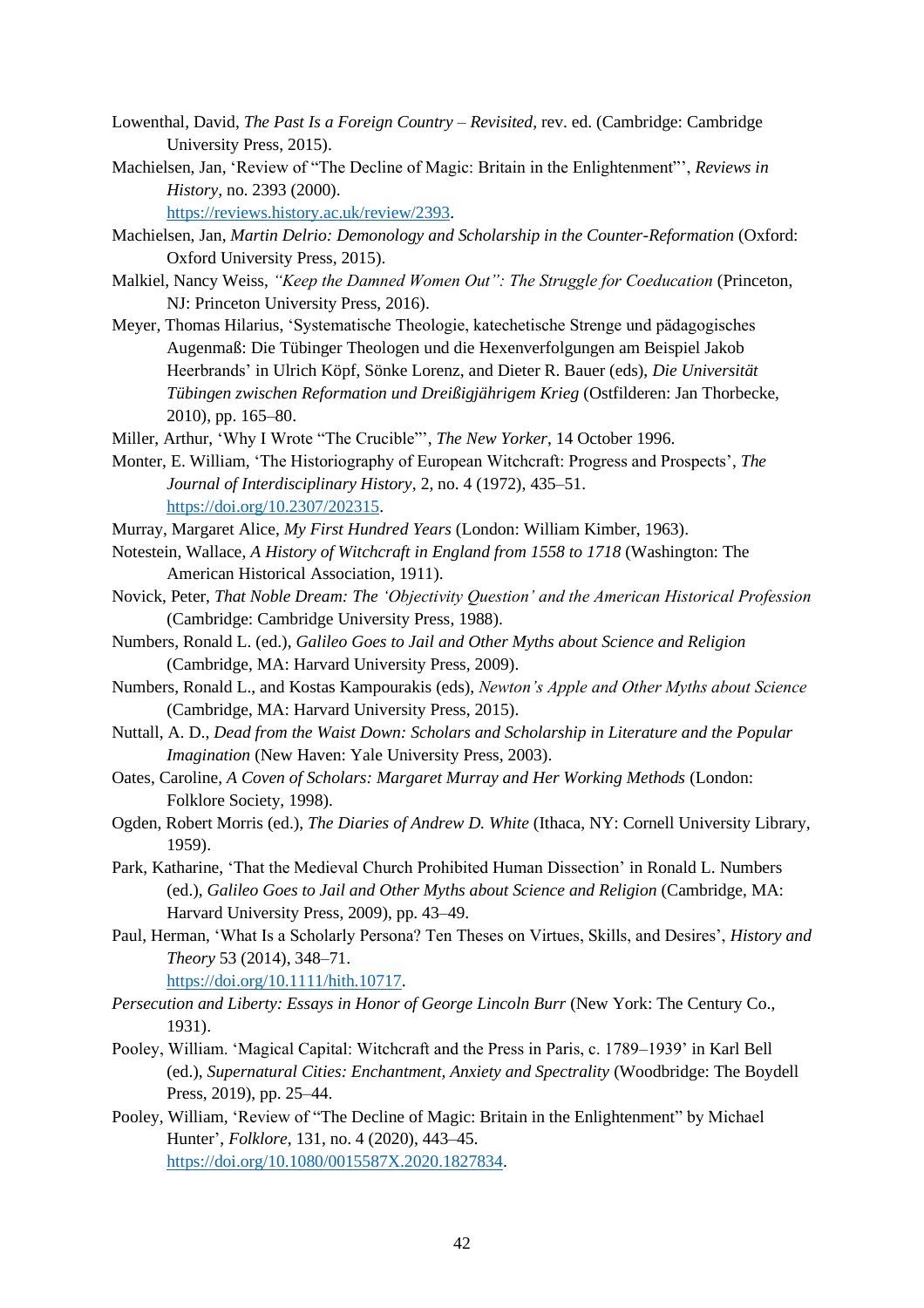- Purkiss, Diane, *The Witch in History: Early Modern and Twentieth-Century Representations* (London: Routledge, 1996).
- 'Retires in February: G. L. Burr', *The Cornell Daily Sun*, 20 January 1922.
- Robbins, Rossell Hope, *Witchcraft: An Introduction to the Literature of Witchcraft, Being the Preface and Introduction to the Catalogue of the Witchcraft Collection in Cornell University Library* (Millwood, NY: KTO Press, 1978).
- Roper, Lyndal, *Oedipus and the Devil: Witchcraft, Sexuality and Religion in Early Modern Europe* (London: Routledge, 1994).
- Rosen, Edward, 'Calvin's Attitude Toward Copernicus', *Journal of the History of Ideas*, 21, no. 3 (1960), 431–41.

[https://doi.org/10.2307/2708147.](https://doi.org/10.2307/2708147)

- Ross, Dorothy, 'On the Misunderstanding of Ranke and the Origins of the Historical Profession in America', in Georg G. Iggers and James M. Powell (eds), *Leopold von Ranke and the Shaping of the Historical Discipline* (Syracuse, NY: Syracuse University Press, 1990), pp. 154–69.
- Rowlands, Alison (ed.), *Witchcraft and Masculinities in Early Modern Europe* (Basingstoke: Palgrave Macmillan, 2009).
- Rublack, Ulinka, *The Astronomer and the Witch: Johannes Kepler's Fight for his Mother* (Oxford: Oxford University Press, 2015).
- Russell, Colin A., 'The Conflict of Science and Religion', in Gary B Ferngren (ed.), *Science and Religion: A Historical Introduction* (Baltimore: Johns Hopkins University Press, 2002), pp.  $3 - 12$ .
- Russell, Jeffrey Burton, *Inventing the Flat Earth: Columbus and Modern Historians* (New York: Praeger, 1991).
- Schaefer, Richard. 'Andrew Dickson White and the History of a Religious Future', *Zygon*, 50, no. 1 (2015), 7–27.

[https://doi.org/10.1111/zygo.12148.](https://doi.org/10.1111/zygo.12148)

- Schiffman, Zachary*, The Birth of the Past* (Baltimore: Johns Hopkins University Press, 2011).
- Schnicke, Falko, *Die männliche Disziplin: Zur Vergeschlechtlichung der deutschen Geschichtswissenschaft 1780–1900* (Göttingen: Wallstein Verlag, 2015).
- Scholer, Othon, '"O Kehricht Des Aberglaubens, o Leerer Wahn Der Täuschungen Und Gespenster Der Nacht!": Der Angriff Des Cornelius Loos Auf Petrus Binsfeld' in Gunther Franz and Franz Irsigler (eds), *Methoden und Konzepte der Historischen Hexenforschung* (Trier: Spee, 1998), pp. 255–76.
- Schulte, Rolf, *Man as Witch: Male Witches in Central Europe* (Basingstoke: Palgrave Macmillan, 2009).
- Scott, Joan Wallach, *Gender and the Politics of History*, rev. ed. (New York: Columbia University Press, 1999).
- Shuck, Glenn William, 'The Myth of the Burning Times and the Politics of Resistance in Contemporary American Wicca', *Journal of Religion and Society*, 2 (2000), 1–9. [DOI not available].
- Simpson, Jacqueline, 'Margaret Murray: Who Believed Her, and Why?', *Folklore*, 105, no. 1/2 (1994), 89–96.

[https://doi.org/10.1080/0015587x.1994.9715877.](https://doi.org/10.1080/0015587x.1994.9715877)

Sisman, Adam, *Hugh Trevor-Roper: The Biography* (London: Weidenfeld & Nicolson, 2010).

Smith, Bonnie G., 'Gender and the Practices of Scientific History: The Seminar and Archival Research in the Nineteenth Century', *The American Historical Review*, 100, no. 4 (1995),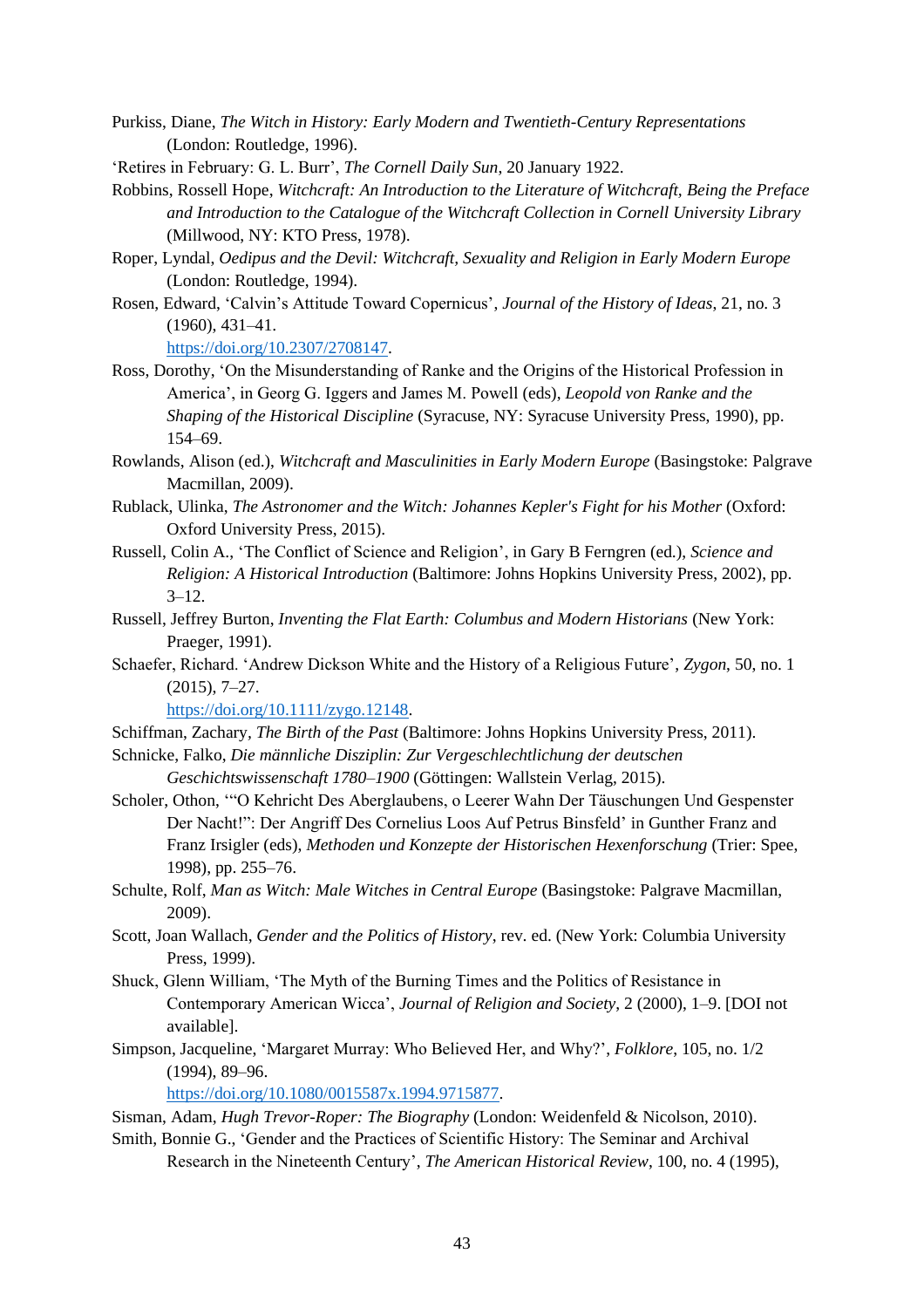1150–76.

[https://doi.org/10.2307/2168205.](https://doi.org/10.2307/2168205)

- Smith, Bonnie G., *The Gender of History: Men, Women, and Historical Practice* (Cambridge, MA: Harvard University Press, 1998).
- Smith, S. A. 'Introduction' in S. A. Smith (ed.), *The Religion of Fools? Superstition, Past and Present*, Past and Present Supplement 3 (2008), 7–55. [https://doi.org/10.1093/pastj/gtm058.](https://doi.org/10.1093/pastj/gtm058)
- Sneddon, Andrew, *Witchcraft and Whigs: The Life of Bishop Francis Hutchinson (1660–1739)* (Manchester: Manchester University Press, 2008).
- Sobiech, Frank, *Jesuit Prison Ministry in the Witch Trials of the Holy Roman Empire: Friedrich Spee SJ and His Cautio Criminalis (1631)* (Rome: Institutum Historicum Societatis Iesu, 2019).
- Summers, Montague, *The Galanty Show: An Autobiography* (London: C. Woolf, 1980).
- Summers, Montague, *The History of Witchcraft and Demonology* (London: Kegan Paul, 1926).
- 'The Cornell University Witchcraft Collection'.

[https://rmc.library.cornell.edu/witchcraftcoll/index.php.](https://rmc.library.cornell.edu/witchcraftcoll/index.php)

- 'The Witch Hunter', *Essex Newsman*, 27 February 1945.
- Thomas, Keith. *Religion and the Decline of Magic: Studies in Popular Beliefs in Sixteenth- and Seventeenth-Century England* (London: Weidenfeld & Nicolson, 1971).
- Trevor-Roper, Hugh R. 'The European Witch-Craze of the Sixteenth and Seventeenth Centuries' in his *The Crisis of the Seventeenth Century: Religion, the Reformation and Social Change* (Indianapolis: Liberty Fund, 2001 [1969]), pp. 83–178.
- Tuczay, Christa, 'The Nineteenth Century: Medievalism and Witchcraft' in Jonathan Barry and Owen Davies (eds), *Palgrave Advances in Witchcraft Historiography* (Basingstoke: Palgrave Macmillan, 2007), pp. 52–68.
- Turner, Frederick Jackson, *The Frontier in American History* (New York: H. Holt and Company, 1920).
- Ungureanu, James C., 'Science and Religion in the Anglo-American Periodical Press, 1860–1900: A Failed Reconciliation', *Church History*, 88, no. 1 (2019), 120–49. [https://doi.org/10.1017/S0009640719000532.](https://doi.org/10.1017/S0009640719000532)
- Valente, Michaela, *Johann Wier: Agli albori della critica razionale dell'occulto e del demoniaco nell'Europa del Cinquecento* (Florence: L. S. Olschki, 2003).
- Van der Eerden, P.C., 'Der Teufelspakt bei Binsfeld und Loos' in Gunther Franz and Franz Irsigler (eds), *Hexenglaube und Hexenprozesse im Raum Rhein-Mosel-Saar* (Trier: Spee, 1995), pp. 51–72.
- Voltmer, Rita 'Flade, Dietrich (1534-1589)' in Richard M. Golden (ed.), *Encyclopedia of Witchcraft: The Western Tradition* (Santa Barbara, CA: ABC-CLIO, 2006), vol. II, pp. 378–79.
- Voltmer, Rita, '"Germany's First 'Superhunt'?" Rezeption und Konstruktion der so genannten Trierer Verfolgungen (16.–21. Jahrhundert)' in Katrin Moeller and Burghart Schmidt (eds), *Realität und Mythos: Hexenverfolgung und Rezeptionsgeschichte* (Hamburg: DOBU Verlag, 2003), pp. 225–58.
- Voltmer, Rita, 'Demonology and Anti-Demonology: Binsfeld's De confessionibus and Loos's De vera et falsa magia' in Jan Machielsen (ed.), *The Science of Demons: Early Modern Authors Facing Witchcraft and the Devil* (London: Routledge, 2020), pp. 149–64.
- Voltmer, Rita, 'Ein Amerikaner in Trier: George Lincoln Burr (1857-1938) und sein Beitrag zu den Sammelschwerpunkten "Hexerei und Hexenverfolgungen" an der Cornell University (Ithaca/New York) sowie an der Stadtbibliothek Trier; mit einem Inventar', *Kurtrierisches Jahrbuch*, 47 (2007), 447–89.